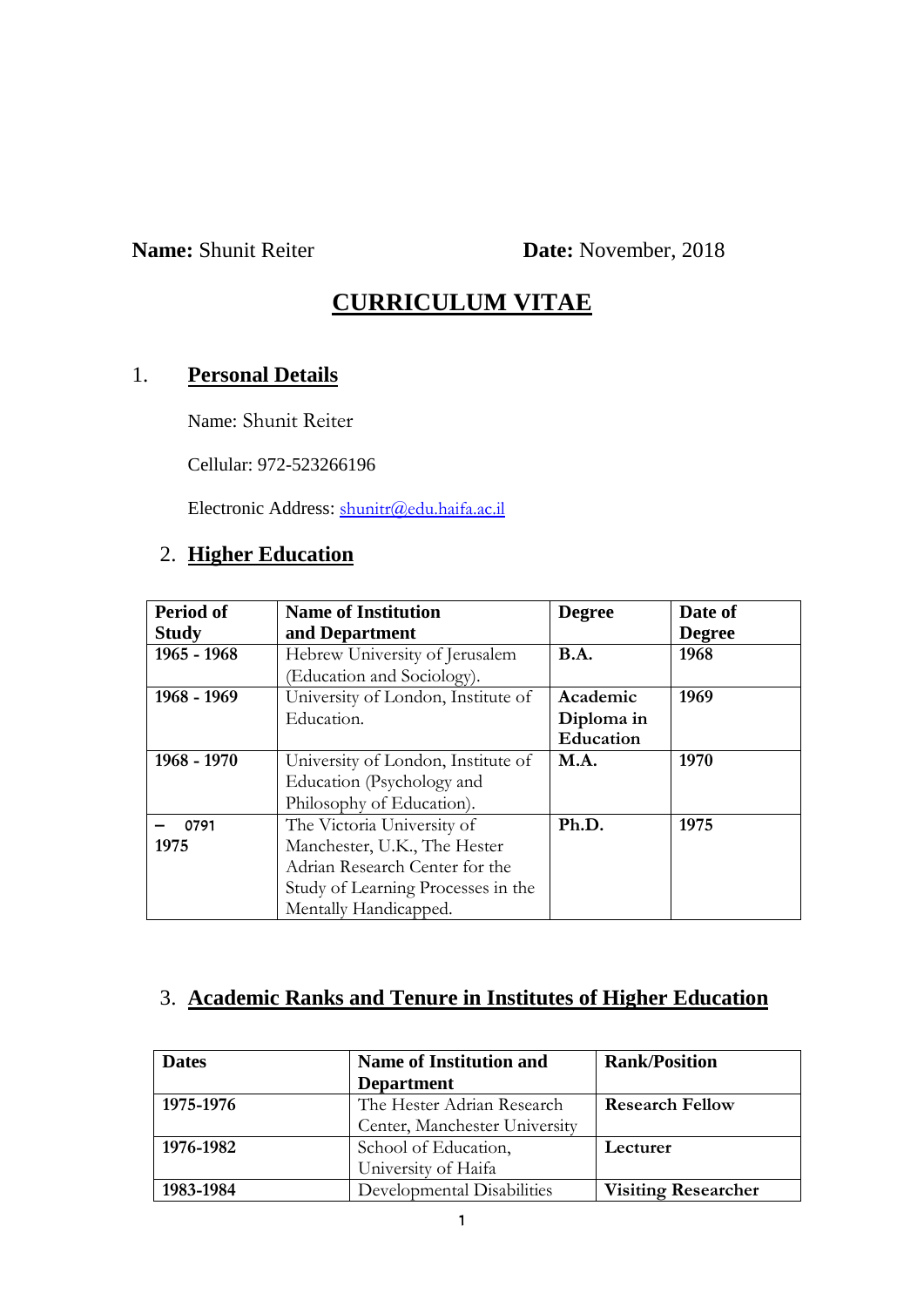|                     | Center, Temple University,    | (Sabbatical)               |
|---------------------|-------------------------------|----------------------------|
|                     | Philadelphia, U.S.A           |                            |
| 1982-1996           | School of Education,          | <b>Senior Lecturer</b>     |
|                     | University of Haifa           |                            |
| 1996-2009           | Faculty of Education,         | <b>Associate Professor</b> |
|                     | University of Haifa           |                            |
| 2009                | Faculty of Education,         | <b>Full Professor</b>      |
|                     | University of Haifa           |                            |
| 2013 April          | Faculty of Education,         | <b>Professor Emeritus</b>  |
|                     | University of Haifa           |                            |
| October 2016 - 2017 | Department of Special         | <b>Professor Emeritus</b>  |
|                     | Education & Psychology        | <b>Head of Department</b>  |
|                     | The Academic College of Zefat |                            |
| October 2017 - 2018 | Visiting Professor            | <b>Professor Emeritus</b>  |
|                     | The Academic College of Zefat |                            |

# 4. **Offices in University Academic Administration**

| <b>Dates</b> | <b>Rank/Position</b>                                                         |
|--------------|------------------------------------------------------------------------------|
| 1978-1982    | The Center for Rehabilitation and Human Development, School of Social        |
|              | Work, University of Haifa, Coordinator of Projects in Mental Retardation.    |
| 1982-1983    | The Center for Rehabilitation and Human Development, University of           |
|              | Haifa, Director.                                                             |
| 1989-1993    | Department of Education, Chairperson.                                        |
| 1984-1996    | The Kunin-Lunenfeld Chair of Special Education, Coordinator.                 |
| 1996-2012    | The Kunin-Lunenfeld Chair of Special Education, Incumbent of Chair.          |
| 1998-2004    | Division of Counseling and Special Education, Head.                          |
| 2004-2015    | The Israeli University Center on Disability, Education Empowerment &         |
|              | Research, MISHAL, Founder and head.                                          |
| 2003-2006    | Council of the Authority of Graduate Studies, University of Haifa,           |
|              | Member.                                                                      |
| 2007-2008    | Head of Special project between a team of experts, the Faculty of Education  |
|              | and the city of Nahariya, University of Haifa, Head of team and Member.      |
| $2009 -$     | <b>Head</b> of PhD committee, department of special education, University of |
| 2012         | Haifa.                                                                       |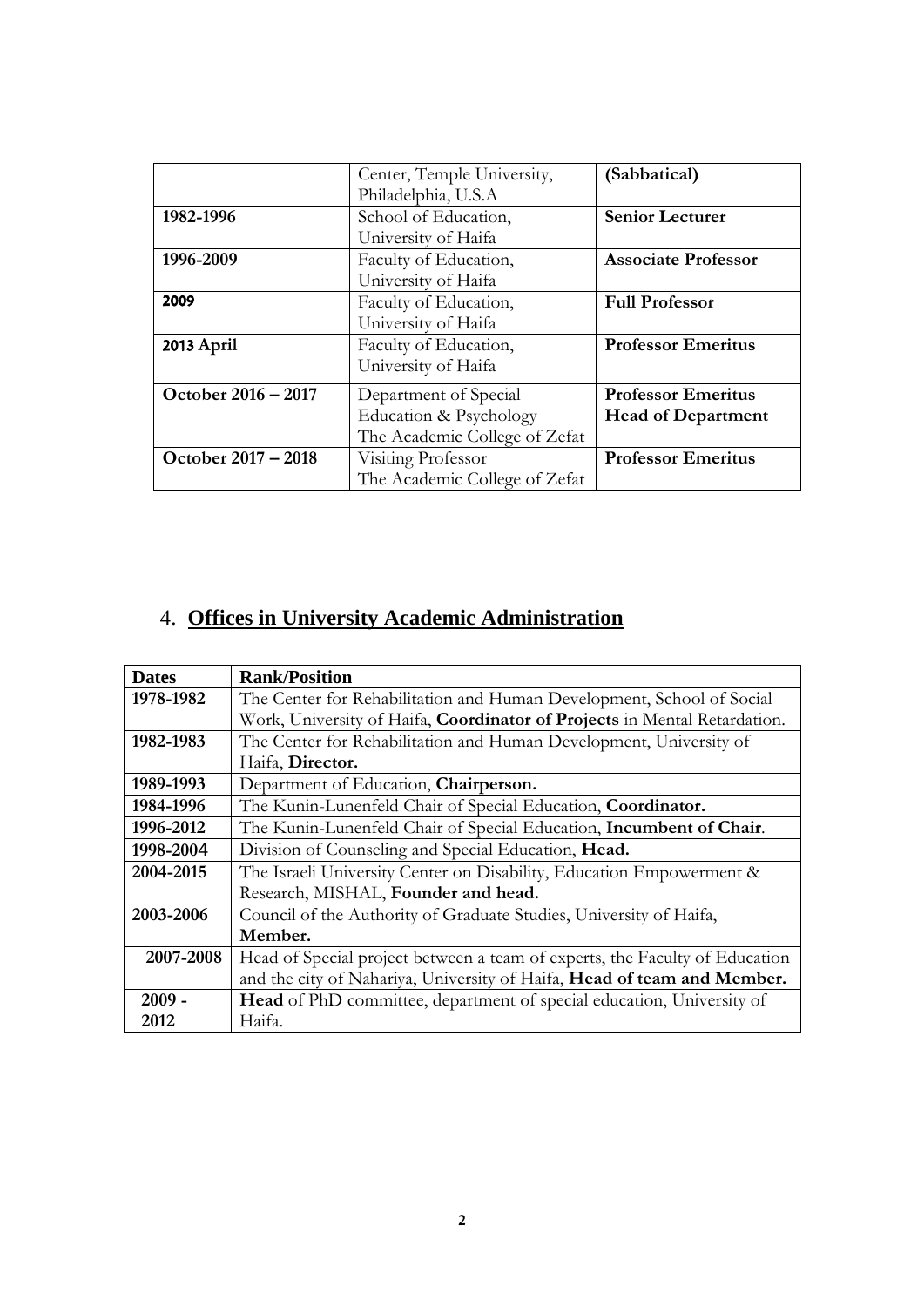# 5. **Scholarly Positions and Activities outside the University**

### **Membership in Professional Associations**

| 1982          | The American Association on Mental Retardation, Member.                      |  |  |
|---------------|------------------------------------------------------------------------------|--|--|
| 1986          | The International Study Group on Special Educational Needs (limited          |  |  |
|               | referred participation), Member.                                             |  |  |
| 1992          | The Council for Exceptional Children, Member.                                |  |  |
| 1993          | The International Association for the Scientific Study of Intellectual       |  |  |
|               | Disability, Member.                                                          |  |  |
| $2000 - 2013$ | HAZAMA - The Association of Teachers, Counselors and Therapists who          |  |  |
|               | Work with Students with Special Needs. Founder and Chairperson.              |  |  |
| 2001          | The National Association for Special Educational Needs, NASEN,               |  |  |
|               | England, Manchester, Member.                                                 |  |  |
| $2007 - 2008$ | The Ministry of Education and Culture, Office of the Principal Investigator, |  |  |
|               | Academic Advisor and Member, the committee on choosing the                   |  |  |
|               | paradigm underlying students' needs - categorical versus functional.         |  |  |
| $2017 -$      | The Center for Academic Research, Kfar Tikva, Academic Advisor               |  |  |

### **Responsibilities in Editing Journals**

| 1985-2011 | Issues in Special Education and Rehabilitation (Hebrew), Founder and                |  |  |
|-----------|-------------------------------------------------------------------------------------|--|--|
|           | Editor in Chief.                                                                    |  |  |
|           | 1987 – 2008   The International Journal on Rehabilitation Research, Editorial Board |  |  |
|           | Member and Representative for Israel.                                               |  |  |
| 2006-2010 | Journal of Research in Special Educational Needs, Editorial Board                   |  |  |
|           | <b>International Advisory Board.</b>                                                |  |  |

### **Public Offices**

| 1979-1980 | The National Committee for the Investigation of the Sheltered         |  |  |
|-----------|-----------------------------------------------------------------------|--|--|
|           | Workshops for the Mentally Retarded in Israel, Member.                |  |  |
| 1984-1986 | Keren Meshoulam for the Encouragement of the Treatment and            |  |  |
|           | Education of Persons with Mental Retardation, Member.                 |  |  |
| 1995-1998 | The Education Committee of the Municipality of Haifa, Member.         |  |  |
| 1996-2007 | The National Committee for the Preparation of National Guidelines and |  |  |
|           | Curriculum for Special Education (ages:16-21), Departments of Special |  |  |
|           | Education and Curriculum, Head of Committee.                          |  |  |
| 2001-2004 | The Shalem Special Education Exemplary School, Pethach Tikvah,        |  |  |
|           | <b>Academic Advisor.</b>                                              |  |  |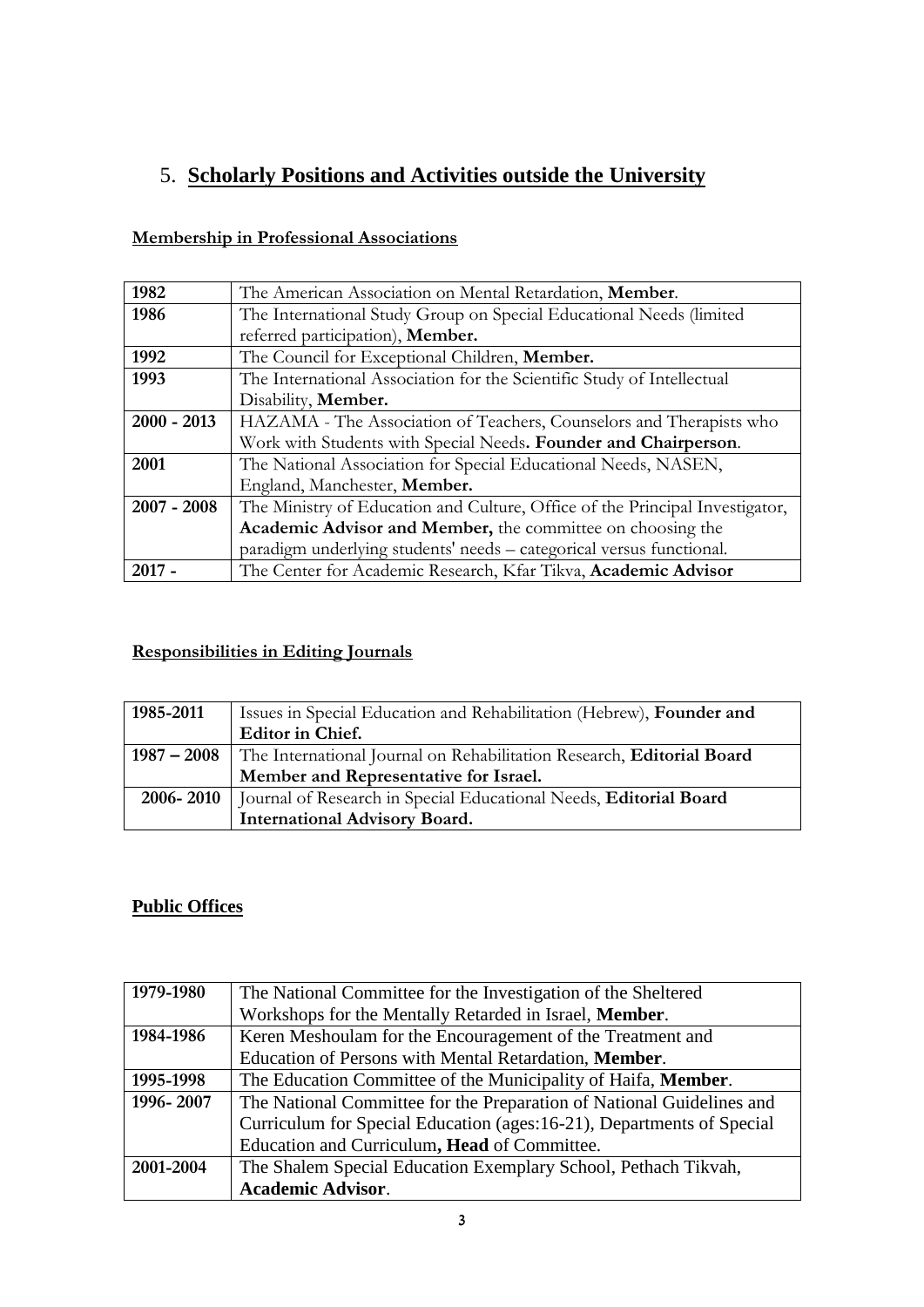| $2003 - 2006$ | Advisor to Sakhnin Teachers' College on developing their special        |  |  |  |
|---------------|-------------------------------------------------------------------------|--|--|--|
|               | education program, Part time position.                                  |  |  |  |
| 2005-2008     | The Rimon Special Education Exemplary School, Kibutz Mesilot,           |  |  |  |
|               | Academic Advisor.                                                       |  |  |  |
| 2006-2011     | The Ofer Special Education Exemplary School, Haifa, Academic            |  |  |  |
|               | Advisor.                                                                |  |  |  |
| 2006-2011     | AHVA – The Association of the Physically Disabled of Haifa and the      |  |  |  |
|               | North – Chairperson.                                                    |  |  |  |
| 2006-2009     | The Council for Higher Education, Jerusalem – the committees for the    |  |  |  |
|               | accreditation of the Elkasami Teachers' College and The Washington Hill |  |  |  |
|               | Teachers' College to give a B.Ed degree in special education –          |  |  |  |
|               | <b>Chairperson</b> of the two committees.                               |  |  |  |
| 2007-2009     | Committee for the implantation of the reform of Teachers' Education in  |  |  |  |
|               | Israeli Colleges and Universities, area of special education - Expert   |  |  |  |
|               | Member.                                                                 |  |  |  |
| 2006-2011     | The Szold Special Education Exemplary School, in collaboration with     |  |  |  |
|               | The Yavnieli regular school, Haifa, Academic Advisor.                   |  |  |  |

# 6. **Participation in Scholarly Conferences**

# a**. International Conferences -**

|                | <b>Date</b> | <b>of</b><br><b>Name</b> | <b>Place of</b>   | Subject of                         |
|----------------|-------------|--------------------------|-------------------|------------------------------------|
|                |             | <b>Conference</b>        | <b>Conference</b> | <b>Lecture/Discussion/Comments</b> |
| $\mathbf{1}$   | 1985        | $109th$ Annual           | Philadelphia      | Vocational program and             |
|                |             | Meeting of the           | U.S.A             | research, Kfar Tikva, Israel       |
|                |             | American                 |                   |                                    |
|                |             | Association on           |                   |                                    |
|                |             | Mental Deficiency.       |                   |                                    |
| 3              | 1986        | Bi-National              | Temple            | Vocational Rehabilitation in Kfar  |
|                |             | Conference USA-          | University        | Tikvah - Legal and psychological   |
|                |             | Israel: Real Jobs        | Philadelphia      | aspects.                           |
|                |             | for Real Pay.            | U.S.A             |                                    |
| $\overline{a}$ | 1987        | Symposium: A             | <b>Boston</b>     | Critical factors for understanding |
|                |             | look ahead:              | College,          | on-the job success                 |
|                |             | Economics,               | Boston U.S.A      |                                    |
|                |             | Industry and             |                   |                                    |
|                |             | Disability,              |                   |                                    |
|                |             | Training and             |                   |                                    |
|                |             | Research Institute.      |                   |                                    |
| 5              | 1988        | $112^{th}$ Annual        | Washington,       | Career education in "Even Hen",    |
|                |             | Meeting of the           | DC. U.S.A         | Israel                             |
|                |             | American                 |                   |                                    |
|                |             | Association on           |                   |                                    |
|                |             | Mental                   |                   |                                    |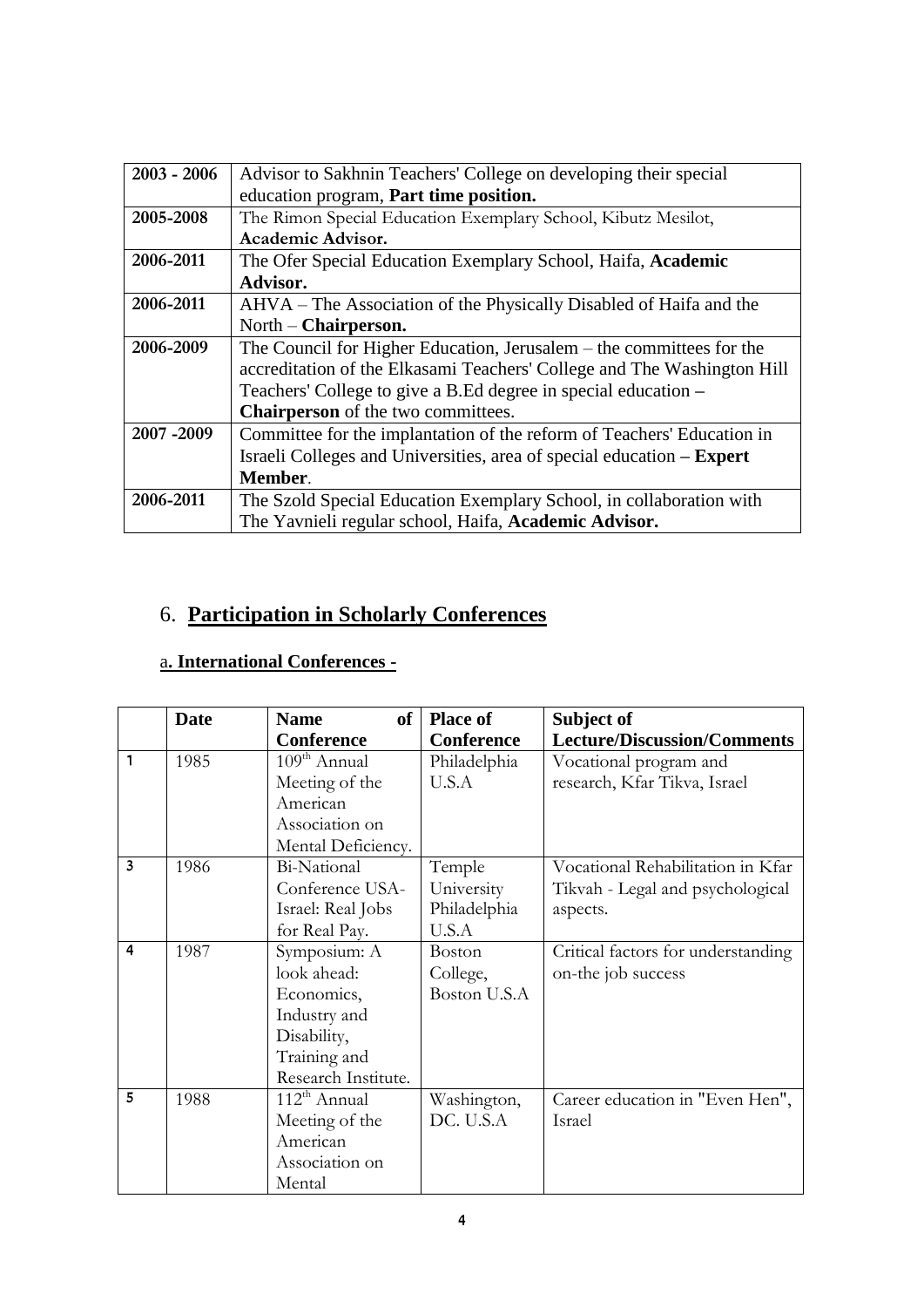|                |      | Retardation.                                                                                                                                                                                   |                                                  |                                                                                                               |
|----------------|------|------------------------------------------------------------------------------------------------------------------------------------------------------------------------------------------------|--------------------------------------------------|---------------------------------------------------------------------------------------------------------------|
| 6              | 1988 | The 8 <sup>th</sup> World<br>Congress of the<br>International<br>Association for<br>the Scientific<br>Study of Mental<br>Deficiency.                                                           | Dublin,<br>Ireland                               | Parents of Down's Syndrome<br>children - their needs for<br>support.                                          |
| $\overline{7}$ | 1988 | The International<br>Study Group on<br>Special Education<br>Needs (ISG).                                                                                                                       | Bergische<br>Universtat<br>Wuppertal,<br>Germany | Integration, a decade of policy<br>and practice in Israel                                                     |
| 8              | 1989 | Young Adult<br>Institute, $10^{th}$<br>Annual<br>International<br>Conference.                                                                                                                  | New York<br>U.S.A                                | Ensuring quality of life from<br>infancy through adulthood                                                    |
| 9              | 1992 | The 9 <sup>th</sup> World<br>Congress of the<br>International<br>Association for<br>the Scientific<br>Study of Mental<br>Deficiency.                                                           | Brisbane,<br>Australia                           | Mainstreaming children with<br>special needs in Israel:<br>Description of services and<br>analysis of issues. |
| 10             | 1992 | <b>Stress and Stress</b><br>Reduction in<br>Schools, First<br>Colloquium of<br>Educational<br>Researchers -<br>University of<br>Haifa and<br>Heinrich-Heine<br>University of<br>14Duesseldorf. | Duesseldorf,<br>Germany                          | Stress and the mainstreaming of<br>children with special needs, and<br>Israeli perspective.                   |
| 11             | 1993 | International<br>Study Group on<br>Special Education<br>Needs - $13th$<br>research and<br>Development<br>seminar.                                                                              | Druskininkai,<br>Lithuania                       | What do graduates of special<br>schools do six months after<br>leaving school? A follow-up<br>study.          |
| 12             | 1994 | International<br>Study Group on<br>Special Education<br>Needs, $14th$<br>Research and<br>Development                                                                                           | Venice, Italy                                    | Mainstreaming in Israel,<br>description and analysis of issues.                                               |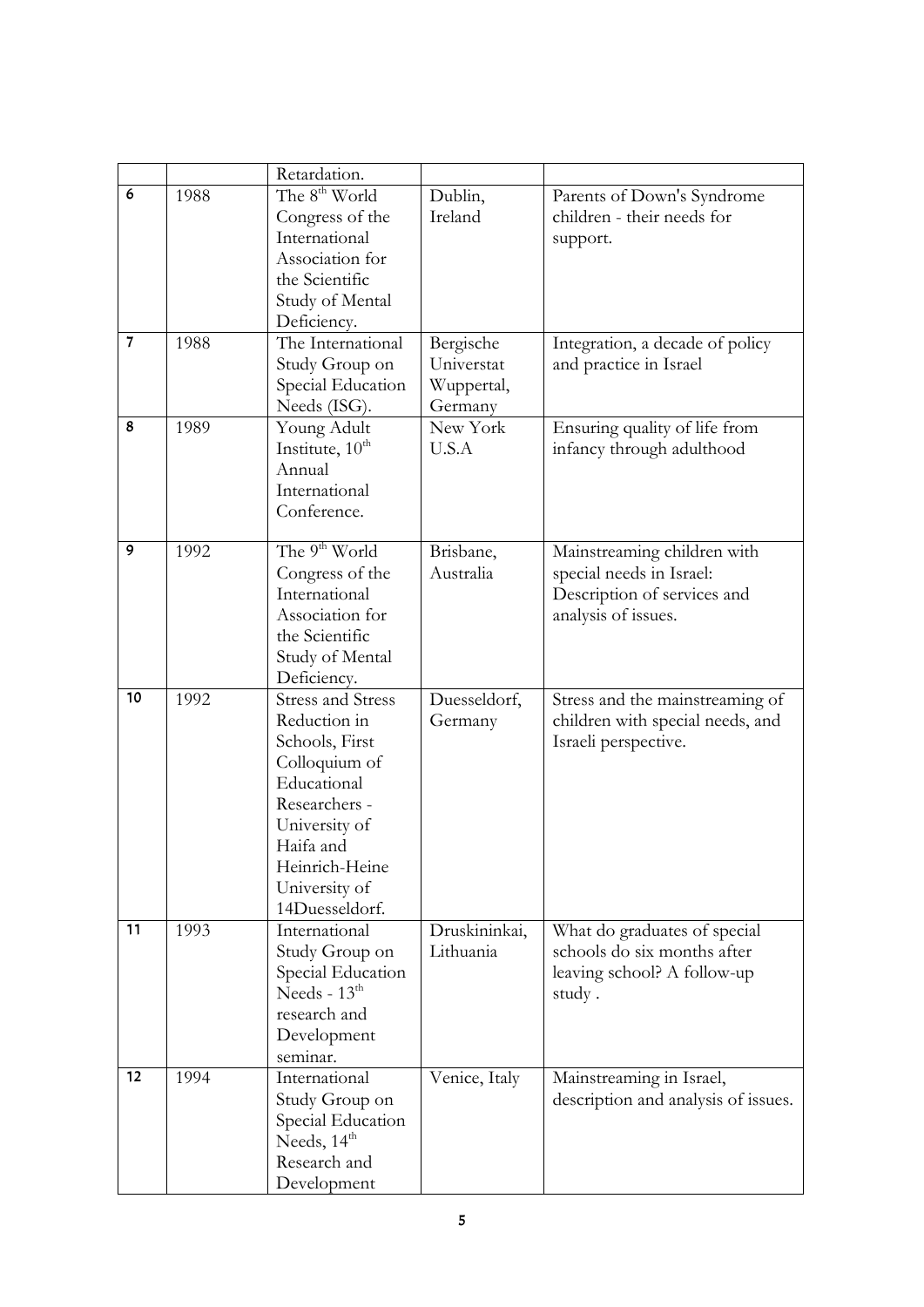|    |                            | Seminar.                                                                                                                                |                                                        |                                                                                                                                                                                                                                                                                                     |
|----|----------------------------|-----------------------------------------------------------------------------------------------------------------------------------------|--------------------------------------------------------|-----------------------------------------------------------------------------------------------------------------------------------------------------------------------------------------------------------------------------------------------------------------------------------------------------|
| 13 | 1995                       | The Young Adult                                                                                                                         | New York,                                              | The self concept and quality of                                                                                                                                                                                                                                                                     |
|    |                            | Institute, Annual<br>Conference                                                                                                         | U.S.A                                                  | life of adults with severe learning<br>disabilities                                                                                                                                                                                                                                                 |
| 14 | 1995                       | 119 <sup>th</sup> Annual<br>Meeting American<br>Association on<br>Mental<br>Retardation                                                 | San Francisco,<br>California,<br>U.S.A.                | Transition from school to work:<br>A view from Israel                                                                                                                                                                                                                                               |
| 15 | 1996                       | The $10^{th}$ World<br>Congress of the<br>International<br>Association for<br>the Scientific<br>Study of Mental<br>Deficiency.          | Helsinki,<br>Finland                                   | The educational and treatment<br>concept of Israeli service<br>providers and consumers                                                                                                                                                                                                              |
| 16 | 1999                       | International<br>Study Group on<br>Special Education,<br>19 <sup>th</sup> Seminar.                                                      | Prague,<br>Charles<br>University,<br>Czech<br>Republic | The model of AHVA - a self<br>help organization of persons<br>with physical disabilities.                                                                                                                                                                                                           |
| 17 | 2000                       | <b>CEC</b> Annual<br>Convention and<br>World Congress                                                                                   | Vancouver,<br>Canada                                   | The school principal and<br>inclusion: The role played by the<br>principal with regards to<br>establishing in schools inclusive<br>policies and inclusive behaviors<br>(with Gilada Avisar).                                                                                                        |
| 18 | 2000                       | International<br>Special Education<br>Congress - ISEC<br>2000: Including<br>the Excluded                                                | Manchester,<br>England                                 | Quality of life - a central theme<br>of the new high school<br>curriculum guidelines for<br>teachers of adolescents with<br>developmental disabilities - a<br>national project.                                                                                                                     |
| 19 | 16-19<br>December,<br>2003 | <b>CSNSIE</b> Inaugural<br>International<br>Conference<br>Inclusive<br>Education: A<br>Framework for<br>Reform.                         | Hong Kong                                              | Life skills versus the skill of<br>living: The circle of<br>internalization method for the<br>enhancement of the skill of<br>living.                                                                                                                                                                |
| 20 | 14-19<br>June, 2004        | The $12^{th}$ World<br>Congress of the<br>International<br>Association for<br>the Scientific<br>Study of<br>Intellectual<br>Disability. | France,<br>Montpellier                                 | Populations & services<br>roundtable: US assistance to<br>developing countries I was an<br>invited guest speaker as the<br>head of the first Israeli University<br>Center on Disability and based<br>on my professional assistance to<br>Vietnam in developing their<br>special education services. |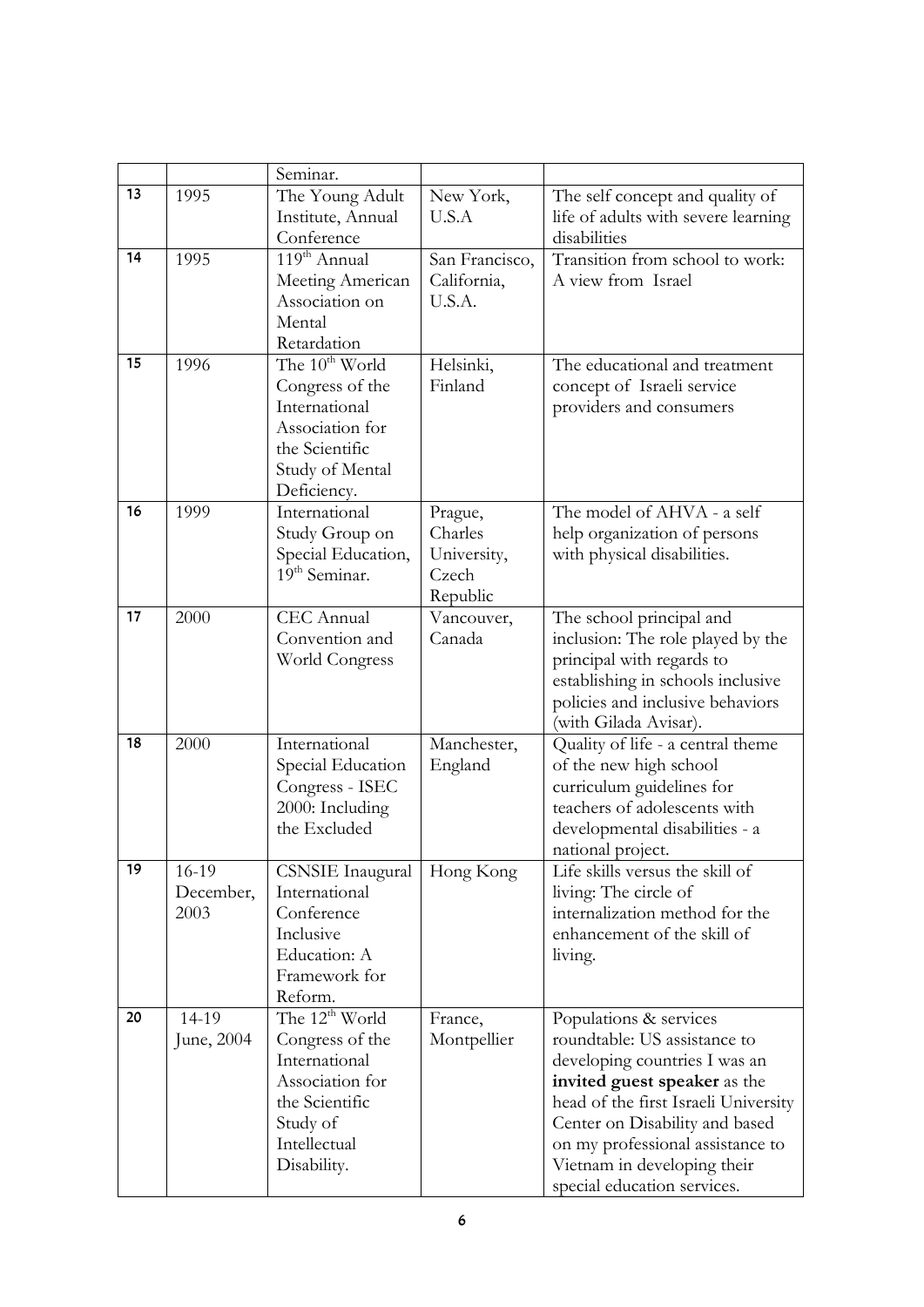| 21 | $1st - 4th$        | ISEC 2005-         | The            | With Ifat Shachar, Ending the        |
|----|--------------------|--------------------|----------------|--------------------------------------|
|    | August,            | Inclusive and      | University of  | Silence: Adolescents with            |
|    | 2005               | Supportive         | Strathclyde in | developmental disabilities as        |
|    |                    | Education          | Glasgow,       | victims of crimes.                   |
|    |                    | Congress,          | Glasgow,       |                                      |
|    |                    | Inclusion:         | Scotland       |                                      |
|    |                    | Celebrating        |                |                                      |
|    |                    | Diversity?         |                |                                      |
| 22 | $9^{th} - 10^{th}$ | The Second         | Hong Kong,     | The effect of an intervention        |
|    | December,          | International      | The Hong       | program on the burnout level,        |
|    | 2005               | Conference on      | Kong Institute | attitudes towards children with      |
|    |                    | Inclusive          | of Education   | disabilities and quality of tutoring |
|    |                    | Education          | Hong Kong      | of regular school students           |
|    |                    |                    |                | towards classmates with autism.      |
|    |                    |                    |                | (Invited participant).               |
| 23 | October 2          | Forging New        | Education,     | Adolescents with intellectual        |
|    |                    | Partnerships for   | Service        | disabilities as victims of abuse.    |
|    | November           | New Challenges     | Annual         | With Diane Nelson Bryen and          |
|    | 1,2006             | Through            | Meeting &      | Ifat Shachar. (Invited to            |
|    |                    | Research,          | Conference,    | participate as a new                 |
|    |                    | Education, and     | Washington     | international member of the          |
|    |                    | Service, AUCD -    | DC, U.S.A      | AUCD network).                       |
|    |                    | Association for    |                |                                      |
|    |                    | University Centers |                |                                      |
|    |                    | on Disabilities,   |                |                                      |
|    |                    | Research.          |                |                                      |
| 24 | $5^{\text{th}}$ –  | World Gifted       | Warwick        | Gifted students satisfaction with    |
|    | $10^{\text{th}}$   | Conference         | University,    | school (Hava Vidergor & Shunit       |
|    | August,            |                    | England        | Reiter                               |
| 25 | 2007               | The 2007 Annual    | Washington     | With Itay Hess, The inclusion of     |
|    | November           | Meeting of the     | DC, USA        | students with visual impairments     |
|    | $10 - 14$ ,        | American           |                | in Israel: quality of life, school   |
|    | 2007               | University Centers |                | climate and attitudes of staff       |
|    |                    | on Disabilities    |                | towards inclusion $-$ a study        |
|    |                    |                    |                | conducted along the lines of a       |
|    |                    |                    |                | humanistic educational model.        |
|    |                    |                    |                | Poster and slides                    |
| 26 | $Jan.30 -$         | <b>ATIA 2008</b>   | Orlando,       | Including students with visual       |
|    | Feb. 2,            | Conference         | Florida,       | impairments in Israel: quality of    |
|    | 2008               |                    | U.S.A.         | life.                                |
|    |                    |                    |                | Poster: Dr. Itay Hess & Prof.        |
|    |                    |                    |                | Shunit Reiter                        |
| 27 | Aug. 12 -          | 7 <sup>th</sup>    | Lima, Peru     | Empowering students with visual      |
|    | Aug. 14,           | <b>FICOMUNDYT</b>  |                | impairments : Autonomy & Self        |
|    | 2008               | Conference         |                | Advocacy                             |
|    |                    | Pontficia          |                | With Dr. Itay Hess                   |
|    |                    | Universidad        |                |                                      |
|    |                    | Catolica Del Peru  |                |                                      |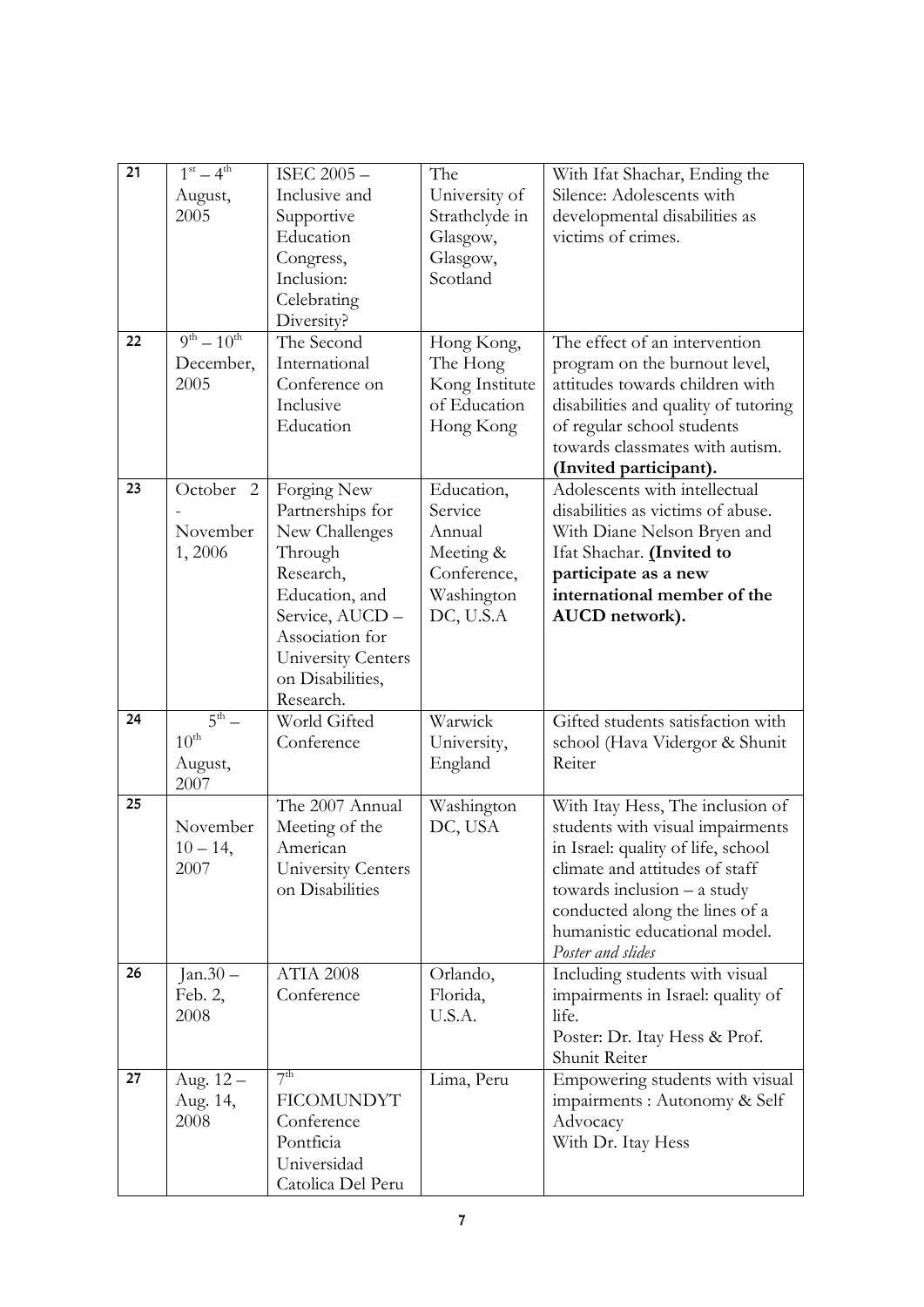| 28 |             | $2nd Asia-The$                         |                              |                                                                        |
|----|-------------|----------------------------------------|------------------------------|------------------------------------------------------------------------|
|    | June 24 -   |                                        | Singapore                    | Presenter of paper on: Students<br>with Intellectual Disabilities in   |
|    | 27, 2009    | Pacific Conference                     |                              |                                                                        |
|    |             | of the                                 |                              | the University: A course in                                            |
|    |             | International                          |                              | citizenship education                                                  |
|    |             | Association for                        |                              | With Nirit Karni-Vizer, Dr. Itay                                       |
|    |             | the Scientific                         |                              | Hess                                                                   |
|    |             | Study of                               |                              |                                                                        |
|    |             | Intellectual<br>Disability IASSID      |                              |                                                                        |
| 29 | April $15-$ | International                          |                              | Israeli Arab Teachers' Attitudes                                       |
|    |             | Conference on                          | Cyprus                       |                                                                        |
|    | 18, 2010    |                                        |                              | on Inclusion of Students with                                          |
|    |             | Special Education<br><b>ICOSE 2010</b> |                              | <b>Disabilities</b>                                                    |
|    |             |                                        |                              | With Nirit Karni-Vizer                                                 |
| 30 | August 1 -  | Beginning A New                        | Johannesburg<br>South Africa | Presenter of poster on: Attitudes<br>towards school inclusion: Israeli |
|    | 5, 2011     | Chapter – Center                       |                              | Arabs and American Teachers                                            |
|    |             | of AAC University                      |                              |                                                                        |
| 31 |             | of Pretoria<br>International           |                              | With Nirit Karni-Vizer, D. Bryen                                       |
|    | May 10 -    | Conference on                          | Cyprus                       | The Impact of Teachers'                                                |
|    | 12, 2012    |                                        |                              | Management Strategies on                                               |
|    |             | Special Education<br><b>ICOSE 2012</b> |                              | Classroom Climate: A Focus on                                          |
|    |             |                                        |                              | <b>Antisocial and Violent</b>                                          |
|    |             |                                        |                              | <b>Behaviors</b>                                                       |
|    |             |                                        |                              | With Nirit Karni-Vizer                                                 |
| 32 | September   | International                          | Shangchai                    | <b>Invited Chairperson-</b>                                            |
|    | $18-20,$    | Conference on                          | China                        | <b>Special Education Session-</b>                                      |
|    | 2015        | <b>Special Education</b>               |                              | Cycle of Internalized Learning,                                        |
|    |             | Research (ICSER                        |                              | CIL: A review of research                                              |
|    |             | 2015)                                  |                              |                                                                        |
| 33 | November    | IASSIDD 4th                            | Bangkok,                     | Oral presentation With Ran                                             |
|    | $13 - 16$ , | Asia-Pacific                           | Thailand                     | Neuman-Establishing and                                                |
|    | 2017        | Regional Congress                      |                              | Maintaining Couple-hood as                                             |
|    |             |                                        |                              | Perceived by Couples with                                              |
|    |             |                                        |                              | Intellectual and Developmental                                         |
|    |             |                                        |                              | Disabilities: Implications for                                         |
|    |             |                                        |                              | Provision of Supports.                                                 |
| 34 | July        | IASSIDD 5th                            | Athens,                      | Poster With Ran Neuman-                                                |
|    | $17-20$ ,   | European                               | Greece                       | The Cycle of Internalized                                              |
|    | 2018        | <b>Regional Congress</b>               |                              | Learning (CIL) model: asocial                                          |
|    |             |                                        |                              | learning program for adults.                                           |

# **b. Local Conferences**

| <b>Date</b> | Name of           | <b>Place of</b> | Subject of                         |
|-------------|-------------------|-----------------|------------------------------------|
|             | <b>Conference</b> | Conference      | <b>Lecture/Discussion/Comments</b> |
| 1985        | International     | Jerusalem,      | Barriers to vocational             |
|             | Symposium on      | Israel          | adjustments: U.S.A. - Israel       |
|             | Youth and         |                 | perspective (with E. Newman &      |
|             | Disability.       |                 | D, Bryen).                         |
| 1987        | International     | erusalem,       | Family attitudes towards           |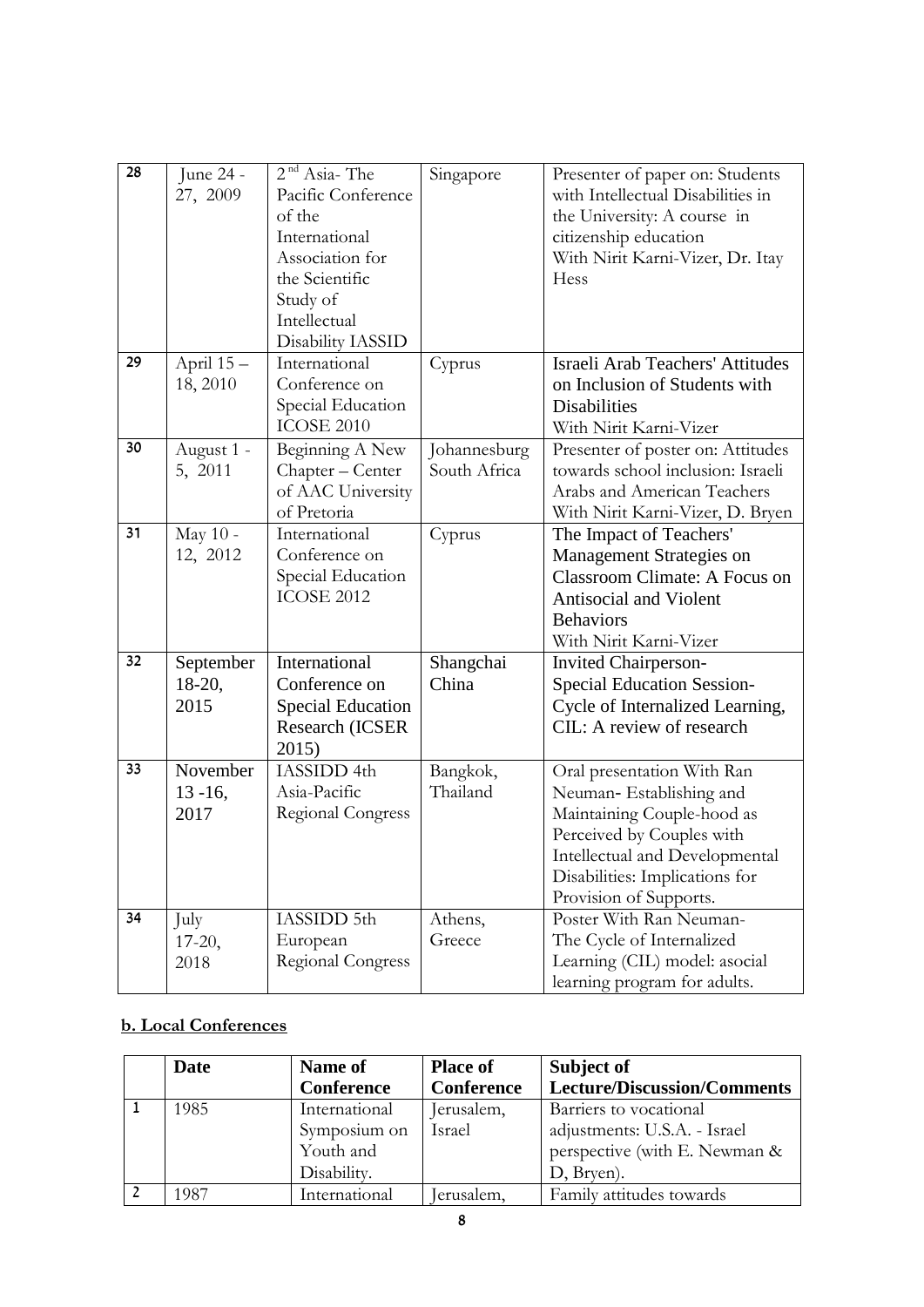|                         |      | Symposium on    | Israel     | employment of the disabled.          |
|-------------------------|------|-----------------|------------|--------------------------------------|
|                         |      | Disability      |            |                                      |
|                         |      | Education.      |            |                                      |
| $\overline{\mathbf{3}}$ | 1989 | Fourth          | Jerusalem, | Chair and presenter, parents of      |
|                         |      | International   | Israel     | Down's syndrome children.            |
|                         |      | Down's          |            |                                      |
|                         |      | Syndrome'       |            |                                      |
|                         |      | Convention      |            |                                      |
| $\overline{4}$          | 1989 | The $4th$       | Ramat Gan, | The implementation of                |
|                         |      | International   | Israel     | Korczack's philosophy in special     |
|                         |      | Conference on   |            | education.                           |
|                         |      | the Heritage of |            |                                      |
|                         |      | Janusz          |            |                                      |
|                         |      | Korszack.       |            |                                      |
| $\overline{5}$          | 1995 | U.S.-Israel Bi- | Tel Aviv,  | Policy and legislation - the Israeli |
|                         |      | National        | Israel     | perspective                          |
|                         |      | conference:     |            |                                      |
|                         |      | Coordination    |            |                                      |
|                         |      | and integration |            |                                      |
|                         |      | of policies and |            |                                      |
|                         |      | practices in    |            |                                      |
|                         |      | times of health |            |                                      |
|                         |      | care reform.    |            |                                      |
| 6                       | 1997 | The Jerusalem   | Jerusalem, | Life skills - means and ends, and    |
|                         |      | International   | Israel     | "Me and the community - a            |
|                         |      | Conference on   |            | program for the enhancement of       |
|                         |      | Integration and |            | autonomy of persons with             |
|                         |      | Adaptation,     |            | physical disabilities run by         |
|                         |      | Dimensions in   |            | "AHVA", the association of the       |
|                         |      | the             |            | handicapped of Haifa and the         |
|                         |      | Rehabilitation  |            | north (with Tibi Goldman).           |
|                         |      | of Children and |            | Keynote plenary lecture.             |
|                         |      | Adolescents     |            |                                      |
|                         |      | with Motor      |            |                                      |
|                         |      | Dysfunction.    |            |                                      |
| 7                       | 1998 | $28th$ ICSW     | Jerusalem, | 'Me and the Community' - A           |
|                         |      | international   | Israel     | program for the enhancement of       |
|                         |      | Conference on   |            | autonomy of persons with             |
|                         |      | Social Welfare, |            | physical disabilities.               |
|                         |      | Promoting       |            |                                      |
|                         |      | Human Well-     |            |                                      |
|                         |      | Being:          |            |                                      |
|                         |      | Addressing the  |            |                                      |
|                         |      | Forces Shaping  |            |                                      |
|                         |      | Society.        |            |                                      |
| 8                       | 1998 | 2 <sup>nd</sup> | Jerusalem, | OKIT - Occupational                  |
|                         |      | International   | Israel     | Knowledge and Interest Test, a       |
|                         |      | Conference on   |            | reading free vocational interest     |
|                         |      | Developmental   |            | test.                                |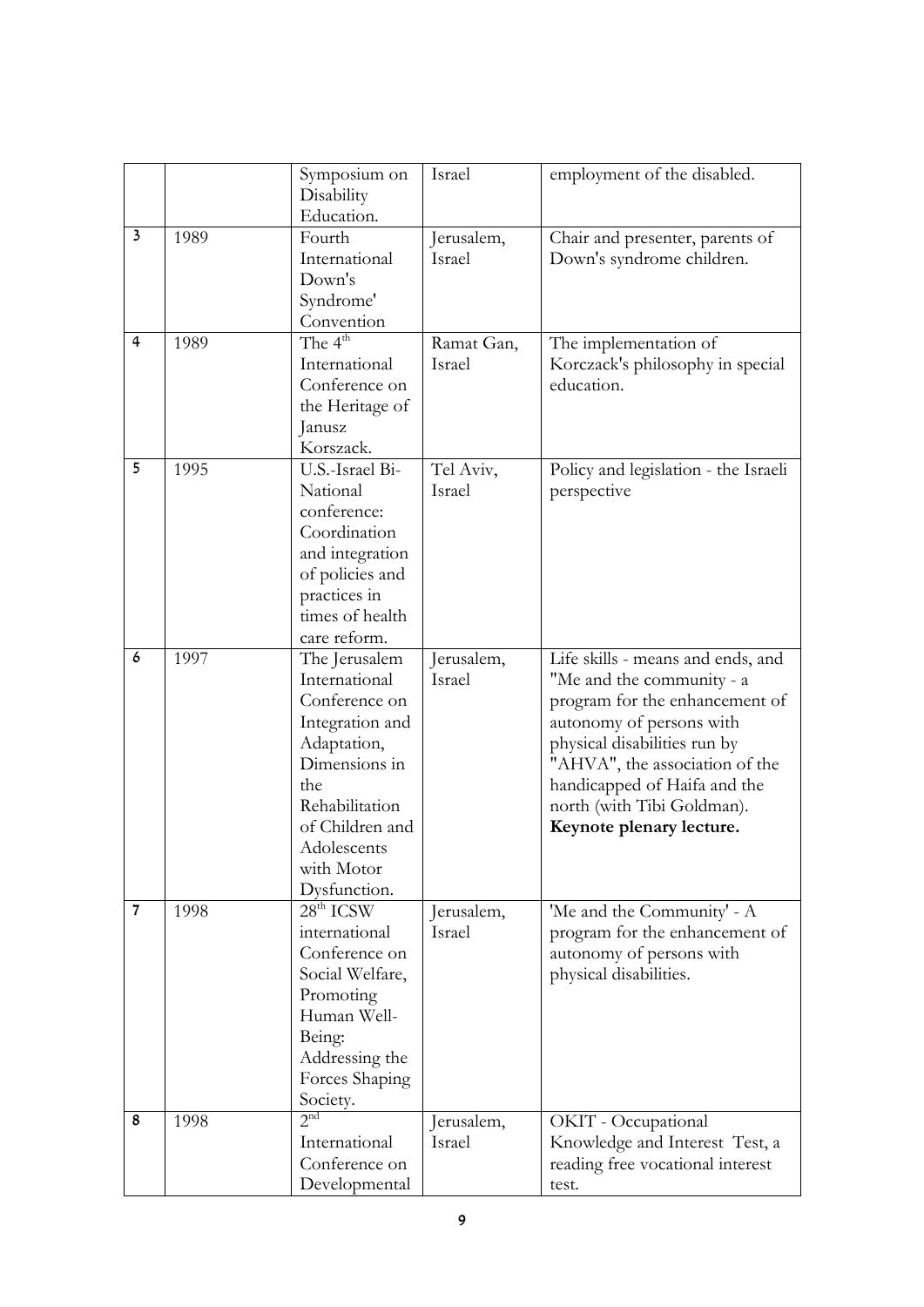|    |                         | Disabilities in<br>the      |               |                                  |
|----|-------------------------|-----------------------------|---------------|----------------------------------|
|    |                         | Community,                  |               |                                  |
|    |                         | <b>Beit Issie</b>           |               |                                  |
|    |                         | Shapiro.                    |               |                                  |
| 9  | 1999                    | International               | Jerusalem,    | Quality of Life - the new        |
|    |                         | Conference -                | Israel        | curriculum for special education |
|    |                         | "The Joy of                 |               | high schools in Israel. Keynote  |
|    |                         | Living" - on                |               | plenary lecture.                 |
|    |                         | Down                        |               |                                  |
|    |                         | Syndrome.                   |               |                                  |
| 10 | July2-4, 2002           | <b>Beit Issie</b>           | Tel Aviv,     | Life skills versus the skill of  |
|    |                         | Shapiro's 3rd               | Israel        | living - the social education of |
|    |                         | International               |               | students with developmental      |
|    |                         | Conference                  |               | disabilities.                    |
|    |                         | "Challenges                 |               | Keynote plenary lecture.         |
|    |                         | and<br>Opportunities:       |               |                                  |
|    |                         | Policy, Practice            |               |                                  |
|    |                         | and Research".              |               |                                  |
| 11 | February 23,            | Beit Berl                   | Beit Berl,    | The limits of neutrality in      |
|    | 2004                    | College one day             | Israel        | research in special education.   |
|    |                         | conference:                 |               | Keynote plenary lecture.         |
|    |                         | From Research               |               |                                  |
|    |                         | to Practice in              |               |                                  |
|    |                         | Special                     |               |                                  |
|    |                         | Education.                  |               |                                  |
| 12 | $29^{th}$ May $-2^{nd}$ | International               | Haifa, Israel | AKTION T-4: The role of the      |
|    | June, 2005              | Conference on               |               | medical profession in the        |
|    |                         | Science Law                 |               | extermination of persons with    |
|    |                         | Ethics - The                |               | disabilities, is the Hippocratic |
|    |                         | international               |               | oath a matter of social ideology |
|    |                         | Center for<br>Health, Law & |               | or is it a moral imperative.     |
|    |                         | Ethics                      |               |                                  |
|    |                         | <b>UNESCO</b>               |               |                                  |
|    |                         | Chair on                    |               |                                  |
|    |                         | Bioethics,                  |               |                                  |
|    |                         | Faculty of Law              |               |                                  |
|    |                         | & the Research              |               |                                  |
|    |                         | Authority,                  |               |                                  |
|    |                         | University of               |               |                                  |
|    |                         | Haifa.                      |               |                                  |
| 13 | November, 19,           | Multiple                    | Ramat Gan,    | Chair person of symposium:       |
|    | 2007                    | dimensions of               | Bar Ilan      | The inclusion of students with   |
|    |                         | populations                 | University,   | special needs in education.      |
|    |                         | with special                | Israel        |                                  |
|    |                         | needs:                      |               |                                  |
|    |                         | Research and                |               |                                  |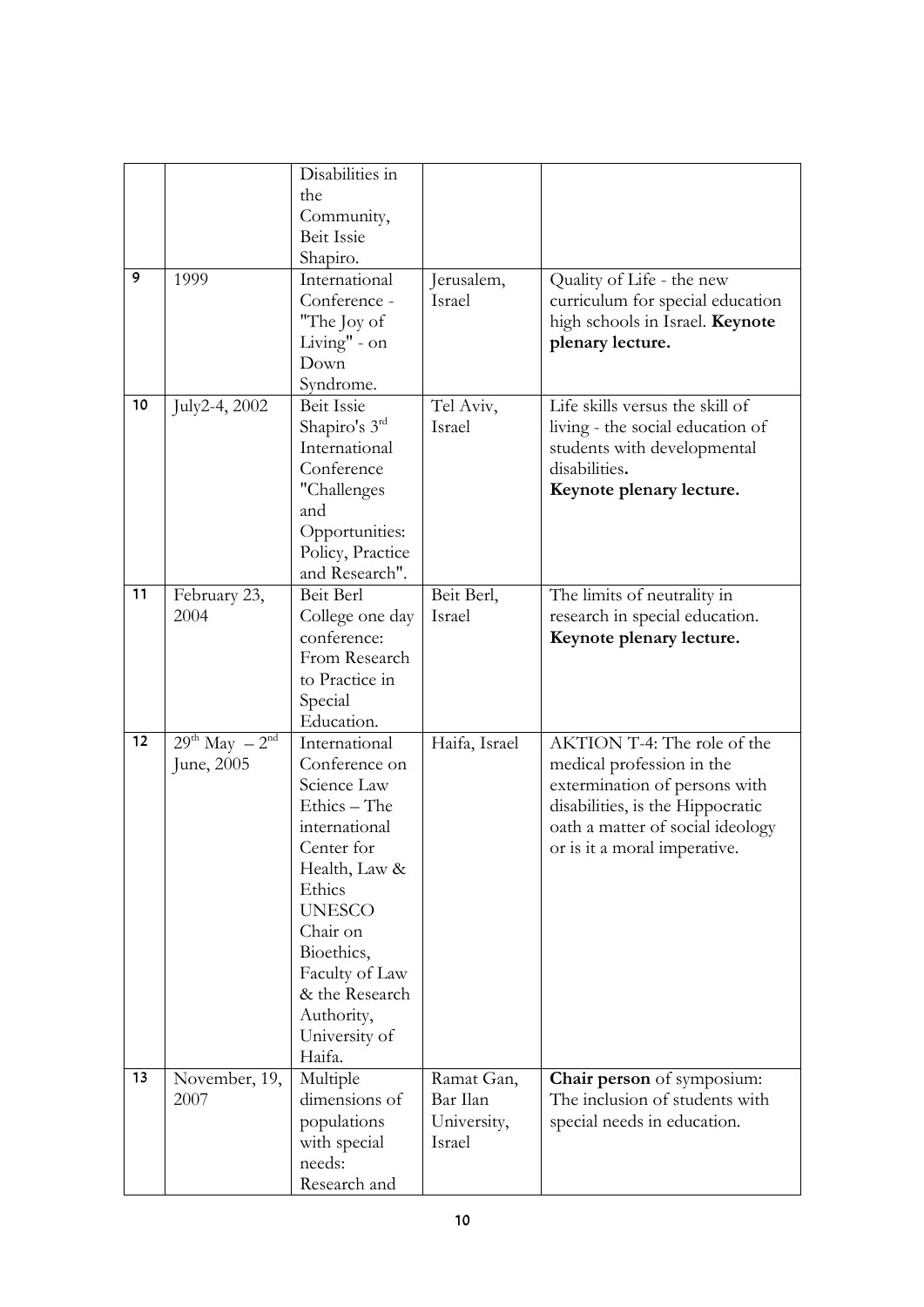|    |                           | practical                                                                                                                                                                         |                                                 |                                                                                                                                                                                          |
|----|---------------------------|-----------------------------------------------------------------------------------------------------------------------------------------------------------------------------------|-------------------------------------------------|------------------------------------------------------------------------------------------------------------------------------------------------------------------------------------------|
|    |                           | implications.                                                                                                                                                                     |                                                 |                                                                                                                                                                                          |
| 14 | December, 3,<br>2007      | The right to be<br>different, the<br>power of<br>diversity,<br>Ministry of<br>Justice,<br>Commissioner<br>on disabilities,<br>Jerusalem,<br>Israel                                | Jerusalem,<br>Israel                            | <b>Chair person</b> of session: The<br>Quality of life of included<br>students                                                                                                           |
| 15 | December, 5,<br>2007      | On Blindness:<br>Mishal - The<br>Israeli<br>University<br>center on<br>disability,<br>University of<br>Haifa, Israel.                                                             | Haifa<br>University,<br>Haifa, Israel           | Chair person of the conference                                                                                                                                                           |
| 16 | December 10<br>$-11.2007$ | International<br>conference<br>celebrating 20<br>years of Tsad<br>Kadima,<br>Throughout life<br>with cerebral<br>$palsy -$<br>partnership,<br>environment<br>and<br>participation | Tel Aviv,<br>Israel                             | <b>Chair person</b> of session: the<br>social environment.                                                                                                                               |
| 17 | December<br>3rd, 2007     | The Right to be<br>Different,<br>The Power of<br>Diversity<br>Ministry of<br>Justice,<br>Commissioner<br>on the Rights'<br>for Equality for<br>Persons with<br>Disabilities       | Bar Ilan<br>University,<br>Ramat Gan,<br>Israel | Chair person of session:<br>Empowerment or keeping the<br>present regarding the inclusion of<br>students with special needs.                                                             |
| 18 | October 22nd,<br>2008     | The Third<br>Conference on<br>Curriculum<br>Planning<br><b>Current State</b><br>of the Art:                                                                                       | Haifa, Israel                                   | Enhancing critical thinking,<br>creativity and meta cognitive<br>abilities in students with<br>cognitive impairments:<br>comparisons between "the Cycle<br>of Internalized Learning" CIL |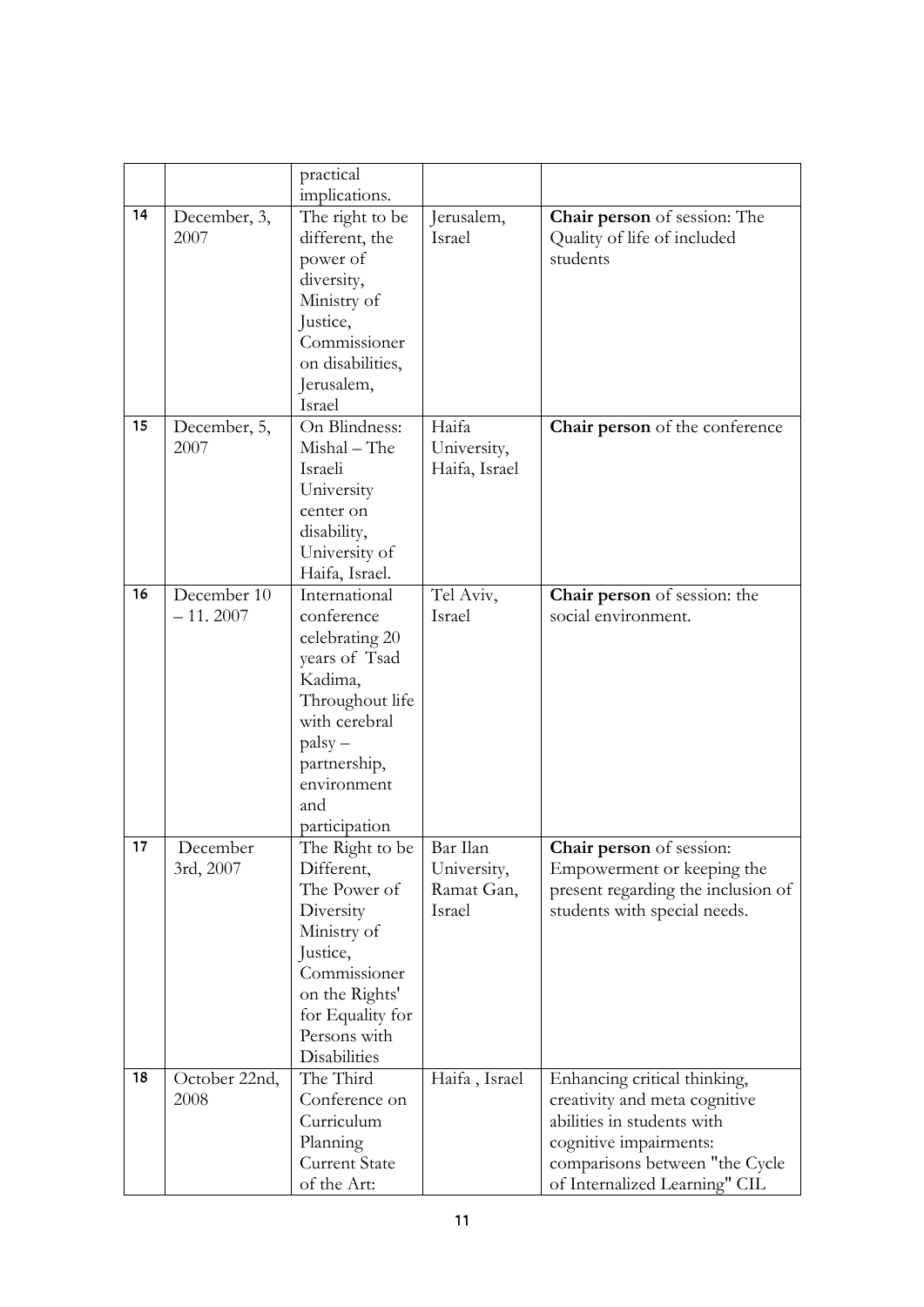|    |                       | Research and<br>Application      |                          | and frontal teaching.<br>With Pnina Shavit                           |
|----|-----------------------|----------------------------------|--------------------------|----------------------------------------------------------------------|
|    |                       | University of                    |                          |                                                                      |
| 19 | May 11 -12,           | Haifa, Israel<br>The             | Haifa, Israel            | Chairperson and organizer of                                         |
|    | 2009                  | Conference of                    |                          | symposium on Emotions and                                            |
|    |                       | the Israeli                      |                          | Disability.                                                          |
|    |                       | Forum for the<br>Study of        |                          | Presenter of paper on: The inter-<br>relationship between disability |
|    |                       | Emotions, The                    |                          | and loneliness: a shift from                                         |
|    |                       | center for<br>interdisciplinary  |                          | traditional models to a<br>Humanistic-Educational model              |
|    |                       | Research of                      |                          |                                                                      |
|    |                       | Emotions,                        |                          |                                                                      |
|    |                       | University of<br>Haifa, Israel   |                          |                                                                      |
| 20 | April                 | The Israeli                      | Maale                    | family-school relationships                                          |
|    | 3, 2011               | Academy on                       | Hachmisha,               | between families of children with                                    |
|    |                       | Science, A one<br>day Conference | Israel                   | special needs and the education<br>system                            |
|    |                       | on early                         |                          |                                                                      |
|    |                       | education<br>family-school       |                          |                                                                      |
|    |                       | relationships                    |                          |                                                                      |
| 21 | July                  | The life cycle                   | Center of                | The ecological model for                                             |
|    |                       |                                  |                          |                                                                      |
|    | 3, 2011               | of families of                   | conferences,             | understanding family school                                          |
|    |                       | children with                    | the Reut                 | relationships.                                                       |
|    |                       | Autism                           | school, Haifa<br>Israel  |                                                                      |
| 22 | July                  | "I Believe" -                    | The $6th$                | Session Chair                                                        |
|    | 2-4, 2013             | Processes of                     | International            |                                                                      |
|    |                       | change in                        | Conference<br>on Teacher |                                                                      |
|    |                       | education,<br>therapy and        | Education-               |                                                                      |
|    |                       | society                          | Changing                 |                                                                      |
|    |                       | following sex<br>education for   | reality<br>through       |                                                                      |
|    |                       | adolescents                      | education.               |                                                                      |
|    |                       | with special<br>needs.           | The David<br>Yellin      |                                                                      |
|    |                       |                                  | Academic                 |                                                                      |
|    |                       |                                  | College of<br>Education. |                                                                      |
|    |                       |                                  | Jerusalem,               |                                                                      |
|    |                       |                                  | Israel.                  |                                                                      |
| 23 | February,<br>19, 2014 | Research in<br>Education - Is    | The Levinsky<br>Academic | Opening plenary lecture                                              |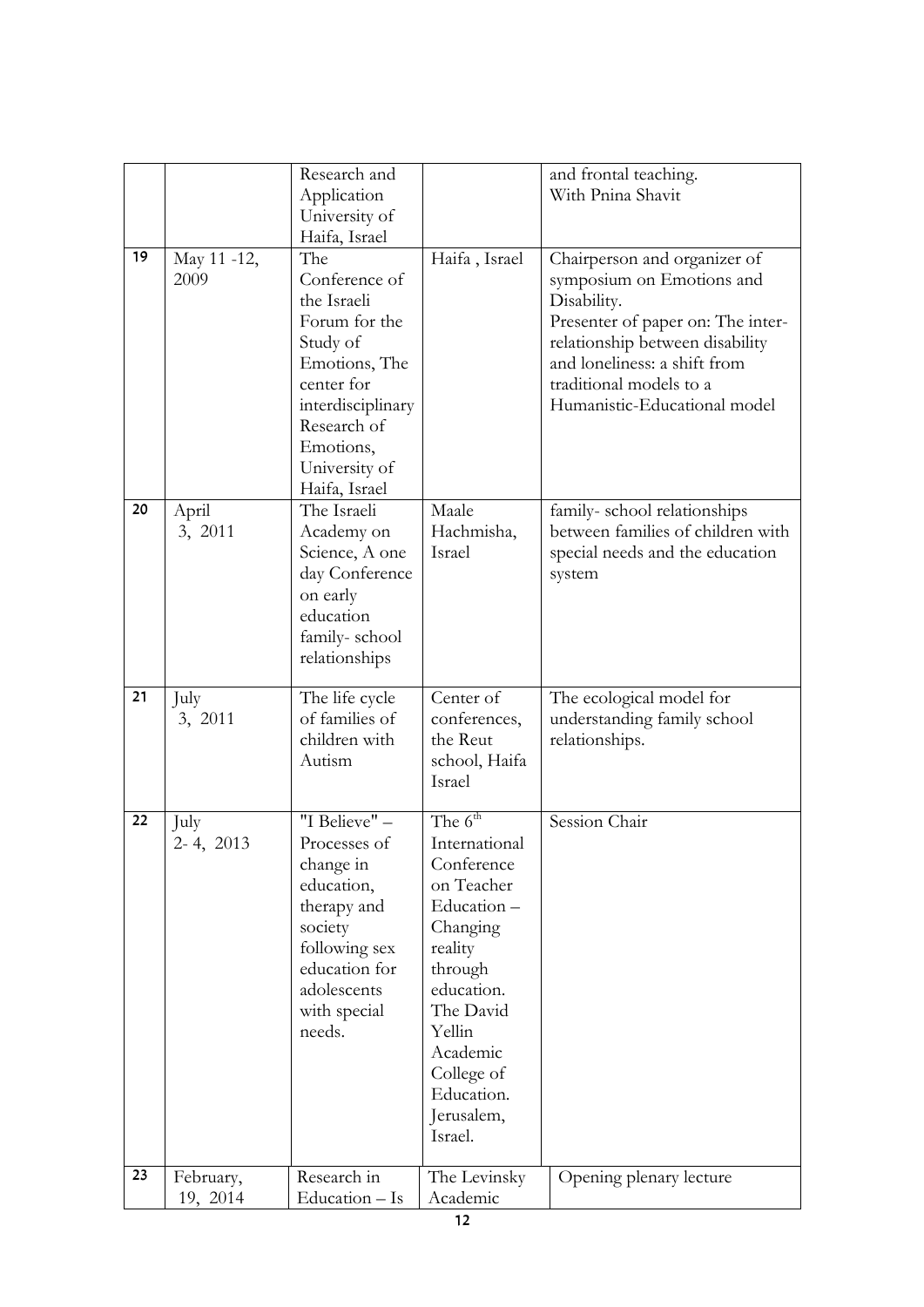|    |                      | it Neutral?!                                                                                                                 | Collect –<br>Conference on<br>: Research in<br>Education<br>Tel Aviv, Israel                                                                                         |                                                                                                                                                                                       |
|----|----------------------|------------------------------------------------------------------------------------------------------------------------------|----------------------------------------------------------------------------------------------------------------------------------------------------------------------|---------------------------------------------------------------------------------------------------------------------------------------------------------------------------------------|
| 24 | March,<br>8-11, 2015 | Living a<br>meaningful life<br>when having a<br>disability.                                                                  | The first<br>International<br>Congress of<br>Viktor<br>Frankel's<br>Logotherapy in<br>Haifa, Israel                                                                  | Chairperson of Panel                                                                                                                                                                  |
| 25 | June,<br>11-15, 2015 | Developmental<br>Disabilities.                                                                                               | Adapted<br>Physical<br>Activity:<br>Integration and<br>Diversification,<br>Wingate<br>Academic<br>College, Israel                                                    | Member of Scientific<br>Committee and Chairperson of<br>Session.                                                                                                                      |
| 26 | March,<br>29, 2016   | Developmental<br>Disabilities.                                                                                               | Self<br>representation<br>and self<br>advocacy-<br>"nothing about<br>me without<br>me", Beit Berl<br>Academic<br>College, Israel                                     | Self advocacy in light of two<br>models: the social model of<br>disability and the humanistic<br>philosophy – similarities and<br>differences.                                        |
| 27 | September,<br>2017   | $21st$ annual<br>conference of<br>the Israeli<br>Society for<br>Occupational<br>Therapists,                                  | Tel Aviv,<br>Israel.                                                                                                                                                 | A Career Education and<br>Vocational Transition Program:<br>SUPER - SUccessful Pathways<br>to Employment for youth at<br>Risk.<br>Ivsory Y., Schreuer, N., Sachs<br>D., and Reiter S. |
| 28 | February 27,<br>2018 | Macro Matters-<br>The Second<br>Conference on<br>Macro Practice<br>in Social Work<br>Zefat<br>Academic<br>College,<br>Israel | The Cycle of<br>Internalized<br>Learning (CIL)<br>in Adulthood:<br>The<br>implementation<br>of a model<br>typically used<br>with young<br>learners in the<br>special | Oral presentation, with Ran<br>Neuman                                                                                                                                                 |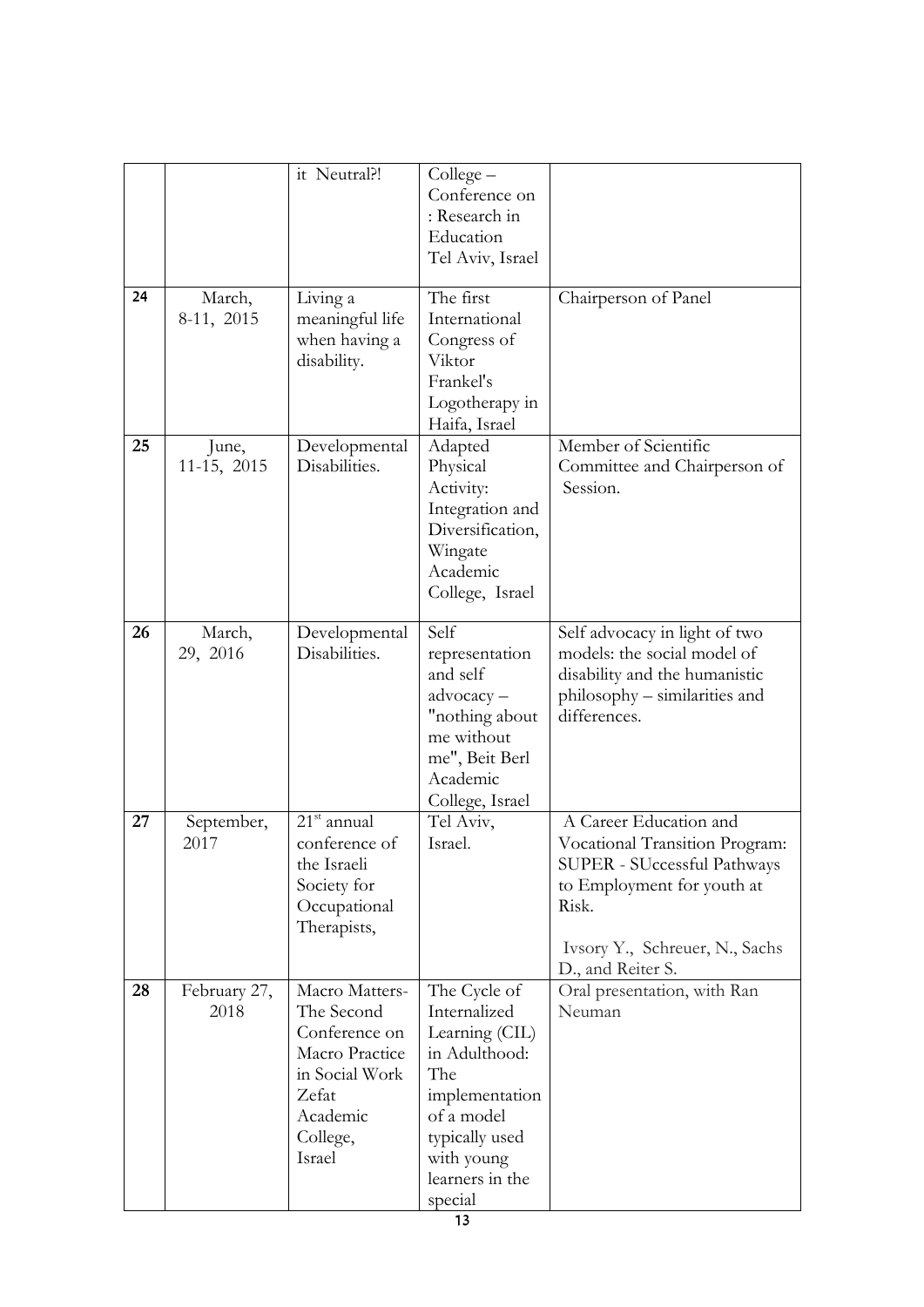|  | education     |  |
|--|---------------|--|
|  | system, as a  |  |
|  | model of      |  |
|  | intervention  |  |
|  | with adults   |  |
|  | with          |  |
|  | disabilities. |  |

# **c. Organization of Conferences or Sessions**

| 1986-1987 | International Conference on Rehabilitation Research, Jerusalem (31/7-         |
|-----------|-------------------------------------------------------------------------------|
|           | 26/7), Member of Academic Advisory Committee.                                 |
| 1993-1994 | Bi-National Conference U.S.-Israel: Coordination & Integration of             |
|           | Services for Children, With Special Needs, Policies and Practices in          |
|           | Times of Health Care Reform, Tel Aviv, (1995), Member of Academic             |
|           | <b>Advisory Committee.</b>                                                    |
| 2002-     | Beit Issie Shapiro's 3 rd International Conference "Challenges and            |
|           | Opportunities: Policy, Practice and Research." Tel Aviv, July 2-4, 2002.      |
|           | <b>Chairperson of Academic Advisory Committee.</b>                            |
| $2004 -$  | AYALA, The Israeli Association of Educational Research, University of         |
|           | Beer Sheva, October, 12th- Chairperson of the section on Special              |
|           | <b>Education.</b>                                                             |
| $2005 -$  | The Inaugural conference of MISHAL - the Israeli University Centeron          |
|           | Disabilities, Education, Empowerment & Research, University of Haifa,         |
|           | Haifa 24.1.2005. Law and Disability - International Perspective.              |
|           | <b>Chairperson of conference.</b>                                             |
| $2007 -$  | <b>KADIMA, The Israeli Association for the education and TSAD</b>             |
|           | rehabilitation of children and adults with motor impairments,                 |
|           | International conference, $10-11$ <sup>th</sup> December, 2007, Member of the |
|           | academic committee and Chairperson of session on social skills.               |

# 7. **Colloquium Talks and other Invited Addresses**

| Date | <b>Place of Lecture</b> | <b>Name of Forum</b>                 | <b>Presentation</b> |
|------|-------------------------|--------------------------------------|---------------------|
|      |                         |                                      | /Comments           |
| 1992 | <b>Israel</b>           | Special Education and Mental         | The Open            |
|      |                         | Retardation                          | University          |
|      |                         |                                      | Radio               |
|      |                         |                                      | Lectures            |
| 1994 | School of Education,    | Conceptual and practical issues in   | Faculty             |
|      | Northern Illinois,      | special education and rehabilitation | Colloquium          |
|      | DeKalb, U.S.A.          | services in Israel                   |                     |
| 1994 | International Education | Social and vocational inclusion of   | Faculty             |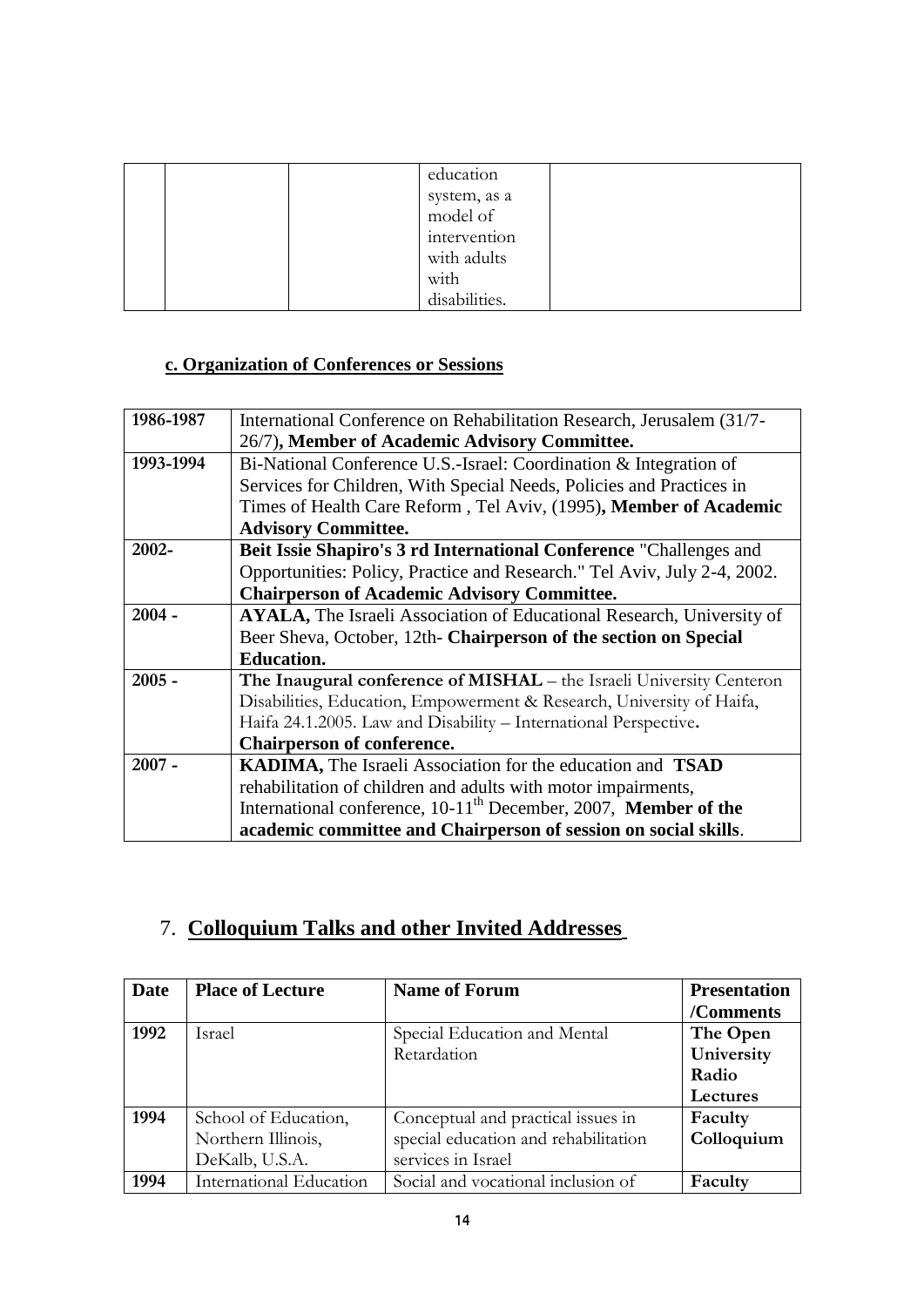|      | Office, the University of                            | persons with disabilities                                                                                                                                                                                                                                                                    | Colloquium                                                                                                                                              |
|------|------------------------------------------------------|----------------------------------------------------------------------------------------------------------------------------------------------------------------------------------------------------------------------------------------------------------------------------------------------|---------------------------------------------------------------------------------------------------------------------------------------------------------|
|      | Iowa, Iowa City, U.S.A.                              |                                                                                                                                                                                                                                                                                              |                                                                                                                                                         |
| 2002 | The University of<br>Education of Hanoi,<br>Vietnam, | A 2 - Weeks introduction seminar on<br>the theory and practice in special<br>education. (40 participants from all<br>over Vietnam).                                                                                                                                                          | Special<br>expert sent<br>to represent<br>Israel.<br>Ministry of<br>Foreign<br>Affairs,<br>Jerusalem<br>Israel and the<br>Israel<br>Embassy at<br>Hanoi |
| 2003 | The University of<br>Education of Hanoi,<br>Vietnam, | An advanced 2-weeks course on the<br>theory and practice in special<br>education. (60 participants from all<br>over Vietnam).                                                                                                                                                                | Special<br>expert sent<br>to represent<br>Israel.<br>Ministry of<br>Foreign<br>Affairs,<br>Jerusalem<br>Israel and the<br>Israel<br>Embassy at<br>Hanoi |
| 2006 | The Institute of Cerebral<br>Palsy, Calcutta, India, | A two weeks seminar presentation of<br>the three models of attitudes towards<br>persons with disabilities: Medical,<br>Welfare, Humanistic and the<br>implementation of the humanistic<br>approach in the educational method<br>of the Circle of Internalized Learning<br>(30 participants). | Invited<br>speaker                                                                                                                                      |

# 8. **Research Grants**

#### **a. Grants Awarded**

#### **Awards**

Distinguished researcher - bridging the gap between the academia and the community The Municipality of Haifa, International women's day, March 8<sup>th</sup>, 2003, Haifa Israel

Keren Shalem – special award for personal excellence in public contribution for the year 2011.

#### **Research**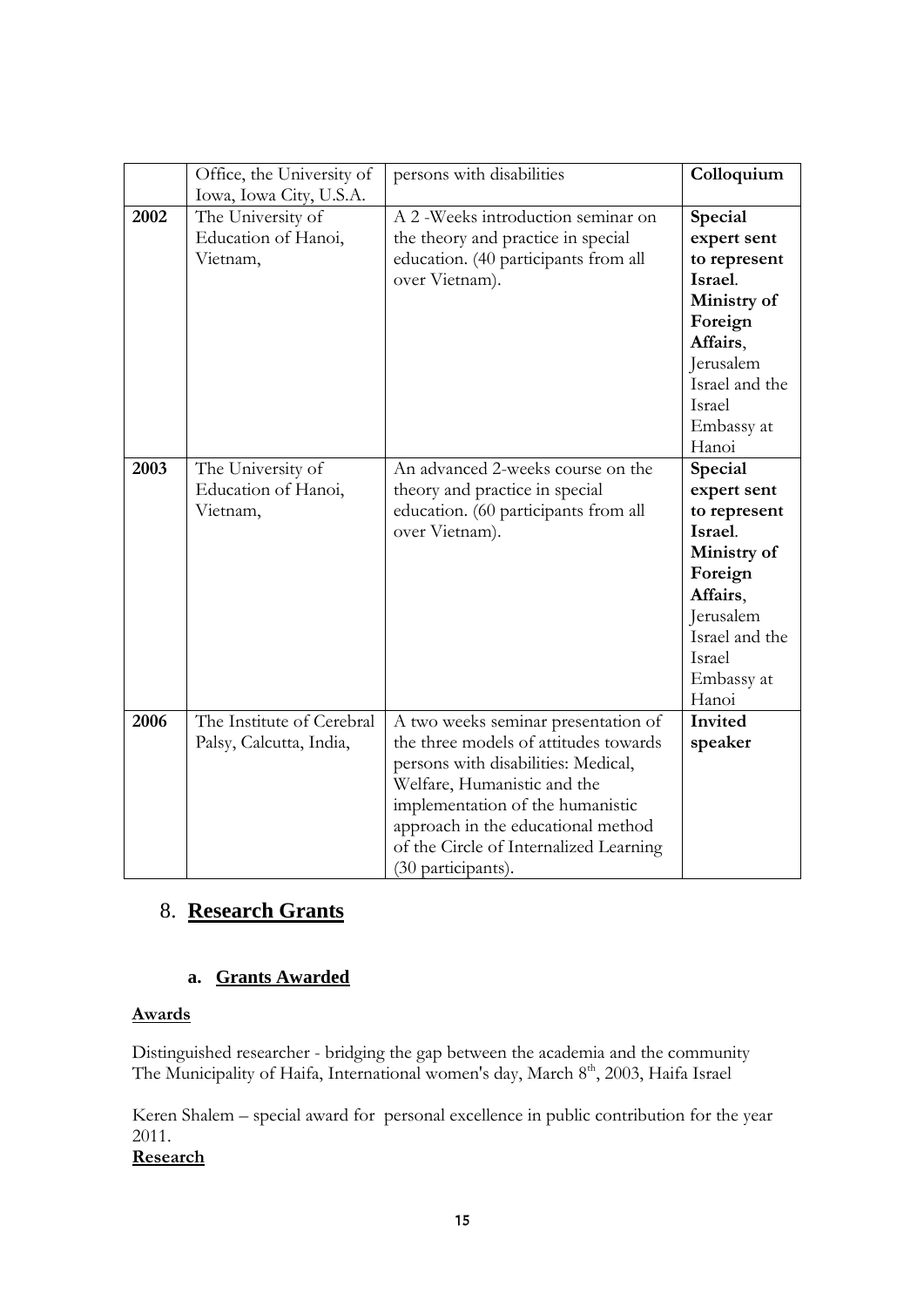**1981-1984** A 3-years grant by the US Department of Labor, under contract to Temple University, No. J-9-E-3-0172 on Barriers to employability of persons with handicaps (~70,000). **Israeli principal investigator** in collaboration with Prof. Ed Newman and Prof. Diane Bryen of the Institute on Disabilities, Temple University, Philadelphia, USA.

**2002-2004** National Insurance Institute (The action research of a special project on inclusion of students with physical disabilities  $\sim$  \$15,000) **Principal investigator** 

**2006-2007** Ministry of Education – special grant for a one year research on: The school principals style of leadership, school climate and students' achievements in the Arab sector (together with Dr. Anit Somech). (~\$20,000)

**2005-2007** Keren Shalem – The Central Fund for the Development of Services for the Retarded in the Local Councils: research grant on the effect of a special program on preparation of adults with special needs for work as waiters in restaurants and café soups run at the University of Haifa. (~\$20,000). **Principal investigator**

**2006-2007** Keren Shalem – The Central Fund for the Development of Services for the Retarded in the Local Councils: research grant on the effect of a special program on citizenship education and computer skills for students with mental retardation run at the University of Haifa. (~\$20,000). **Principal investigator**

**2007-2008** Keren Shalem – The Central Fund for the Development of Services for the Retarded in the Local Councils: research grant on the effect of a special program on the preparation of adults with special needs for work as assistants to care staff in old peoples' homes, hospitals etc. (~\$20,000). **Principal investigator**

#### **2008-2010 Israel Science Foundation – ISF,**

Students with visual impairments and the Humanistic paradigm: personality variables, self determination and self advocacy – a comprehensive model of quality of life ( $\sim$ \$60,000). **Principal investigator**

**2009-2010** Keren Shalem – The Central Fund for the Development of Services for the Retarded in the Local Councils: research grant for research on the effect of a second chance in learning to read - a special university program for adults with intellectual disabilities. (~\$20,000). **Principal investigator** 

**2010-2011** Keren Shalem – The Central Fund for the Development of Services for the Retarded in the Local Councils: research grant for research on intimacy and friendship among couples of adults with intellectual disabilities. (~\$20,000). **Principal investigator** 

**2014-2015** Keren Shalem – The Central Fund for the Development of Services for the Retarded in the Local Councils: research grant for research on exposure to verbal violence of adults with intellectual developmental disabilities based on their personal reports, comparisons between those living at home, those in group homes in the community and those living in special villages. (~\$25,000). **Principal investigator**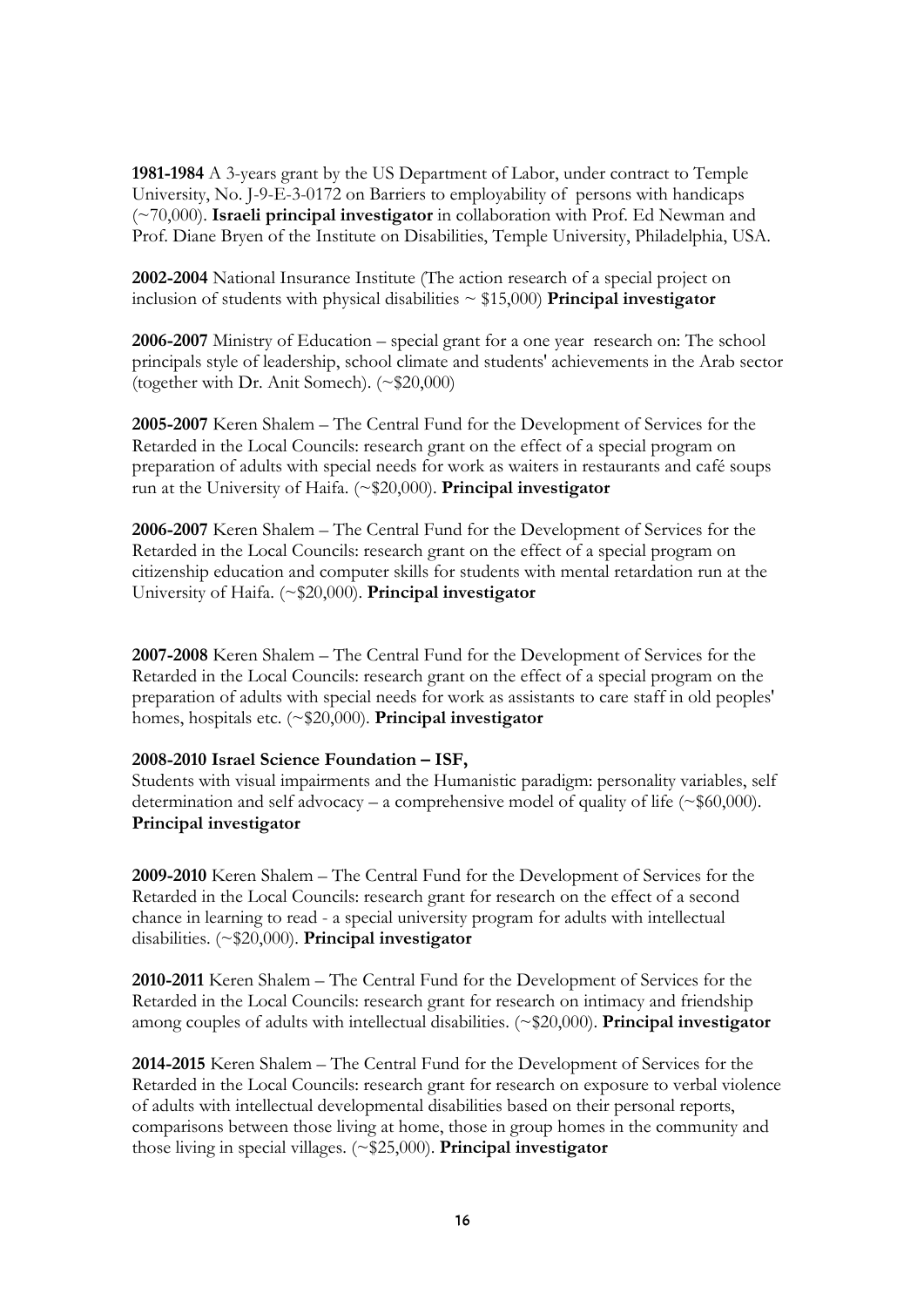**2014-2016,** Milgrum Family Fund and the University of Chicago, Chicago IL, U.S.A. Schreuer, Naomi (CO-PI); Reiter, Shunit **(CO-PI)**; Sachs, Dalia (CO-PI) & Ivzori, Yonat**.** A Career Education and Vocational Transition Program: "SUPER - SUccessful Pathways to Employment for youth at Risk in Israel" a 3-years research project. (~\$150,000).

**2018-2019** Keren Shalem – The Central Fund for the Development of Services for the Retarded in the Local Councils: research grant for

#### **Projects**

**1984-1985** Ministry of Labor and Welfare (social learning curricula ~\$10,000).

**1995-1999** Ministry of Education (sponsors the journal Issues in Special Education and Rehabilitation  $\sim$  \$50,000).

**2003** Friends of the University of Haifa, a special grant ~\$30,000 (for the creation of a laboratory for the education and training of students with developmental disabilities towards inclusion in the community)

**2004** The research authority of the University of Haifa (collaboration with U.S.A. colleagues towards an interdisciplinary project on disability and the criminal justice system  $\sim$  \$5,000).

**2004** A special donation of \$50,000 was given as seed money to start up the Israeli University Center on Disabilities. The center is affiliated with the Institute on Disabilities, Pennsylvania's University Center for Excellence at Temple University and member of the Association of University Centers on Disabilities - AUCD.

**2005-2006** Keren Sheloshim Ahuz – the fund of the Israeli organization of private institutions for persons with mental retardation – a special course run at the university for adults with intellectual disability living in group homes in the community.  $({\sim} $10,000)$ 

**2009** – ASHALIM – JCC (Joint Israel and New York) – translation of the 'Index for Inclusion, developing learning and participation in schools', Tony Booth and Mel Ainscow, with a special agreement between The Centre for Studies on Inclusive Education CSIE© Copyright @ 2002 CSIE and Prof. Shunit Reiter for the Hebrew translation of the Index, produced by AHVA publishing, Haifa (~\$3500).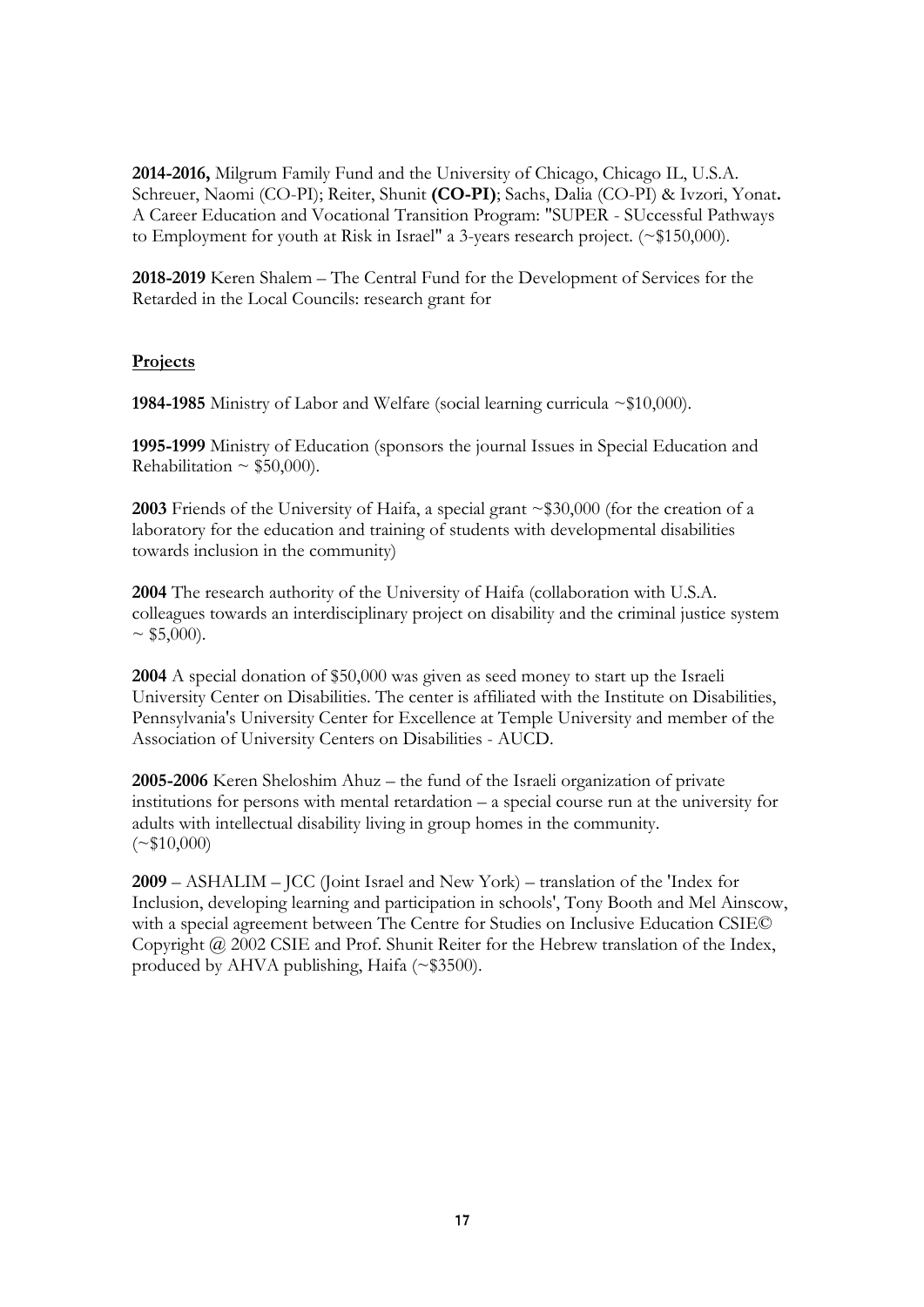# 9. **Teaching**

# a. **Courses Taught in Recent Years**

| Year          | <b>Name of Course</b>                                                                           | <b>Type of Course</b>    | <b>Degree</b>        |
|---------------|-------------------------------------------------------------------------------------------------|--------------------------|----------------------|
|               |                                                                                                 | Lecture/Seminar/Workshop | B.A./M.A./M.Sc/Ph.D. |
| $1990 -$      | The vocational and<br>social education of<br>young adults with<br>developmental<br>disabilities | Research seminar         | Graduate             |
| $1990 -$      | The family and the<br>education of young<br>children with<br>developmental<br>disabilities      | Research seminar         | Graduate             |
| 1991-         | Theory and practice<br>in special education                                                     | Mandatory course         | Teachers' Dep        |
| 1995 -        | Intellectual<br>disabilities                                                                    | Elective course          | Undergraduate        |
| $2000 -$      | Mainstreaming<br>students with special<br>needs                                                 | Elective course          | Teachers' Dep        |
| 1998-<br>2004 | Autism /PDD                                                                                     | Elective course          | Undergraduate        |

# b. **Supervision of Graduate Students**

|                | Name of        | <b>Title of Thesis</b>          | <b>Degree</b> | of<br>Date        | <b>Details of</b>      |
|----------------|----------------|---------------------------------|---------------|-------------------|------------------------|
|                | <b>Student</b> |                                 |               | <b>Completion</b> | <b>Publication</b>     |
|                |                |                                 |               |                   |                        |
|                |                |                                 |               | in Progress       |                        |
|                | Michal Schenin | Attitudes of elementary school  |               | 1992              | D <sub>11</sub> ,20,27 |
|                |                | children towards the child with | Ph.D.         |                   |                        |
|                |                | developmental disabilities      |               |                   |                        |
| $\overline{2}$ | Arik Palnitzki | Transition from school to work  | Ph.D.         | 1994              | D23,25                 |
|                |                | of young Adults with mental     |               |                   |                        |
|                |                | retardation                     |               |                   |                        |
| 3              | Gilada Avisar  | The headmaster as an agent of   | Ph.D.         | 2000              | D 34, 35               |
|                |                | change in the process of        |               | (supervision      | I#11                   |
|                |                | mainstreaming                   |               | with Prof.        | $6. \#17$              |
|                |                |                                 |               | Yona              |                        |
|                |                |                                 |               | Leyser,           |                        |
|                |                |                                 |               | Northern Ill.     |                        |
|                |                |                                 |               | Univ. U.S.A)      |                        |
| 4              | Gila Vogel     | The Bar-Mitzva ceremony with    | Ph.D.         | 2002              | D36, 37                |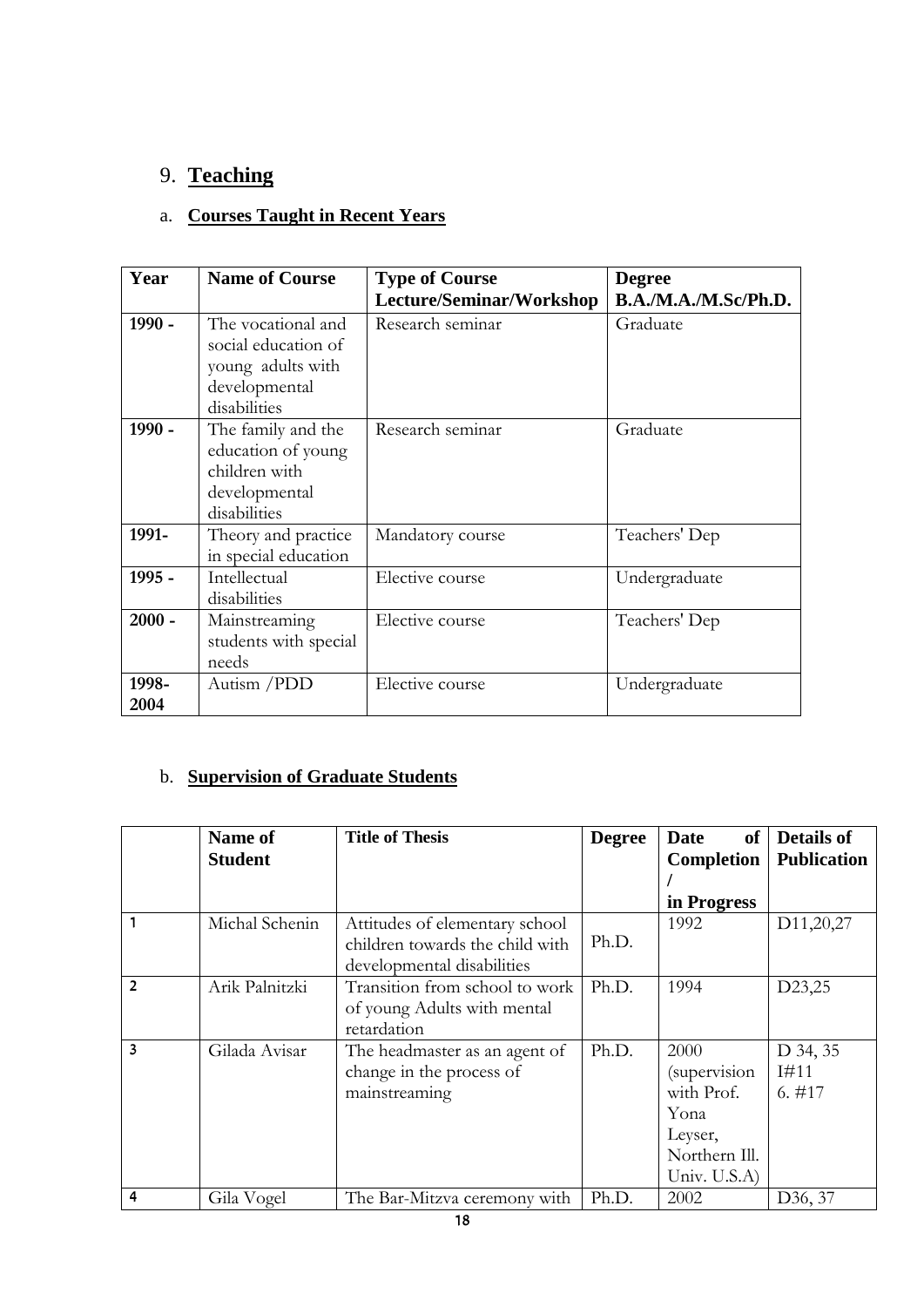|                |                     | students with developmental                                                                  |        |                           |           |
|----------------|---------------------|----------------------------------------------------------------------------------------------|--------|---------------------------|-----------|
| 5              | Yael Almusni        | disabilities                                                                                 | Ph.D.  | 2002                      |           |
|                |                     | A quality of life based program<br>of physical education with<br>students with developmental |        |                           | D39       |
|                |                     | disabilities                                                                                 |        |                           |           |
| 6              | Rachel Talmor       | Burnout among teachers and                                                                   | Ph.D.  | 2003                      | D 38      |
|                |                     | mainstreaming students with                                                                  |        |                           |           |
|                |                     | special needs                                                                                |        |                           |           |
| $\overline{7}$ | Carmela Igel        | Analysis of the process of                                                                   | Ph.D.  | 2005                      |           |
| 8              |                     | placement in special education                                                               |        |                           |           |
|                | Adva<br>Zilberstein | Teachers of students with                                                                    | Ph.D.  | 2007                      |           |
|                |                     | severe and multiple disabilities,<br>their interactions with students                        |        |                           |           |
| 9              | Pnina Shavit        | The enhancement of self-                                                                     | Ph.D.  | 2008                      |           |
|                |                     | determination of students                                                                    |        |                           |           |
|                |                     | with intellectual disabilities                                                               |        |                           |           |
|                |                     | involved in a group                                                                          |        |                           |           |
|                |                     | process based on the 'cycle of                                                               |        |                           |           |
|                |                     | internalization'                                                                             |        |                           |           |
| 10             | Dalia Tal           | Individual and group                                                                         | Ph.D.  | 2009                      |           |
|                |                     | instruction in special education                                                             |        |                           |           |
| 11             | Anat Hacham         | The social competencies of                                                                   | Ph.D.  | 2009                      |           |
|                |                     | students with physical                                                                       |        |                           |           |
|                |                     | disabilities involved in sports<br>activities with non disabled                              |        |                           |           |
|                |                     | students                                                                                     |        |                           |           |
| 12             | Carmit              | Socio-emotional evolvement of                                                                | Ph.D.  | 2009 Joint                | D46 D48   |
|                | Shpigelman          | Adolescents with special needs                                                               |        | supervision               | D49 E9    |
|                |                     | through "Virtual Mentoring"                                                                  |        | with Prof.                |           |
|                |                     |                                                                                              |        | Tamar Veiss               |           |
| 13             | Michal Shreber      | Parental involvement in special                                                              | PhD    | 2011 Joint                |           |
|                |                     | education schools                                                                            |        | supervision               |           |
|                |                     |                                                                                              |        | with Dr. Iris             |           |
|                |                     |                                                                                              |        | Manor                     |           |
| 14             | Rachel<br>Gilshtrum | The impact of animal therapy                                                                 | Ph.D.  | 2012 Joint                |           |
|                |                     | with students with learning<br>disabilities and their attachment                             |        | supervision<br>with Prof. |           |
|                |                     | style on their sense of                                                                      |        | Marius                    |           |
|                |                     | competence and self concept                                                                  |        | Micoulinski               |           |
| 15             | Itay Hess           | The empowerment of blind                                                                     | Post   | 2007/2008                 | D50       |
|                |                     | and low vision School students                                                               | Doctor | 2008/2009                 | D51D52    |
|                |                     | - a research study comparing                                                                 | ate    | 2009/2010                 | 6#25 6#26 |
|                |                     | their Quality of life and self                                                               |        |                           | 6#27      |
|                |                     | determination Before and after                                                               |        |                           |           |
|                |                     | an intervention program                                                                      |        |                           |           |
| 16             | Yonat Yavzori       | Vocational transition from                                                                   | Ph.D.  | 2012 Joint                |           |
|                |                     | special school to a life of work                                                             |        | supervision               |           |
|                |                     | - The effects of a specially                                                                 |        | with Dr.                  |           |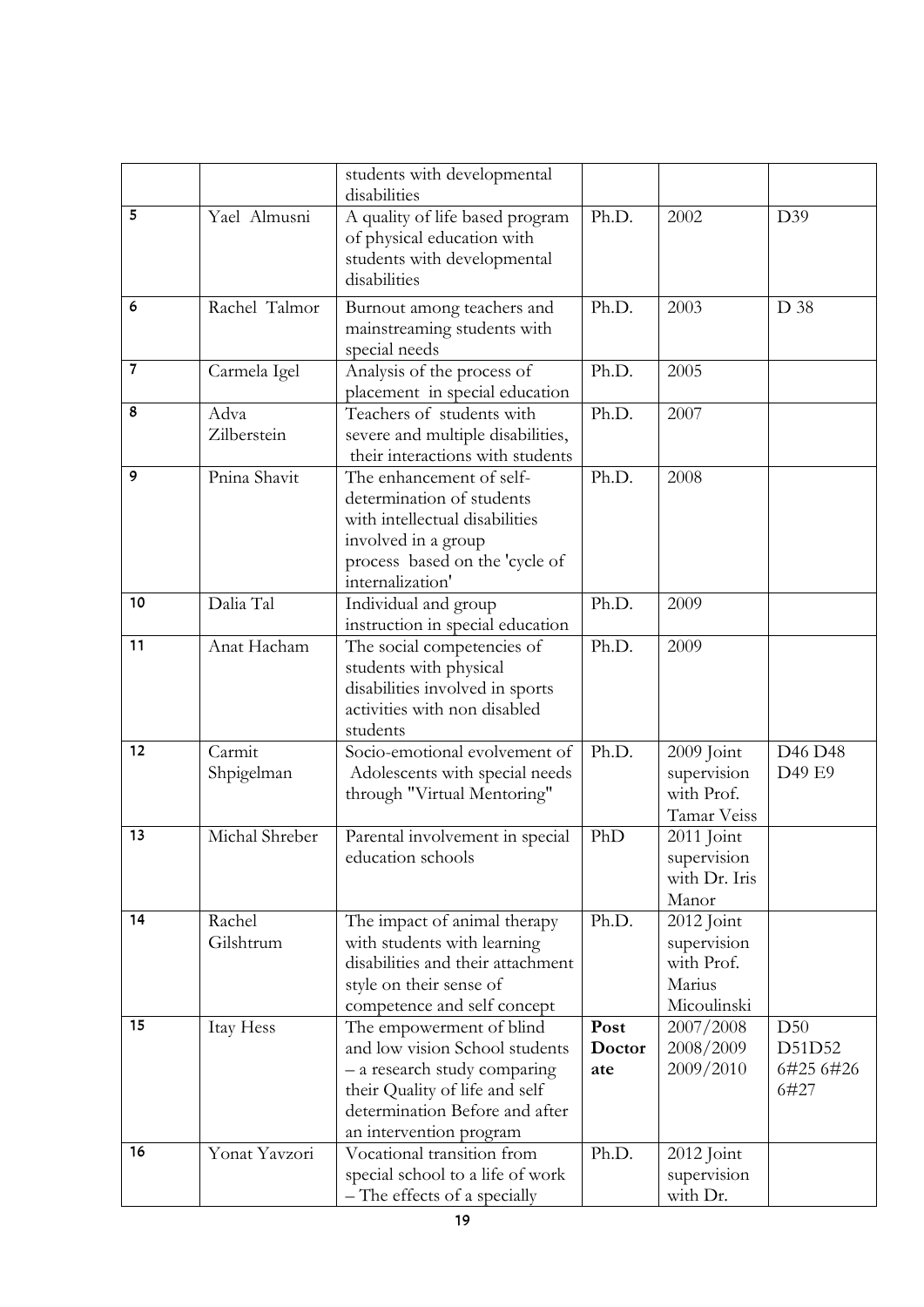|    |                  | designed program on the           |       | Dalia         |  |
|----|------------------|-----------------------------------|-------|---------------|--|
|    |                  | enhancement of self advocacy,     |       | Zaches        |  |
|    |                  | autonomy, competencies.           |       |               |  |
| 17 | Maha Arsalem     | Future orientation of young       | Ph.D. | 2012Joint     |  |
|    |                  | adults with intellectual          |       | supervision   |  |
|    |                  | disabilities and their parents in |       | with Dr.      |  |
|    |                  | the Arab sector.                  |       | Ilana         |  |
|    |                  |                                   |       | Duvdevani     |  |
| 18 | Nirit Kani-Vizer | Violence against special          | Ph.D. | 2013          |  |
|    |                  | education students in regular     |       |               |  |
|    |                  | schools                           |       |               |  |
| 19 | Ran Neuman       | Intimacy and friendship among     | Ph.D. | 2013          |  |
|    |                  | adults with Intellectual          |       |               |  |
|    |                  | disabilities                      |       |               |  |
| 20 | Aviva Lavan      | Educational involvement in        | Ph.D. | 2014          |  |
|    |                  | school of parents to special      |       | Joint         |  |
|    |                  | needs children in inclusive       |       | supervision   |  |
|    |                  | education as compared with        |       | with Dr. Tali |  |
|    |                  | the educational involvement in    |       | Heiman        |  |
|    |                  | school of parents to non-         |       |               |  |
|    |                  | special needs children, feelings  |       |               |  |
|    |                  | of stress and parental coping     |       |               |  |
|    |                  | style                             |       |               |  |
| 21 | Orly Crispel     | To be a mother and a teacher -    | Ph.D. | 2014          |  |
|    |                  | the personal and professional     |       | Joint         |  |
|    |                  | development of teachers in        |       | supervision   |  |
|    |                  | regular classrooms who are        |       | with Prof.    |  |
|    |                  | also mothers of children with     |       | Frima Elbaz   |  |
|    |                  | learning disabilities.            |       |               |  |
| 22 | Lamis Odeh       | Personal growth among Arab        | Ph.D. | 2014          |  |
|    |                  | mothers of children with and      |       | Joint         |  |
|    |                  | without intellectual disabilities |       | supervision   |  |
|    |                  |                                   |       | with Dr.      |  |
|    |                  |                                   |       | Liora         |  |
|    |                  |                                   |       | Findler       |  |
| 23 | Anat Vinevar     | Family Portrait:<br>Family<br>A   | Ph.D. | 2016          |  |
|    |                  | Climate and Self-Esteem of        |       | Joint         |  |
|    |                  | Hearing Impaired Children: the    |       | supervision   |  |
|    |                  | relationship between<br>family    |       | with Dr.      |  |
|    |                  | climate, self-esteem of the       |       | Dafna         |  |
|    |                  | hearing impaired<br>child<br>in   |       | Regev         |  |
|    |                  | comparison to families with a     |       |               |  |
|    |                  | hearing child.                    |       |               |  |
|    |                  |                                   |       |               |  |
|    |                  |                                   |       |               |  |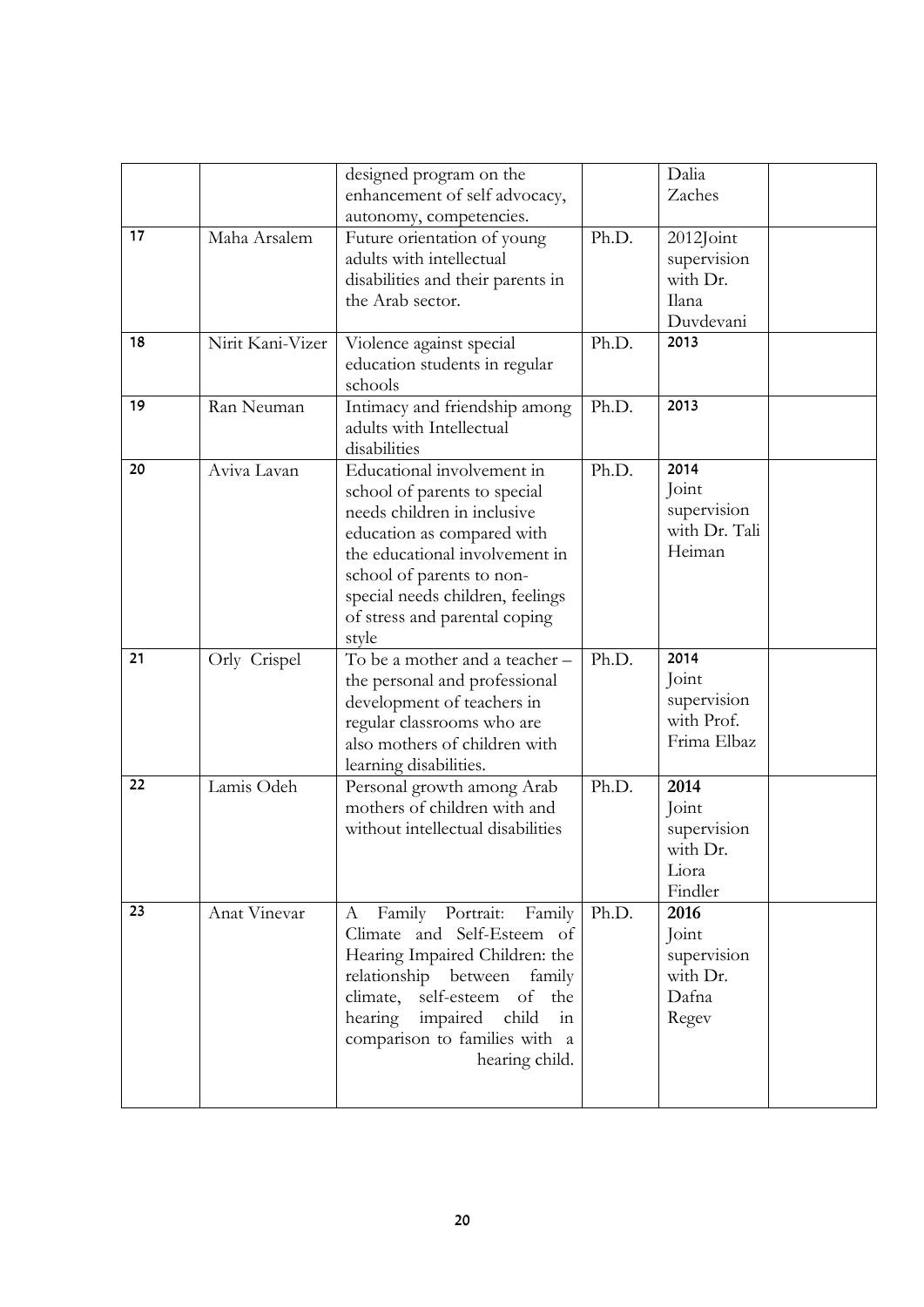#### **MA Thesis**

|                         | Name of        | <b>Title of Thesis</b>                     | <b>Degree</b> | <b>Date</b><br><b>of</b> | <b>Details of</b>  |
|-------------------------|----------------|--------------------------------------------|---------------|--------------------------|--------------------|
|                         | <b>Student</b> |                                            |               | <b>Completion</b>        | <b>Publication</b> |
|                         |                |                                            |               | in Progress              |                    |
| 1                       | Liora          | The study of attitudes                     | M.A.          | 1995                     |                    |
|                         | Meiblum        | towards inclusion Among                    |               |                          |                    |
|                         |                | regular teachers.                          |               |                          |                    |
| $\overline{2}$          | Hadas          | Educational and                            | M.A.          | 1995                     |                    |
|                         | Rabinovitz     | therapeutic attitudes of                   |               |                          |                    |
|                         |                | Special education teachers                 |               |                          |                    |
|                         |                | & their correlates With                    |               |                          |                    |
|                         |                | degree of burnout                          |               |                          |                    |
| $\overline{\mathbf{3}}$ | Rachel         | The effect of pet                          | M.A.          | 1995                     |                    |
|                         | Gilshtroum     | treatment with autistic                    |               |                          |                    |
|                         |                | Children on their                          |               |                          |                    |
|                         |                | emotional response to                      |               |                          |                    |
|                         |                | The pets.                                  |               |                          |                    |
| 4                       | Devorah        | The education and                          | M.A.          | 1995                     | D22                |
|                         | David          | treatment conceptual                       |               |                          |                    |
|                         |                | Approach of special<br>education teachers, |               |                          |                    |
|                         |                | Parents and service                        |               |                          |                    |
|                         |                | providers                                  |               |                          |                    |
| 5                       | Tali Hadari    | Models of treatment in                     | M.A.          | 1995                     |                    |
|                         |                | learning disabilities                      |               |                          |                    |
| 6                       | Yona           | Comparisons of the                         | M.A.          | 1995                     |                    |
|                         | Heinberg       | academic achievement of                    |               |                          |                    |
|                         |                | students with special                      |               |                          |                    |
|                         |                | needs in special and                       |               |                          |                    |
|                         |                | regular classes.                           |               |                          |                    |
| $\overline{7}$          | Michal Shaish  | The social status of                       | M.A.          | 1995                     |                    |
|                         |                | integrated children with                   |               |                          |                    |
|                         |                | Severe learning disabilities               |               |                          |                    |
|                         |                | in regualr calss.                          |               |                          |                    |
| 8                       | Mirba Hirsh    | Gestalt theory and the                     | M.A.          | 1996                     |                    |
|                         |                | treatment of children<br>With autism       |               |                          |                    |
| 9                       | Advah          |                                            | M.A.          | 1996                     | I#7                |
|                         | Zilbershtein-  | Improving the<br>functioning of students   |               |                          |                    |
|                         | Hacham         | with Severe and multiple                   |               |                          |                    |
|                         |                | intellectual disabilities.                 |               |                          |                    |
|                         |                | Applying individual                        |               |                          |                    |
|                         |                | treatment programs                         |               |                          |                    |
| 10                      | Dvorah Ben-    | Comparisons between the                    | M.A.          | 1996                     | D24                |
|                         | Dov            | self concept and quality                   |               |                          |                    |
|                         |                | of life of two groups of                   |               |                          |                    |
|                         |                | learning disabled adults                   |               |                          |                    |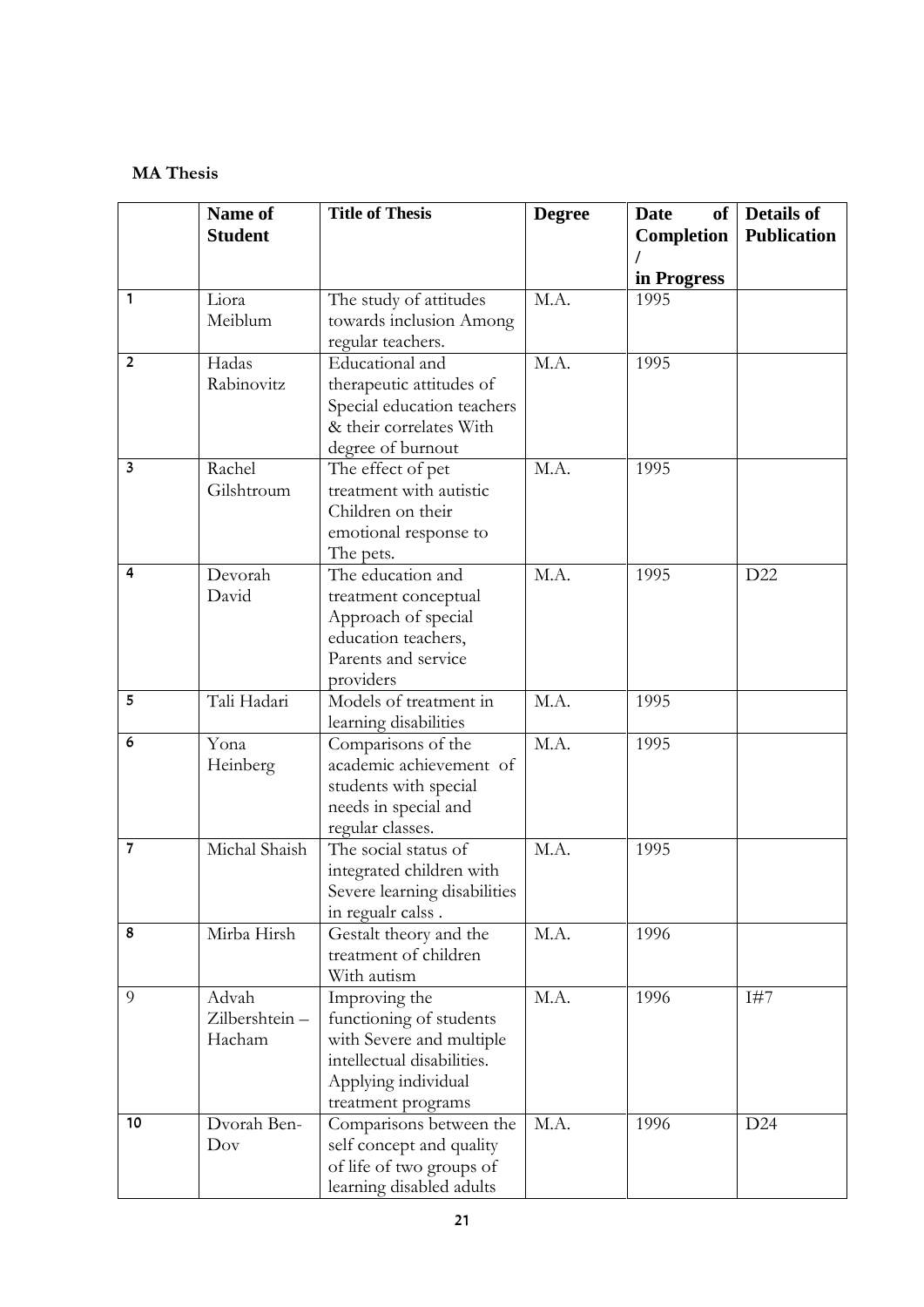|    |                       | living at home and in                                                                                                                                                   |      |      |                |
|----|-----------------------|-------------------------------------------------------------------------------------------------------------------------------------------------------------------------|------|------|----------------|
|    |                       | group homes.                                                                                                                                                            |      |      |                |
| 11 | Fabien Bitan          | Service priorities in the<br>treatment of children<br>With learning disabilities-<br>Recipients of the<br>Pnina Baranovski Award<br>for Research in Early<br>Education. | M.A. | 1997 |                |
| 12 | Arna<br>Tzimerman     | Comparison of leisure<br>time activities of<br>adolescents With<br><b>Intellectual Disabilities</b><br>living at home and in<br>Institutions.                           | M.A. | 1997 |                |
| 13 | Anat<br>Chacham       | Children with physical<br>disabilities - the<br>correlation between<br>physical activities and<br>sense of competence,<br>quality of life and physical<br>fitness.      | M.A. | 1998 |                |
| 14 | Gila Yedidia          | Parental coping styles of<br>parents of adolescents<br>With learning disabilities                                                                                       | M.A. | 1999 | I#13           |
| 15 | Abir Salamah<br>Matar | Vocational knowledge<br>and interests among Arab<br>young adults with<br>intellectual disabilities.                                                                     | M.A. | 2001 |                |
| 16 | Sari Ravitz           | Violent behavior by<br>students with learning<br>Disabilities, comparison<br>between teachers' And<br>students' perception of<br>'crime' and 'punishment'.              | M.A. | 2001 |                |
| 17 | Yfat<br>Routenberg    | Changes in attitudes of<br>students in 2 teachers<br>Colleges regarding school<br>student with disabilities<br>After an introduction<br>course in special<br>education  | M.A. | 2001 | E <sub>3</sub> |
| 18 | Anat Vinever          | The pace of development<br>of drawing among young<br>Children who are deaf or<br>heard of hearing                                                                       | M.A. | 2001 |                |
| 19 | Hava<br>Vidergour     | Gifted students<br>comparison between<br>satisfaction Form schools                                                                                                      | M.A. | 2001 | 6#24 D47       |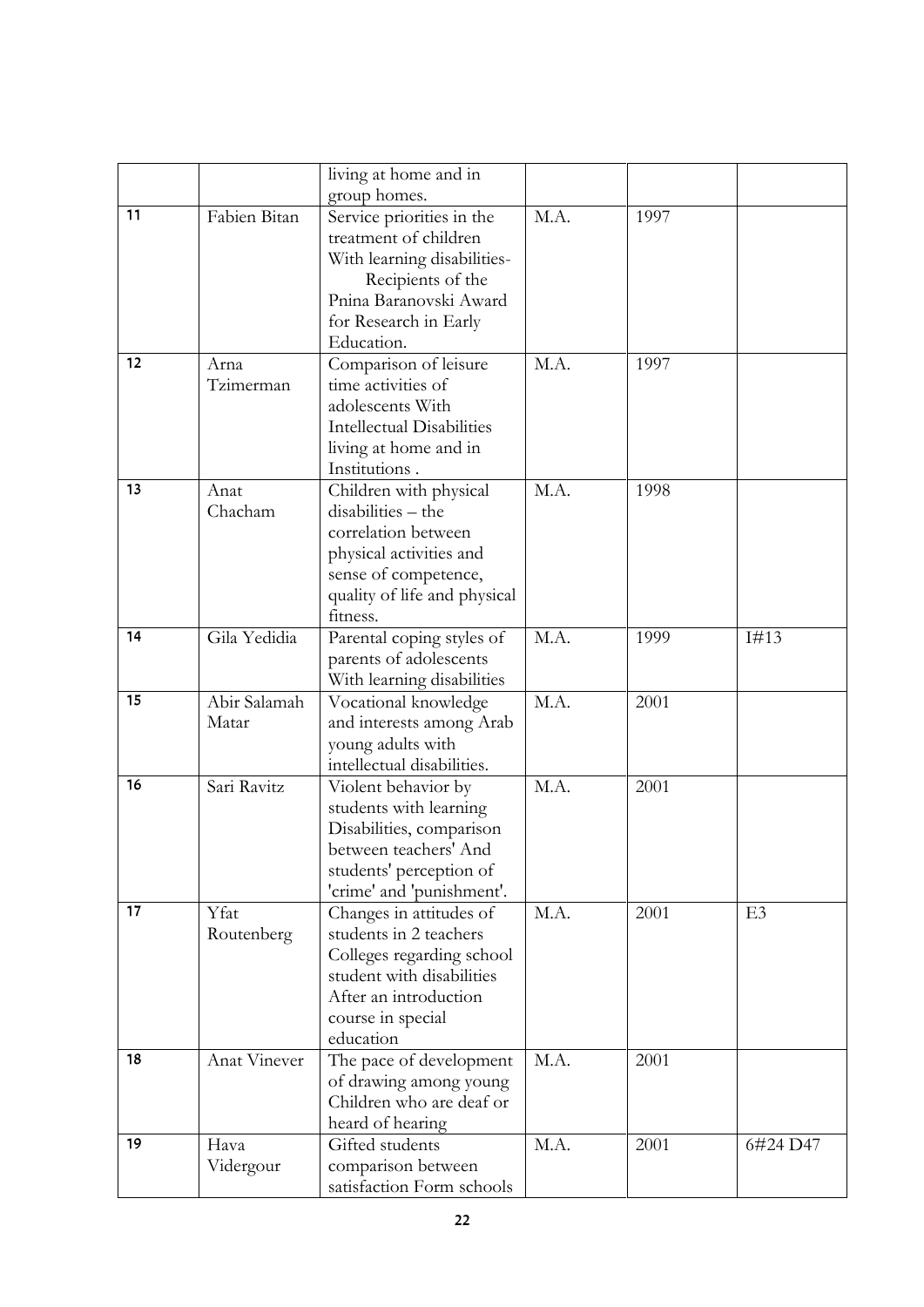|    |               | between students in self                           |      |      |           |
|----|---------------|----------------------------------------------------|------|------|-----------|
|    |               | contained Classrooms vs.                           |      |      |           |
|    |               | regular classrooms.                                |      |      |           |
| 20 | Mina          | The impact of an                                   | M.A. | 2002 |           |
|    | Goldstein     | intervention program in                            |      |      |           |
|    |               | Occupational therapy on                            |      |      |           |
|    |               | the sense of Competence                            |      |      |           |
|    |               | of kinder garden children                          |      |      |           |
|    |               | at risk to develop learning                        |      |      |           |
|    |               | disabilities.                                      |      |      |           |
| 21 | Zivit Fishman | Educational orientation                            | M.A. | 2004 |           |
|    |               | of special education                               |      |      |           |
|    |               | teachers: Progressive                              |      |      |           |
| 22 | Miriam        | versus traditional views.                          | M.A. | 2004 |           |
|    | Samocha       | Brrnout level among<br>teachers of students with   |      |      |           |
|    |               | autism.                                            |      |      |           |
| 23 | Tally Vitany  | The effect of an                                   | M.A. | 2004 | 6#33 D 42 |
|    |               | intervention program on                            |      |      |           |
|    |               | the burnout level of                               |      |      |           |
|    |               | regular school students                            |      |      |           |
|    |               | tutoring children with                             |      |      |           |
|    |               | Autism                                             |      |      |           |
| 24 | Pninit        | Parental attitudes towards                         | M.A. | 2004 |           |
|    | Greenberg     | disabled children and                              |      |      |           |
|    |               | towards their inclusion in                         |      |      |           |
|    |               | regular education setting:                         |      |      |           |
|    |               | A comparison between                               |      |      |           |
|    |               | attitudes of Israeli born                          |      |      |           |
|    |               | parents and attitudes of                           |      |      |           |
|    |               | parents from the former                            |      |      |           |
| 25 | Michal        | Soviet Union                                       |      |      |           |
|    |               | Teachers' perceptions of                           | M.A. | 2004 |           |
|    | Libman        | the contribution of the                            |      |      |           |
|    |               | activity with animals for<br>children with special |      |      |           |
|    |               | needs.                                             |      |      |           |
| 26 | Daphna Ram    | The development of                                 | M.A. | 2004 |           |
|    |               | personal vocational                                |      |      |           |
|    |               | identity among students                            |      |      |           |
|    |               | with mental retardation                            |      |      |           |
|    |               | by means of a vocational                           |      |      |           |
|    |               | training program as part                           |      |      |           |
|    |               | of an ongoing educational                          |      |      |           |
|    |               | Process.                                           |      |      |           |
| 27 | Miri Ougur-   | Attitudes of regular and                           | M.A. | 2004 |           |
|    | Raimi         | special education                                  |      |      |           |
|    |               | preschool teachers                                 |      |      |           |
|    |               | towards including                                  |      |      |           |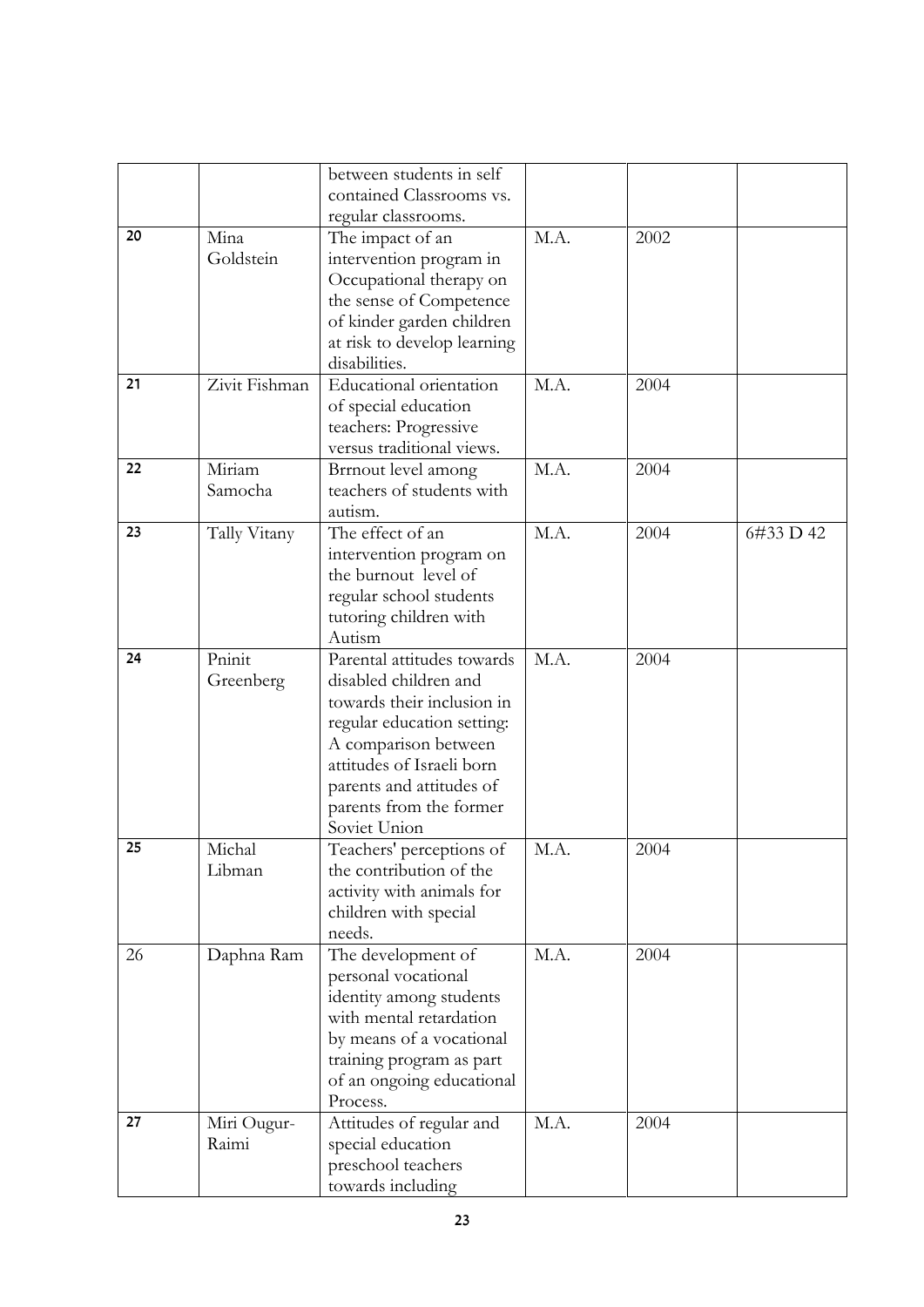|    |                   | children with special        |             |      |          |
|----|-------------------|------------------------------|-------------|------|----------|
|    |                   | needs in the regular         |             |      |          |
|    |                   | kindergarten.                |             |      |          |
| 28 | Orly Sarig        | Loneliness among blind       | M.A.        | 2004 |          |
|    |                   | students: comparison         |             |      |          |
|    |                   | between students             |             |      |          |
|    |                   | attending a special          |             |      |          |
|    |                   | enrichment program for       |             |      |          |
|    |                   | blind students and those     |             |      |          |
|    |                   | who do not attend such a     |             |      |          |
|    |                   | program.                     |             |      |          |
| 29 | Ifat Shachar      | Adolescents with             | M.A. with   | 2005 | D44 6#21 |
|    |                   | developmental disability     | distinction |      |          |
|    |                   | and mild intellectual        |             |      |          |
|    |                   | disabilities and their       |             |      |          |
|    |                   | experiences of abuse in      |             |      |          |
|    |                   | comparison to                |             |      |          |
|    |                   | adolescents without          |             |      |          |
|    |                   | disabilities.                |             |      |          |
| 30 | Noam              | Harassment and bullying      | M.A.        | 2005 | $D$ 40   |
|    | Lapidot           | among students with          |             |      |          |
|    |                   | intellectual Disabilities in |             |      |          |
|    |                   | special education schools:   |             |      |          |
|    |                   | The difference between       |             |      |          |
|    |                   | bullies and victims in       |             |      |          |
|    |                   | terms of social              |             |      |          |
|    |                   | adjustment and social        |             |      |          |
|    |                   | skills.                      |             |      |          |
| 31 | Noga              | The effects of the mutli-    | M.A.        | 2006 |          |
|    | <b>Bassechess</b> | function day-care on the     |             |      |          |
|    |                   | decrease of stress increase  |             |      |          |
|    |                   | of well-being and the        |             |      |          |
|    |                   | improvement of family        |             |      |          |
|    |                   | function within families     |             |      |          |
|    |                   | in high distress.            |             |      |          |
| 32 | Udah Lamis        | Division of parental roles   | M.A.        | 2006 |          |
|    |                   | among Arab families with     |             |      |          |
|    |                   | children with                |             |      |          |
|    |                   | developmental disabilities   |             |      |          |
| 33 | Livia David       | Academic studies for         | M.A.        | 2007 |          |
|    |                   | young adults with            |             |      |          |
|    |                   | Intellectual disabilities    |             |      |          |
| 34 | Karnit Wein       | University students'         | M.A.        | 2007 |          |
|    |                   | taking of drugs and Test     |             |      |          |
|    |                   | anxiety: comparisons         |             |      |          |
|    |                   | between students With        |             |      |          |
|    |                   | and without learning         |             |      |          |
|    |                   | disabilities                 |             |      |          |
| 35 | Yael              | The quality of               | M.A.        | 2008 |          |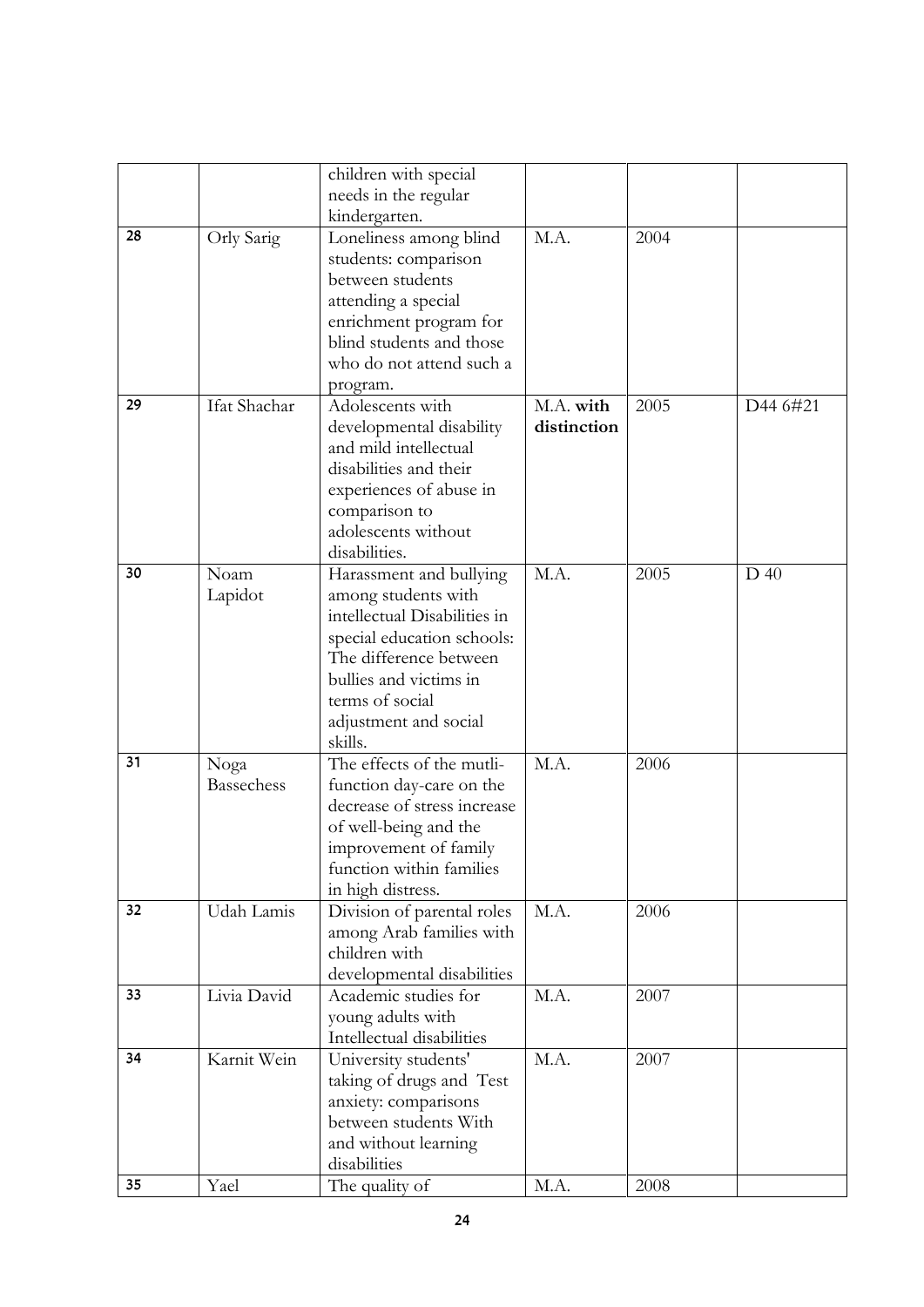|    | Vinberger    | interpersonal                           |      |      |      |
|----|--------------|-----------------------------------------|------|------|------|
|    |              | relationships among                     |      |      |      |
|    |              | couples                                 |      |      |      |
|    |              | with intellectual                       |      |      |      |
|    |              | disabilities                            |      |      |      |
| 36 | Nirit Vizer- | The impact of an                        | M.A. | 2008 | 6#28 |
|    | Karni        | intervention program on                 |      |      |      |
|    |              | verbal abuse among                      |      |      |      |
|    |              | students attending a                    |      |      |      |
|    |              | special school for                      |      |      |      |
|    |              | intellectual disabilities.              |      |      |      |
| 37 | Orli Krispal | The impact of an                        | M.A. | 2008 |      |
|    |              | inservice course on                     |      |      |      |
|    |              | learning Disabilities on                |      |      |      |
|    |              | the attitudes of teachers               |      |      |      |
|    |              | towards students with                   |      |      |      |
|    |              | special needs:                          |      |      |      |
|    |              |                                         |      |      |      |
|    |              | comparisons between<br>teachers who are |      |      |      |
|    |              | themselves mothers of                   |      |      |      |
|    |              |                                         |      |      |      |
|    |              | such children and                       |      |      |      |
|    |              | teachers who are not.                   |      |      |      |
| 38 | Galit Mastro | The eating habits of                    | M.A. | 2009 |      |
|    |              | adolescents with                        |      |      |      |
|    |              | intellectual Disabilities               |      |      |      |
|    |              |                                         |      |      |      |
| 39 | Michael      | Test anxiety: comparisons               | M.A. | 2009 |      |
|    | Karbit       | between students with                   |      |      |      |
|    |              | low                                     |      |      |      |
|    |              | vision and blindness,                   |      |      |      |
|    |              | students with learning                  |      |      |      |
|    |              | disabilities and students               |      |      |      |
|    |              | without disabilities                    |      |      |      |
| 40 | Avivit       | Reading for adults with                 | M.A. | 2012 |      |
|    | Sheingross   | intellectual disabilities               |      |      |      |
| 41 | Noa Tevet    | Academic studies and                    | M.A. | 2012 |      |
|    |              | future orientation of                   |      |      |      |
|    |              | adults with Intellectual                |      |      |      |
|    |              | <b>Disabilities</b>                     |      |      |      |
| 42 | Noa Tamari   | Nurturing meta-Cognitive                | M.A. | 2012 |      |
|    |              | skills among students                   |      |      |      |
|    |              | with Intellectual                       |      |      |      |
|    |              | Disabilities through the                |      |      |      |
|    |              | Circle of Internalized                  |      |      |      |
|    |              | model by harnessing                     |      |      |      |
|    |              | computer based                          |      |      |      |
|    |              | technology                              |      |      |      |
| 43 | Vered        | Attitudes of Kindergarten               | M.A. | 2012 |      |
|    | Sharon-Yairi | teachers' aids in special               |      |      |      |
|    |              |                                         |      |      |      |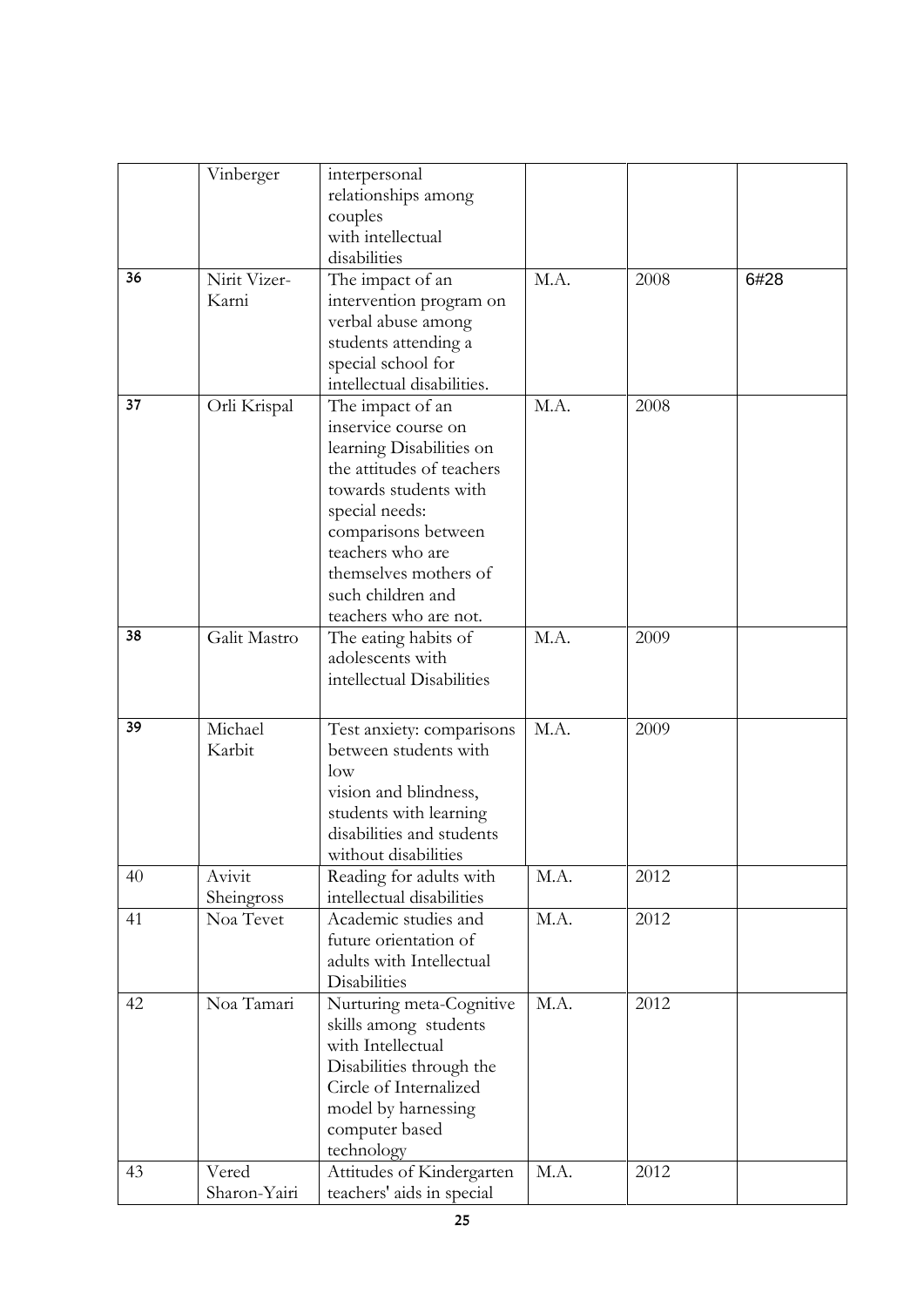|    |                | education: differences      |      |      |  |
|----|----------------|-----------------------------|------|------|--|
|    |                | between aides who were      |      |      |  |
|    |                | trained for "Snoezlen"      |      |      |  |
|    |                | and those who were not.     |      |      |  |
| 44 | Shirley Wilson | Self determination among    | M.A. | 2012 |  |
|    |                | young adults with           |      |      |  |
|    |                | Asperger Syndrome and       |      |      |  |
|    |                | High Functioning Autism:    |      |      |  |
|    |                | exploratory study           |      |      |  |
| 45 | Einat Zamir    | The influence of panned     | M.A. | 2012 |  |
|    |                | intervention of integration |      |      |  |
|    |                | of children with Autism in  |      |      |  |
|    |                | regular class on the        |      |      |  |
|    |                | attitudes on non-autistic   |      |      |  |
|    |                | children                    |      |      |  |
| 46 | Jacob          | Participation in students   | M.A. | 2012 |  |
|    | Friedman       | school councils and self    |      |      |  |
|    |                | determination on students   |      |      |  |
|    |                | with intellectual           |      |      |  |
|    |                | disabilities                |      |      |  |

# **PUBLICATIONS**

**Note: For joint publications, the order of the listed authors appears according to their relative contribution.** 

### **A. Ph.D. Dissertation**

Title: **Vocational counseling of mentally handicapped adults** Language: English Pages: 330 Date: 1975 Supervisor: Edward Whelan, Ph.D. The Hester Adrian Research Center for the study of learning processes in the mentally retarded, The University of Manchester, England

#### **Publications of Ph.D. thesis**

Reiter, S., Whelan, E. (1975). Vocational counseling of mentally retarded young adults. *British Journal of Guidance and Counseling, 3,* 93-106.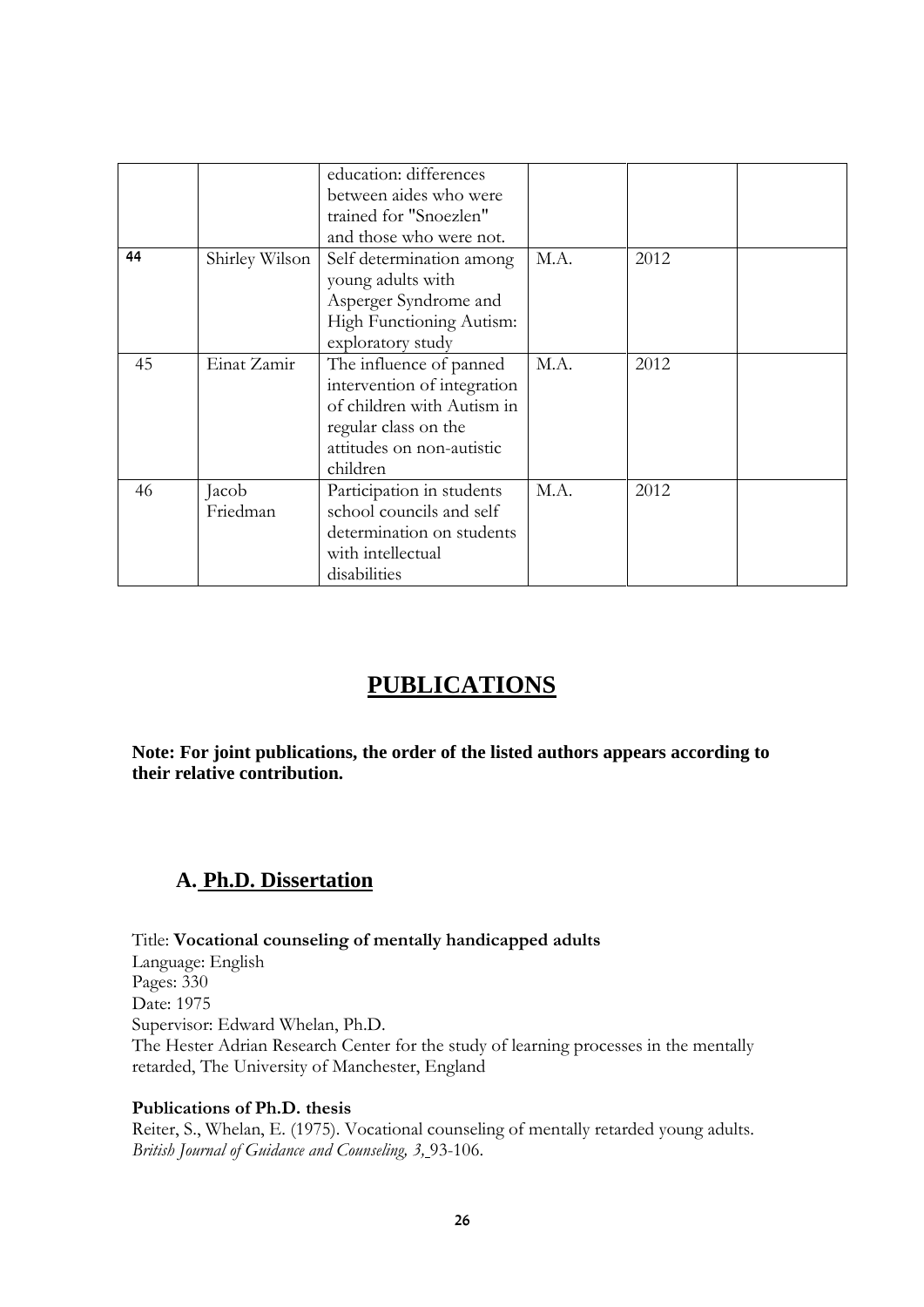Reiter, S., Whelan, E. (1980). Under or over protection: The self concept of moderately and mildly retarded adults. *Journal of Practical Approaches to Developmental Handicap*, 4, 14-16.

#### **B. Scientific Books (Refereed)**

#### **Authored Books - Published**

- 1. Reiter, S. (1997). *"Haver Harig": The disabled person in the welfare, health and education systems*. Haifa: Gestelit. (Hebrew**)** (p. 202).
- 2. Reiter, S. (1999). *Society and disability: An international perspective on social policy.* Haifa: AHVA publishers. (p. 270). (English version of 1)

3. Reiter, S. (2004). *Circles of Friends: breaking the linkage between loneliness and disability*. Haifa: AHVA publishers. (Hebrew) (p. 250).

- 4. Reiter, S. (2008). Disability from a humanistic perspective: Towards a better quality of life. New York: Nova Science Publishers Book Series: Health and Human Development (p. 237).
- 5. Shavit, P., & Reiter, S. (2016) . "I am a partner!" Humanistic education for selfdetermination and self-advocacy . (Hebrew). Tel-Aviv: MOFET publications.

#### **Edited Books - Published**

- 6. Rimmerman, A., Reiter, S., Hovav, M., (Eds.) (1986). *Developmental disability and mental retardation*, Tel Aviv: Cherikover. (Hebrew) (p.120).
- 7. Retish, P., Reiter, S. (1999)*. Adults with disabilities: International perspectives in the community.* New Jersey: Lawrence Erlbaum Associates, publishers. (p. 353).
- 8. Reiter, S., Leyser, Y., Avisar , G. (Eds.) (2007). *Shilouvim: The Inclusion of* Students *with Special Needs in Schools*. Haifa: AHVA Publishers. (Hebrew) (p.530).
- 9. Leyser, Y., Avisar , G., Reiter, S., (Eds.) (2011). *Shilouvim: The Inclusion of Students in Education and the Community*. Haifa: AHVA Publishers. (Hebrew) (p.380).
- 10. Avisar , G., Reiter, S., (Eds.) (2013). *Shilouvim: From theory* to practice. Haifa: AHVA Publishers. (Hebrew) (p.384).
- 11. Reiter, S, Kupferfeld, I, Gilat, I. (Eds.). (2017). *Contemporary Issues in the Inclusion of Children and Adults with Special Needs in Israel: a collection of papers*. Tel-Aviv: MOFET publications.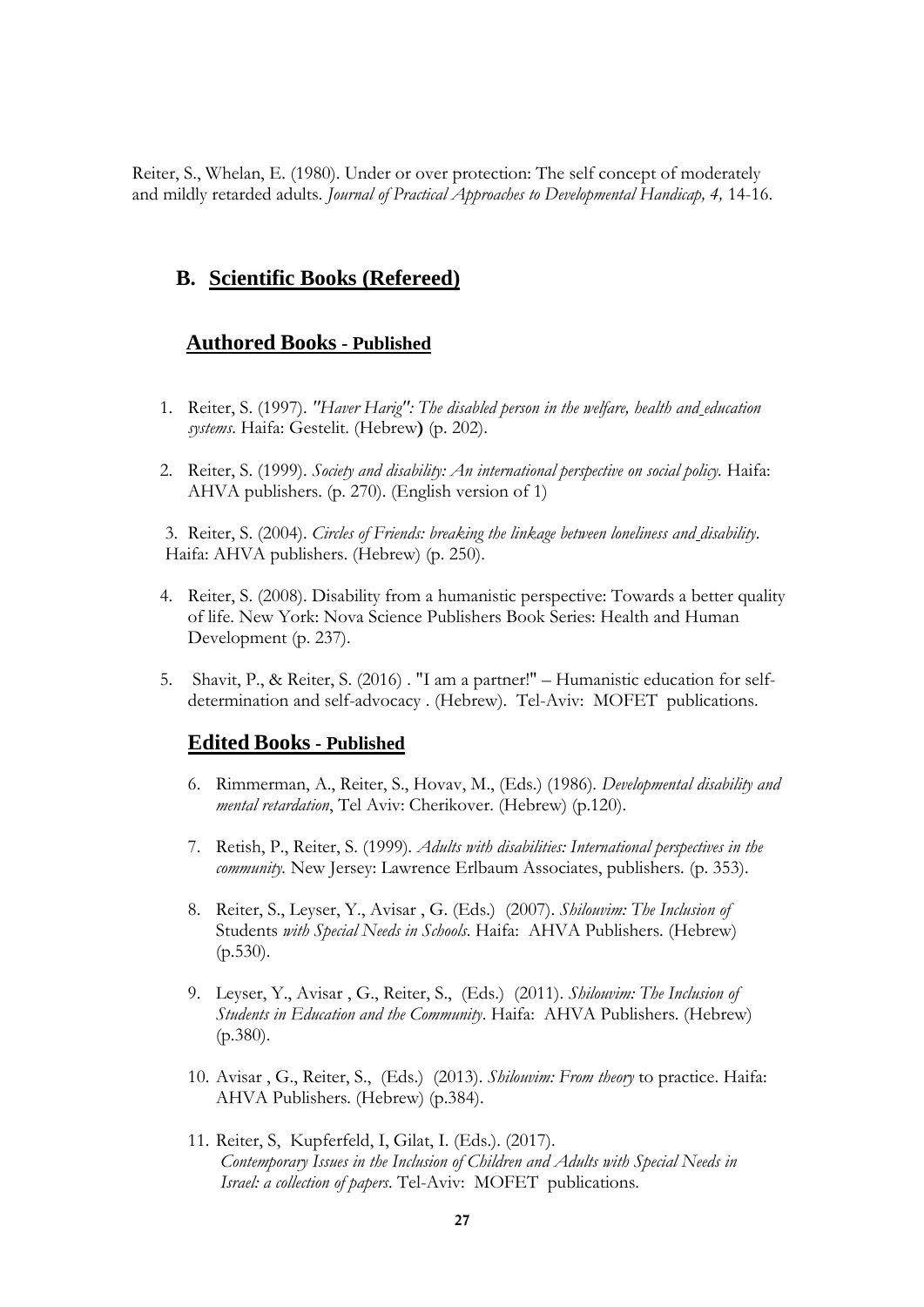# **C. Monographs**

#### **Published**

1. Reiter, S. (1990). *Special Education: Theory and Practice*, Tel Aviv: Open University. (Monograph in Hebrew). (p. 64).

2. Reiter, S. (2016). *Meaningful Learning for Students with and without Disabilities Based on the Cycle of Internalized Learning (CIL*), Germany: LAMBERT Academic Publishing. (p. 92).

### **D. Articles in Refereed Journals**

#### **Published**

1. Reiter, S. & Levi, A.M. (1980). Social activities and the self concept of mentally retarded adults. *Psychology and Counseling in Education, 13,* 43-47. (Hebrew).

2. Reiter, S., Palnitzki, A. & Levi, A.M. (1981). Social and vocational integration of mentally retarded adults in the community and in two institutions. *The British Journal of Mental Deficiency, 2,* 3-7.

3. Reiter, S., & Levi, A.M. (1981) Leisure activities of mentally retarded , adults. *American Journal of Mental Deficiency, 16,* 201-203.

4. Reiter, S., & Levi, A.M. (1982). Noninstitutionalized retarded adults: Factors affecting social integration. *American Journal of Mental Deficiency, 85,* 20-25.

5. Reiter S., Friedman, L., & Levi, A.M. (1982). Mentally handicapped children in special schools in Israel: A focus on social behavior. *International Journal of Rehabilitation Research, 5,* 477-485.

6. Ben-Ari, A., & Reiter, S. (1982). The emotional dynamics in the family as perceived by the retarded adult. *Journal of Practical Approaches to Developmental Handicap, 6,* 3-5.

7. Isett, R., Roszokowski, M., Scott, S., & Reiter, S. (1983). Tolerance for deviance: A subjective evaluation of the social validity of the focus of treatment in mental retardation. *American Journal of Mental Deficiency, 87,* 458-460.

8. Reiter, S., Friedman, L., & Molcho, M. (1985). Motivation, vocational interests and job satisfaction of mentally retarded adults*. International Journal of Rehabilitation Research, 8,* 19- 28.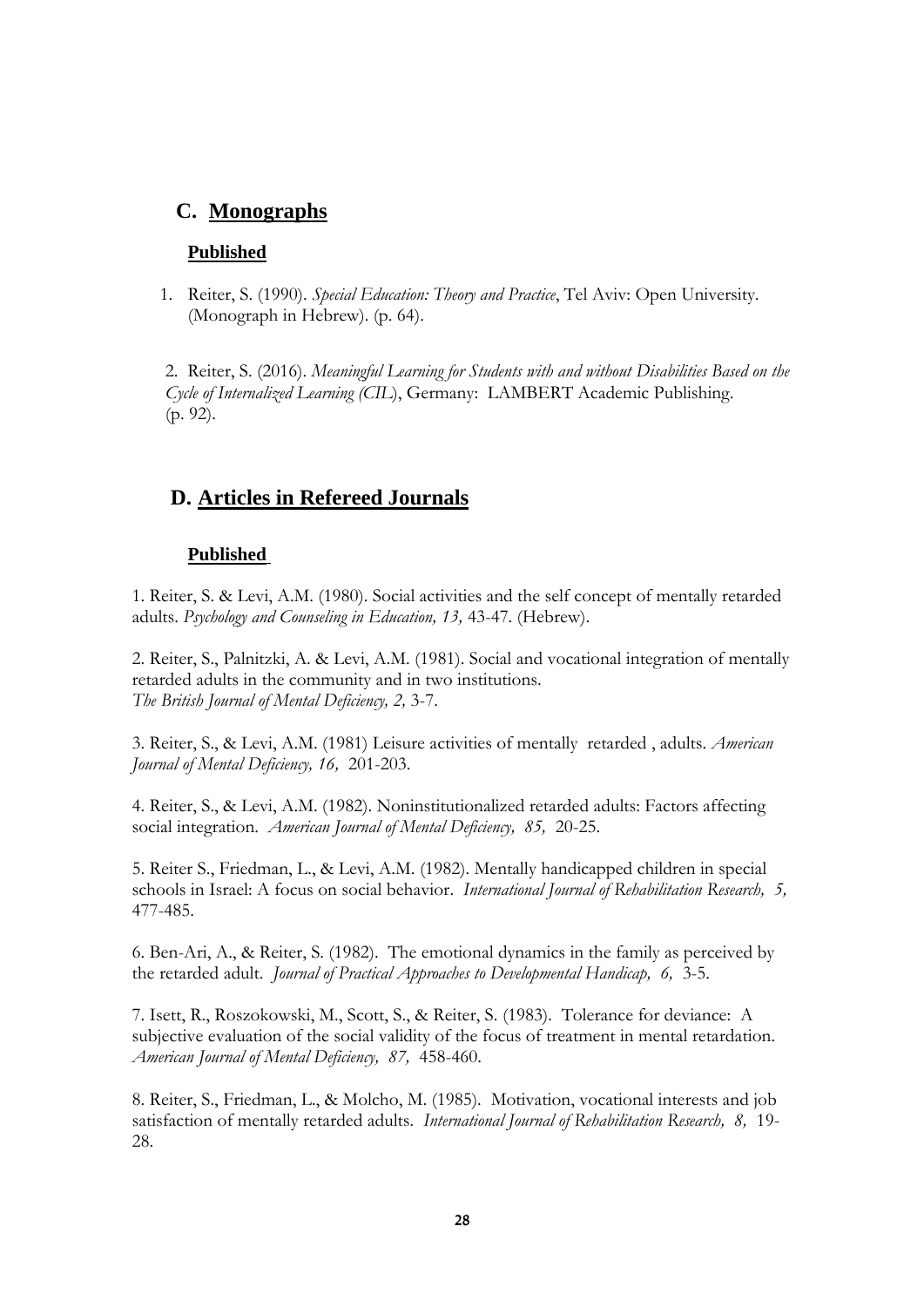9. Ben-Ari, A., Conroy, J., Molcho, M., Newman, E. & Reiter, S. (1985). Attitudes of superintendents of institutions for the mentally retarded towards deinstitutionalization: A cross-cultural perspective*. International Journal of Rehabilitation Research, 8,* 303-312.

10. Reiter, S., Rosen, M., & Rinkles, C. (1986). The relationships among vocational training experience, vocational interests and work knowledge of mentally retarded adults. *The British Journal of Mental Subnormality, 36,* 103-107.

11. Reiter, S., Mar"i S., & Rosenberg, Y. (1986). Parental attitudes towards the developmentally disabled among Arab communities in Israel. *International Journal of Rehabilitation Research, 9,* 355-362.

12. Reiter, S., Tirosh, E., Bar-Tikvah, H., & Adam, D. (1987). A survey of needs of parents of developmentally disabled children for medical, psychological and educational services. *The International Journal of Rehabilitation Research, 10*, 241.

13. Reiter, S., & Asgad, B. (1987). The design and development of Israeli standards for services for the mentally retarded: Preliminary research into local philosophies and practices. *The International Journal of Rehabilitation Research, 10*, 461-462.

14. Reiter, S., Asgad, B., & Bar-Tikvah, H. (1989). Developing readiness in the mentally retarded for a life of quality through group relations – the example of "Even Hen", Israel*. The British Journal of Mental Subnormality, 35,* 29-39.

15. Reiter, S., & Asgad, B. (1990). The implementation of a philosophy in education: Janusz Korszak educational principles applied in special education*. The British Journal of Mental Subnormality, 36,* 4-16.

16. Reiter, S. (1990). Patterns of vocational interests and work motivation of mentally retarded adults attending vocational rehabilitation centers. *International Journal of Rehabilitation Research, 13,* 37-46.

17. Reiter S. (1990). Institutional reform – prerequisites for providing a life of quality for mentally regarded residents*. Research in Developmental Disabilities, 12,* 25-40.

18. Reiter, S. (1990). Mainstreaming disabled people in regular work in Israel – A view to the next decade, theoretical basis for new policies*. Society and Welfare, 11,* 407-417 (Hebrew).

19. Reiter, S., Tirosh, E., Bar-Tikvah, H., & Adam, D. (1992). Are there unique attitudes and needs of parents of children with Down"s Syndrome? A comparative study. *International Journal of Rehabilitation Research, 15,* 321-326.

20. Shechtman, Z., Reiter, S., & Schanin, M. (1993). Intrinsic motivation of teachers and the challenge of mainstreaming: An empirical investigation*. Special Services in the School, 7,* 107-124.

21. Reiter, S., Friedman, L., Goldman, T. (1995). The self employment option for people with disabilities: A case study of "AHVA" desk top publisher company. *International Journal of Rehabilitation Research, 18,* 258-262.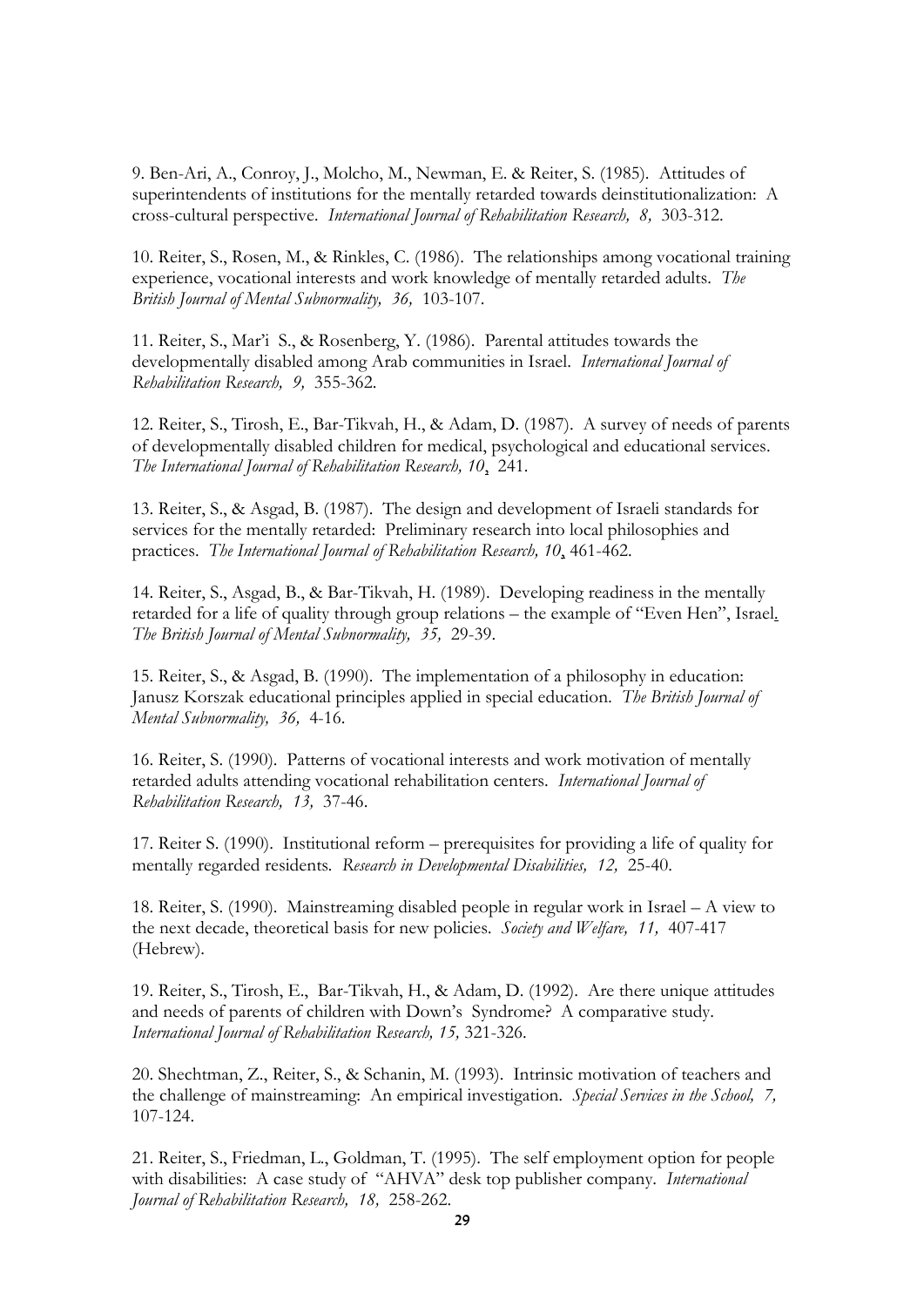22. Reiter, S., David, D. (1996). The educational and treatment concept of Israeli service providers – special education teachers, professionals, direct care staff and consumers – parents*. The British Journal of Developmental Disabilities, 82,* 32-44.

23. Reiter, S., Palnizky, A. (1996). Transition from school to work of students with developmental disabilities and mental retardation, an Israeli perspective. *International Journal of Rehabilitation Research, 19,* 27-39.

24. Reiter, S., Bendov, D. (1996). The self concept and quality of life of adults with learning disabilities living at home and in the community. *The British Journal of Developmental Disabilities, 83*, 97-111.

25. Reiter, S. Palnizky, A. (1996). Career education, expectations of teachers and students with developmental disabilities and mental retardation*. International Journal of Special Education, 19,* 27-39.

26. Almosni, Y., Reiter, S. (1996). Creative motor activity as a means of improving the quality of life for individuals with mild and moderate mental retardation*. Movement, 3,* 485-502. (Hebrew)

27. Tirosh, E., Schanin, M., Reiter, S. (1997). Children"s attitudes towards peers with disabilities: The Israeli perspective. *Developmental Medicine & Child Neurology, 39,* 811-814.

28. Reiter, S., Schanin, M., Tirosh, E. (1998). Israeli elementary school students' and teachers' attitudes towards mainstreaming children with disabilities. *Special Services in the Schools, 13,* 33-46.

29. Reiter, S., Goldman, T. (1999). A programme for the enhancement of autonomy in young adults with physical disabilities: The development of a realistic self concept, individual perception of quality of life and the development of independent living skills. *International Journal of Rehabilitation Research, 22*, 71-74.

30. Reiter, S. (2000). Quality of life: A central theme of the new high-school curriculum guidelines for teachers of adolescents with developmental disabilities. A national project, Israel. *International Journal of Adolescent Medicine and Health, 12,* 19-32.

31. Reiter, S. (2000). Society and disability: A model of support in special education and rehabilitation. *Focus on Exceptional Children, 32,* 1-16.

32. Reiter, S. (2001). Autonomy and social skills: A group-based program with adolescents with mental retardation for the enhancement of personal autonomy and social skills*. Journal of Research in Special Educational Needs.* [www.nasen.uk.com/ejournal/000044.](http://www.nasen.uk.com/ejournal/000044) 1-14.

33. Reiter, S. (2001). Social skills' perception of quality of life and self-concept of adolescents with mental retardation: Outcomes of a follow along research of the program: "Me and the community". *Studies in Education, 5*, 257 -276. (Hebrew)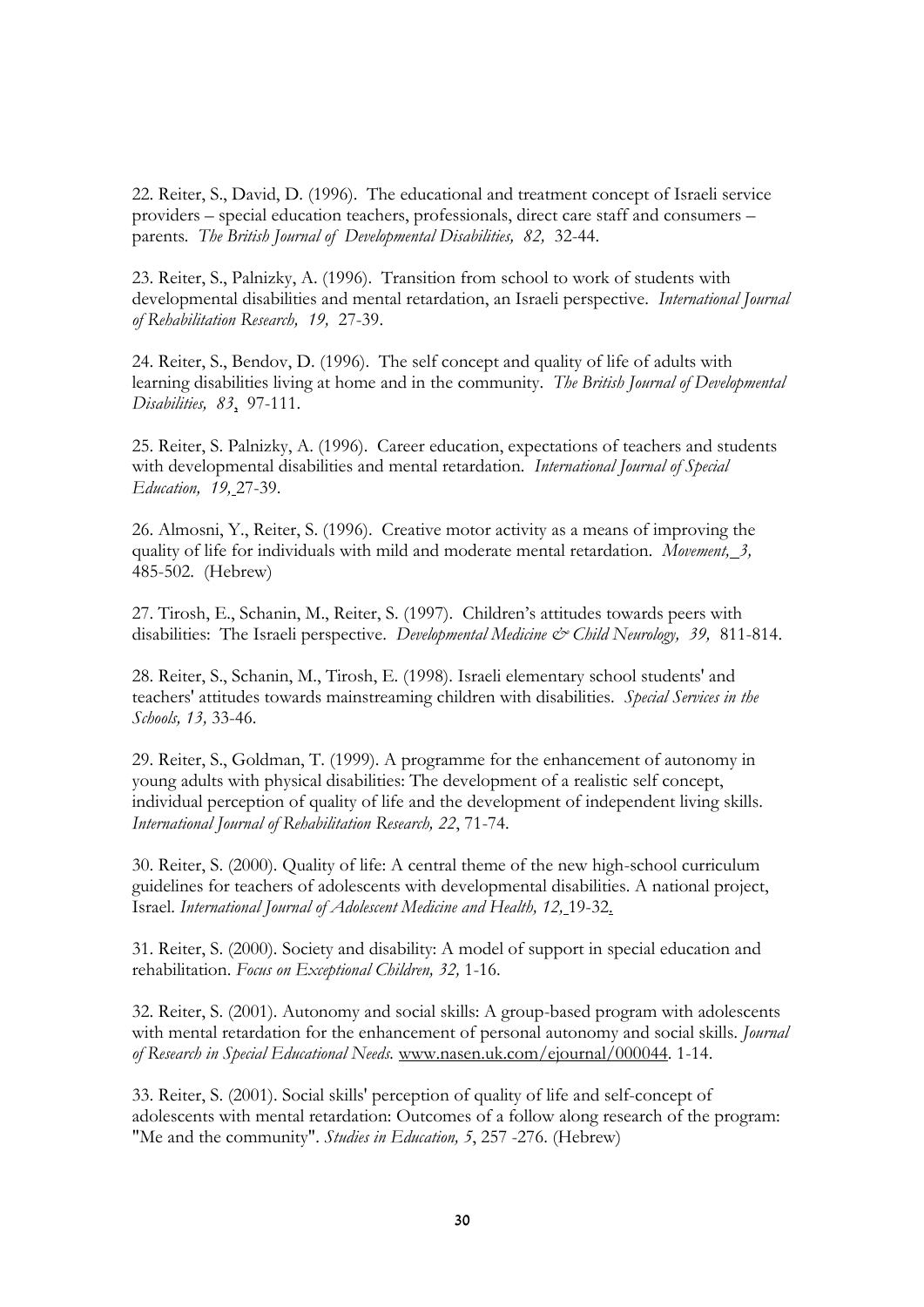34. Avisar,G., Reiter, S., Leyser, Y. (2003) Principals' views and practices regarding inclusion: The case of Israeli elementary school principals. *European Journal of Special Needs Education, 18,* 355-369.

35. Avisar,G., Reiter, S., Leyser, Y. (2003) . The inclusion of students with special needs in regular education: The school principal as and agent of change. *Studies in Educational Administration & Organization, 27*, 63-93. (Hebrew).

36. Vogel, G., Reiter, S. (2003). Spiritual dimensions of Bar/Bat Mitzvah ceremonies for Jewish children with developmental disabilities. *Education and Training in Developmental Disabilities,38,* 314-332.

37. Vogel, G., Reiter, S. (2004). Significance of bar/bat mitzvah ceremony for parents of Jewish children with developmental disabilities. *Mental Retardation, 42,* 294-303.

38. Talmor, R., Reiter, S., Feigin, N. (2005). Factors relating to regular education teachers' burnout in inclusive education*. European Journal of Special Needs Education, 20,* 215-229.

39. Almousni, J., Reiter, S., BenSira, D. (2005). The impact of different physical education styles on the quality of life of young persons with mental retardation. *Movement, 7,* 139-178. (Hebrew).

40. Reiter, S., Lapidot, N. (2007) Bullying among special education students with intellectual disabilities: Differences in social adjustment and social skills. *Journal of Intellectual and Developmental Disabilities. 45,* 174-181.

41. Hutzler, Y., Fliess-Douer, O., Avraham, A., Reiter, S., Talmore, R. (2007). Effects of short-term awareness intervention on children's attitudes toward peers with a disability, a brief research report*. International Journal of Rehabilitation Research, 30,* 159-161.

42. Reiter, S., Vitany, T. (2007). Inclusion of pupils with autism*. Autism, 11,* 321-333.

43. Schanin, M., Reiter, S. (2007). The Tirat Carmel Center for Learning Disabilities as a lever for beneficial integration of children with special needs*. Childhood Education, Inclusive Educational Practices Around the World, 83*, 347-350.

44. Reiter, S. Bryen, D. Shachar, Y. (2007). Adolescents with intellectual disabilities as victims of crimes. *Journal of Intellectual Disability Research*, *11*, 1 – 17.

45. Reiter, S., Schalock, R. L. (2008). Applying the concept of quality of life to Israeli Special Education programs: A national curriculum for enhanced autonomy in students with special needs. International Journal of Rehabilitation Research, 31, 13 - 21.

 46. Shpigelman, C., Reiter S., Weiss, T. (2008). E-Mentoring for youth with special needs: preliminary results. *CyberPsychology and Behavior*, *11,* 196-200.Impact Factor 1.295

 47. Vidergor, H., & Reiter, S. (2008). Satisfaction with school among gifted Israeli students studying in various frameworks. *Gifted and Talented International, 23*, 39-50.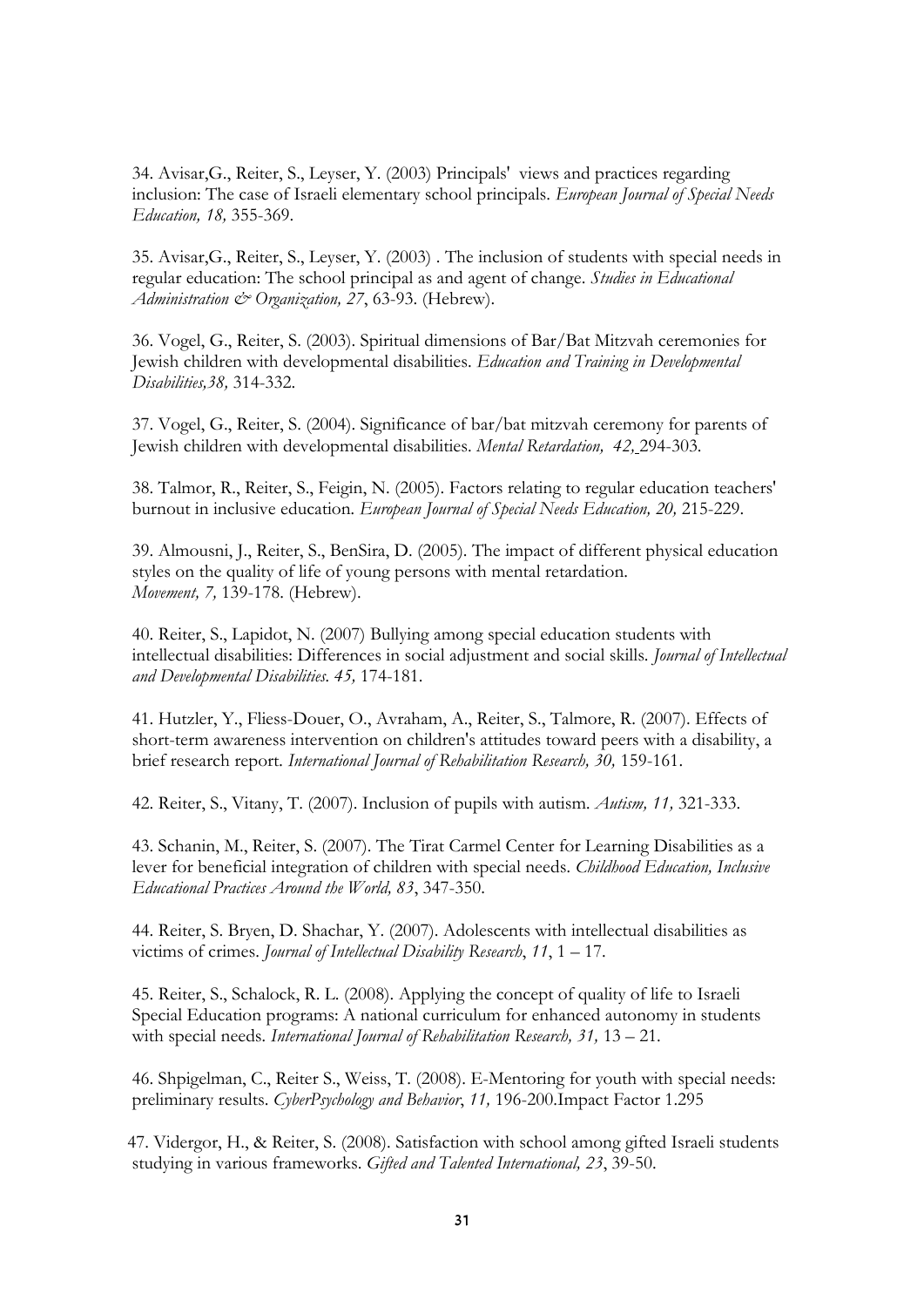48. Shpigelman, C.N., Reiter, S. & Weiss, T. (2009). A conceptual framework for electronic socio-emotional support for people with special needs. *International Journal of Rehabilitation Research, 32*, 1-8.Impact Factor 0.5

 49. Shpigelman, C.N., & Reiter, S.,& Patrice L. Weiss, P.L.( T)., (2009). E-mentoring for all. *Computers in Human Behavior*, *11*, 196-200. Impact Factor 1.767

 50. Hess, I., Reiter, S. (2009). Methodological issues in the assessment of quality of life based on the Humanistic paradigm: The case of students with visual impairments. *Elementary Education Online, EEO, 1-10.*

51. Hess, I., Reiter, S. (2010). Assessing the quality of life of students with visual impairments: self reports by students versus homeroom teachers' evaluations, school climate and staff attitudes towards inclusion. *The British Journal of Visual Impairments and Blindness, 28,* 1-15.

52. Shpigelman, C.N., Weiss, P.L., & Reiter, S. (2011). Electronic mentoring in the classroom: Where mentors and students are persons with disabilities. In D. Scigliano (Ed.), *Telementoring in the K-12 Classroom: Online Communication Technologies for Learning* (pp. 116-134). Hershey, PA: Information Science Reference, IGI Global.

53. Karni, N., Reiter, S.and Bryen, N.D. (2011). Israeli Arab teachers' attitudes on inclusion of students with disabilities. *The British Journal of Developmental Disabilities, 113*, 121-130.

54. Hacham G., A., Hutzler, S., Reiter, S. (2013). Psychosocial effects of reverse-integrated basketball activity compared to separate and no physical activity in young people with physical disability. *Research in Developmental Disabilities*, 34, 579-587.

55. Neuman, R., Reiter, S. (2015). People with Intellectual and Developmental Disabilities talking about couple relationship. *Israel Studies in Language and Society, Interdisciplinary Electronic Journal of the Israeli Association for the Study of Language and Society, 7 (1-2), 200-217.*

56. Reiter, S. (2015). Meaningful learning in Special Education, teaching and learning based on the Cycle of Internalized Learning: A review. *Open Journal of Social Sciences, 3*, 103-111. <http://dxdoi.org/10.4236/jss/2015/39016>

57. Neuman R, Reiter S. (2017). Couple Relationships as Perceived by People with Intellectual Disability -Implications for Quality of Life and Self-Concept .*International Journal of Developmental Disabilities. 63(*3), 138-147. Impact Factor 0.55

58. Hess, I., & Reiter, S. (2017). Students with visual impairments' self-aeareness: Comparisons between their and their evaluations and their teachers' evaluations, before and after participation in the Cycle of Internalized Learning *program. Journal of Blindness Innovation & Research. 7*(2). Retrieved from [https://nfb.org/images/nfb/publications/jbir/jbir17/jbir070201.html.](https://nfb.org/images/nfb/publications/jbir/jbir17/jbir070201.html) doi: <http://dx.doi.org/10.5241/7-118>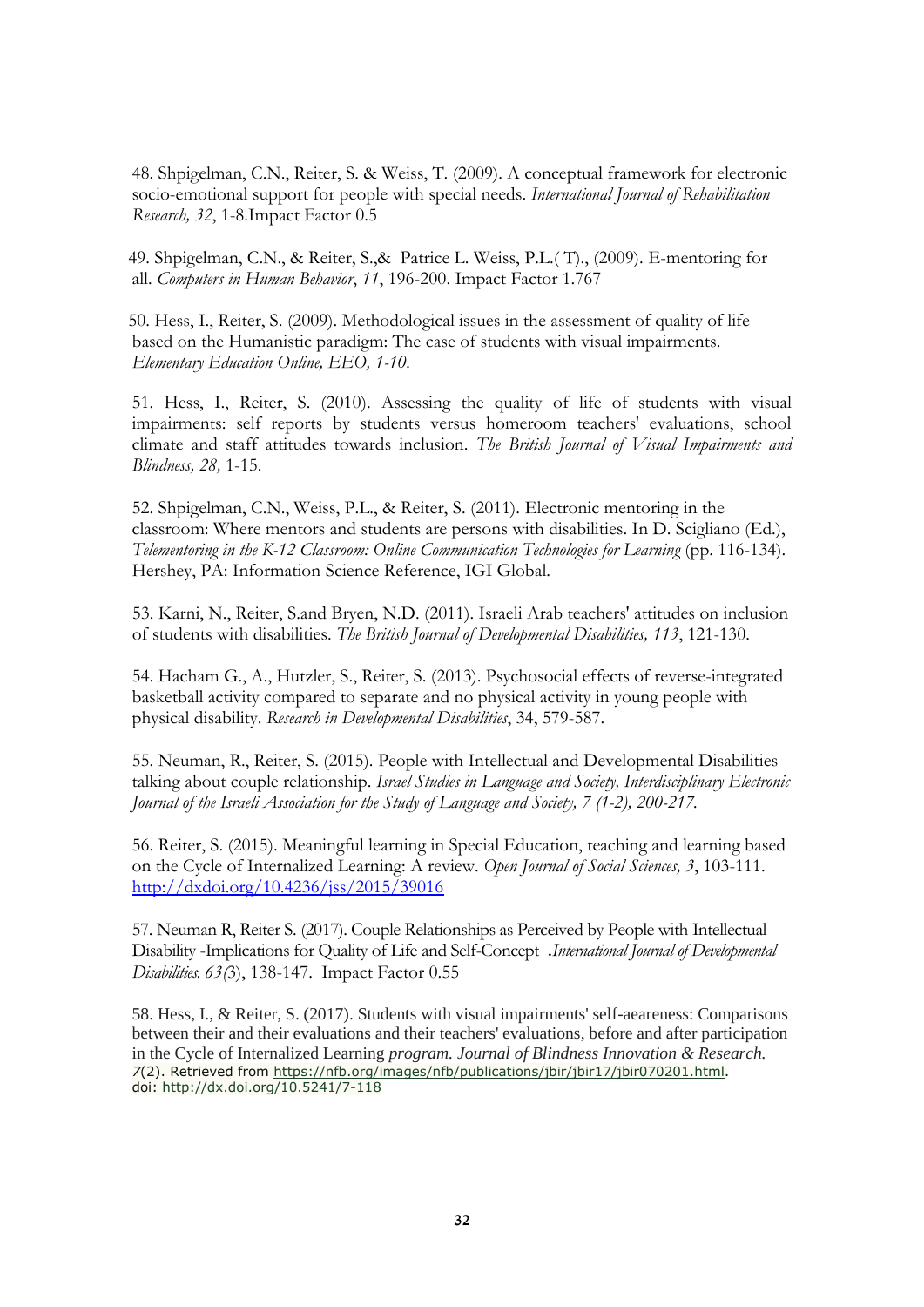#### **Sent for Publication**

Neuman R, Reiter S. (2017). Establishing and maintaining couple-hood as perceived by couples with intellectual and developmental disabilities: Implications for the provision of support. (Sent for publication to the journal- Disability & Society)

#### **Articles in "Issues in Special Education and Rehabilitation", of which I was the Editor**

1. Reiter, S. (1987). Vocational rehabilitation in Kfar Tikvah, Israel: Legal and psychological aspects. *Special Education and Rehabilitation, 2-3*, 217-228. (Hebrew).

2. Reiter, S., & Asgad, B. (1998). Career education, developing the work personality of children and young adults with mental retardation, the example of "Even-Hen", Israel. *Issues in Special Education and Rehabilitation, 5,* 101-114. (Hebrew).

3. Reiter, S. (1989). Integrating disabled children into regular schools: A challenge for the 90"s. . *Issues in Special Education and Rehabilitation, 17*, 17-37. (Hebrew).

4. Reiter, S., & Asgad, B. (1992). Theoretical analysis and comparison of current attitudes in special education and rehabilitation: An outline of three models*. Issues in Special Education and Rehabilitation, 7*, 115-128. (Hebrew).

5. Reiter, S. (1995). Policy and legislation, the Israeli perspective*, Issues in Special Education and Rehabilitation, 10,* 65-71. (Hebrew).

6. Reiter, S., Goldman, T. Lieblich, N. (1997). "Me and the Community", a program for preparation of youth with physical disabilities for autonomy, run by AHVA, the association of the physically handicapped of Haifa and the north*. Issues in Special Education and Rehabilitation, 12,* 5-20. (Hebrew).

7. Zilberstein-Hacham, A., Reiter, S. (1997). The impact of individual teaching on students with severe intellectual disabilities. . *Issues in Special Education and Rehabilitation,* 45-55. (Hebrew).

8. Reiter, S., Goldman, T. (1998). A proposal of a model of vocational self initiative based on the concept of quality of life. *Issues in Special Education and Rehabilitation, 13,* 50-63. (Hebrew).

9. Reiter, S. (1999). Beyond "normalization", quality of life as a basic concept in the understanding of the child with special needs. *Issues in Special Education and Rehabilitation, 14,* 61-71. (Hebrew).

10. Reiter, S. (2000). Group processes and outcomes of an educational program for the enhancement of personal autonomy and social competencies among adolescents with mental retardation*. Issues in Special Education and Rehabilitation, 15,* 19-39. (Hebrew).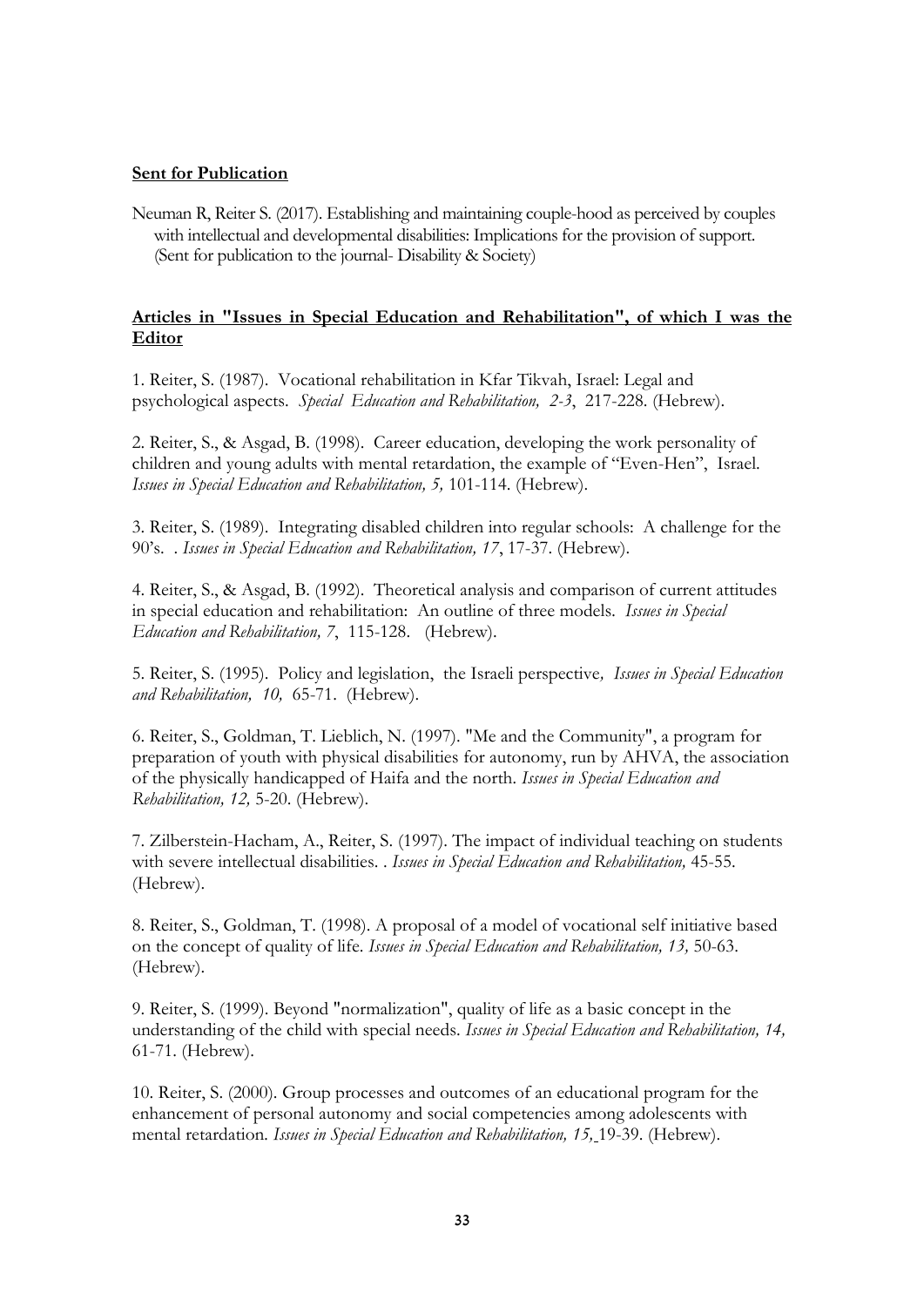11. Avisar, G., Reiter, S., Leyzer, Y. (2001). The school principal as a crucial factor in introducing inclusion. *Issues in Special Education and Rehabilitation, 16,* 5-17.of students with special needs. (Hebrew).

12. Reiter, S. (2002). "Life skills versus "the skill of living": A national curriculum guidelines for enhancing empowerment among middle and high school students with disabilities. *Issues in Special Education and Rehabilitation, 17*, 17-37. (Hebrew).

13. Ydidia, G., Reiter, S. (2002). Coping responses of parents with a teenager child with learning disabilities. *Issues in Special Education and Rehabilitation, 17*, 75- 88. (Hebrew).

14. Reiter, S. (2003). The learning environment as a challenge enhancing development. *Issues in Special Education and Rehabilitation, 18,* 87-93. (Hebrew)

15. Reiter, S. (2004). The limits of neutrality in research in special education. *Issues in Special Education and Rehabilitation, 19,* 83-91. (Hebrew)

16. Reiter, S. (2006). AKTION 4-T and the role of the medical doctors and the medical profession in the annihilation of people with disabilities in the third Reich: Is the Hippocratic oath an expression of a social ideology or is it a basic human right*. Issues in Special Education and Rehabilitation, 21,* 102-108. (Hebrew)

17. Reiter, S. (2007). Creativity and art of persons with intellectual disabilities. Issues in Special Education and Rehabilitation, 22, 41-50. (Hebrew)

# **E. Articles or Chapters in Scientific Books (which are not Conference Proceedings)**

#### **Published**

1. Reiter, S., & Bryen, D. (1986). The institution as a rehabilitative setting. In M.S. Crissey & M. Rosen (Eds.), *Institutions for the Mentally Retarded – A Changing Role in Changing Times*, (pp. 97-113). Austin, Texas: Pro-Ed Publications.

2. Reiter, S., & Bryen, D., Newman, E., Talar, Y. (1986). Vocational rehabilitation systems and structures: A bi-national look. In R. Brown (Ed.), *Management and administration in rehabilitation: Impact on programs and Personnel.* (pp. 157-181). London, England: Croom Helm Ltd.

3. Reiter, S., & Bryen, D. (1991). Promoting social competence: Implications of work with mentally retarded children and adults in residential setting. In J. Beker, Z. Eisikovits (Eds.), *Knowledge utilization in residential child and youth care practice* (pp. 99-123). Washington D.C.: Child Welfare League of America.

4. Reiter, S. (1996). Mainstreaming children with special need in Israel: A major source of stress in schools. In C.E. Schwarzer, & M. Zeidner (Eds.), *Stress in academic settings,*  University of Dusseldorf Press. (pp. 173-192)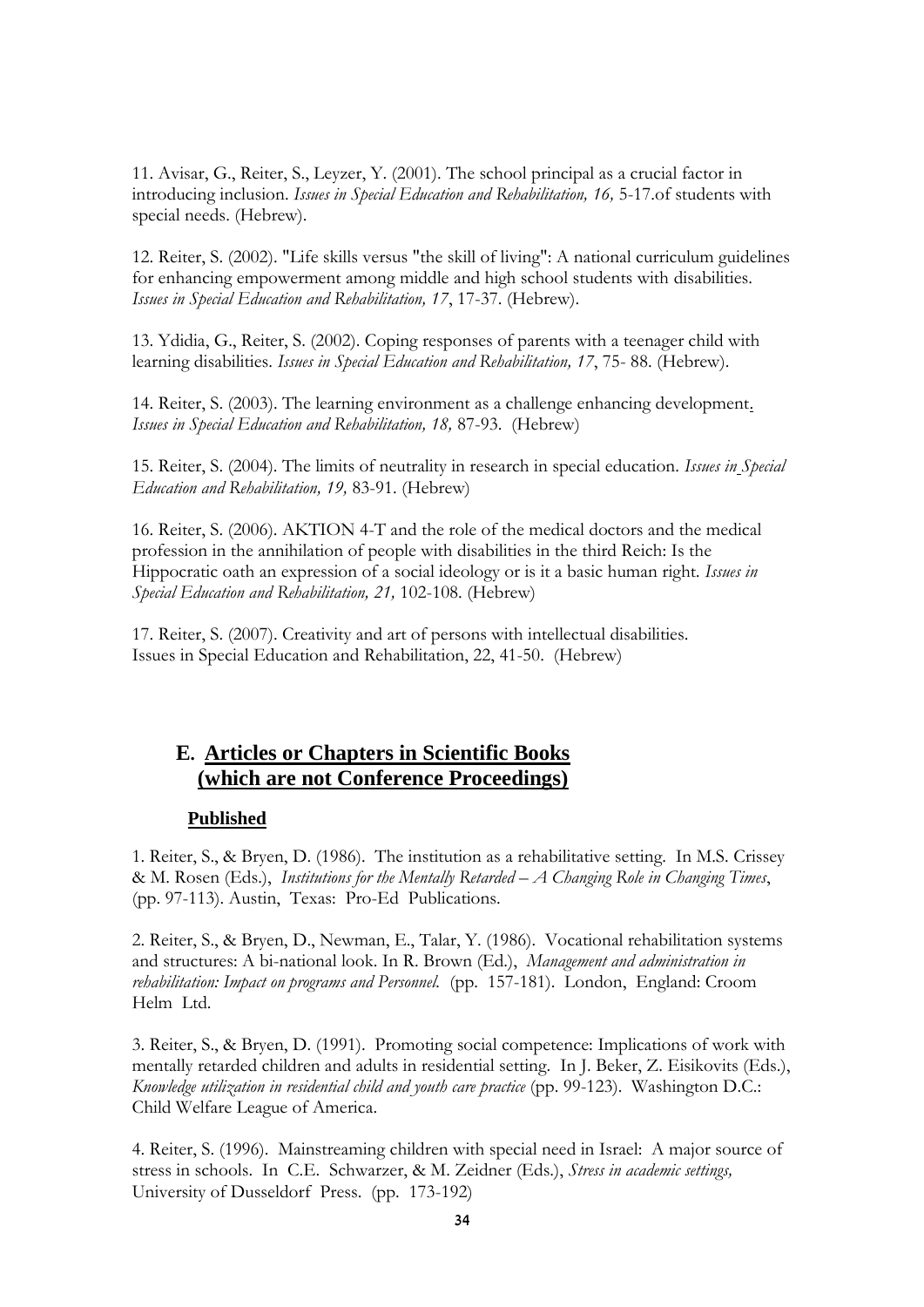5. Reiter, S. (1998). A theoretical model for a comprehensive education plan, from childhood to young adulthood, for persons with developmental disabilities and mental retardation. In M. Hovav, & A. Rimmerman (Eds.), *Readings in Mental Retardation.*  Jerusalem: Magness Press. (Hebrew)

6. Reiter, S., Mano, T. (2006). From segregation to inclusion, coping with disability in the community. In: Meir Hoav, Pesach Gitelman, (Eds.). *Beit Issie Shapiro – 25 years of excellence.* Raanana: Beit Issie Shapiro.(pp. 281-297). (Hebrew).

7. Reiter S (2007). Accessibility: Conceptual Overview. In: Dina Feldman, Yael Daniela Lahav, and Shmuel Haymovitz (Eds.) *The Accessibility of the Israeli Society for Persons with Disability, on the Threshold of the 21st century*. (pages: 81-108) Jerusalem: a publication by the Governmental Advertising Agency, the State of Israel. (Hebrew)

8. Book Review for the *International Sociology Review of Books*: Reiter, S. (2007). Review of 'In or Out of the Mainstream: lessons from research on disability and development corporation', By Bill Albert. *International Sociology Review Books, 23,* 305-308*.*

9.Shpigelman, C., Weiss, T., Reiter, S. (2010). Electronic mentoring in the classroom: Where mentors and students are persons with disabilities. In: Deborah A. Scigliano (Ed.) *Telementoring in the K-12 classroom: Online communication technologies for learning*. Publishers: IGI Global. (20 pages).

10. Odeh, L., Reiter, S. (2011). Role division and family support in the Arab society, as a factor related to coping styles and anxiety level among mothers and fathers of children with mental disability. In: Meir Hovav and Benfamin Hozmi (Eds.) From Inclusion towards Full Participation (pages: 271 – 297). (Hebrew).

11. Rotem, Y., Reiter, S. (2011). 'Special education as a basic human right': An interview with the honorable Supreme Court Judge (Rtd.) Dalia Dorner. In: Gilada Avisar, Yona Leyser' Shunit Reiter (Eds.) Inclusiveness: Education and Society (pages: 25-32). Haifa: "AHVA" publishers. (Hebrew).

11. Reiter, S., Manor-Binyamini, I., Friedrich-Shilon, S., Sharon, L., Israeli, M. (2011). Creating a Mediating Literacy Environment for Children with Autism - Ecological Model. In: Tim Williams (Ed.) [Autism Spectrum Disorders -](http://www.intechopen.com/books/show/title/autism-spectrum-disorders-from-genes-to-environment) From [Genes to Environment](http://www.intechopen.com/books/show/title/autism-spectrum-disorders-from-genes-to-environment) . Publisher: [InTech.](http://www.intechweb.org/)www.intechopen.com

12 .Karni-Vizer, N., Reiter, S. (2012). Attitudes towards Autism among Israeli Arab teachers college students. In: Michael Fitzgerald (Ed.) [Autism Spectrum Disorders -](http://www.intechopen.com/books/show/title/autism-spectrum-disorders-from-genes-to-environment) From [Genes to Environment](http://www.intechopen.com/books/show/title/autism-spectrum-disorders-from-genes-to-environment) /2. Publisher: [InTech.](http://www.intechweb.org/) [www.intechopen.com.](http://www.intechopen.com/)

13. Reiter, S., Ram, D., Gelbard, P. (2013). "Together and apart": A collaborative model between a special school and a regular school from an organizational perspective. In: Gilada Avissar & Shunit Reiter (Eds.) Inclusiveness: From theory to practice. Haifa: "AHVA" publishers.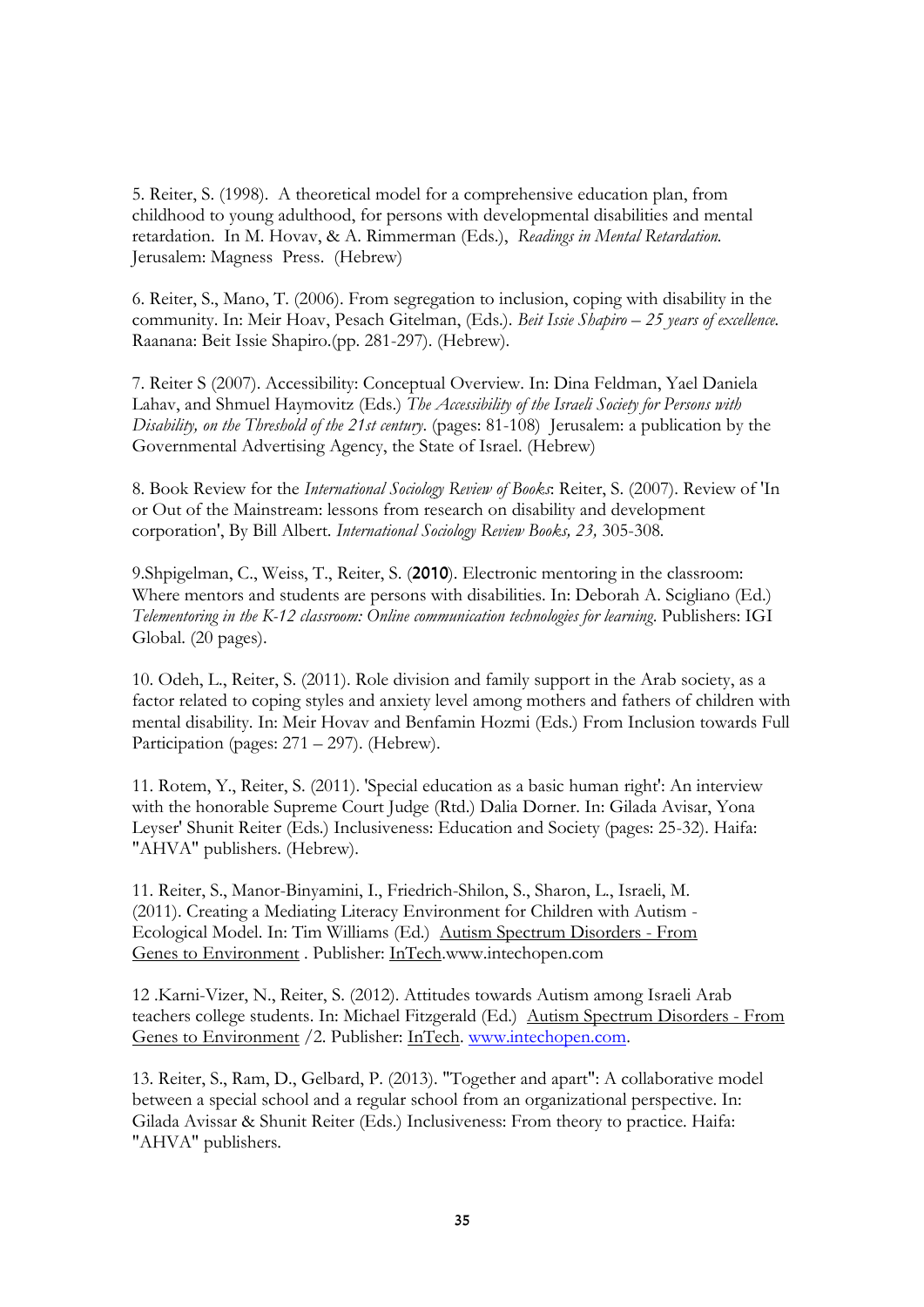14. Bryen, N. D., Reiter, S., Bormman, J. (2014). Using lessons learned to inform the future. In: Diane Nelson, Bryen & Juan Borman, (Eds.). Stop violence against people with disabilities. Pretoria: Pretoria University Law Press, PULP. (179-193).

15. Book review for *Society and Welfare*. Reiter, S. (2016). Review of: *From Exclusion to Inclusion, life in the community for people with disabilities in Israel.* (Eds.) Meir Hovav, Ilana Duvdevany, Clara Feldman. Jerusalem: Carmel Publishers. 35, 605-612. (in Hebrew).

16. Book review for *Social Security*. Reiter, S. (accepted for publication). Review of: Greenstein, A. *(2016). Radical Inclusive Education, Disability, teaching and struggles for liberation.*  UK: Routledge

17. Neuman, R., Reiter, S. (2017). The characteristics, meaning and implications of couple relationship from the point of view of persons with Developmental Intellectual Disability. In: Shunit Reiter, Irit Kupferberg, Itzik Gilat (Eds.) *Current Issues in the Inclusion of Students and Adults with Special Needs in Israel: a multi professional research based perspective*. Tel-Aviv: MOFET publications

18. Book review for *Social Security*. Reiter, S. (2017). Review of: Grandparents of children with disabilities: theoretical perspectives of intergenerational relationships. Liora Findler, Taubman Ben-Arie Cham' Switzerland, Springer International Publishing, 4, 916-918.

# **F. Articles in Conference Proceedings**

#### **Published**

1. Reiter, S., & Levi, A.M. (1979) Factors affecting the integration of the retarded in society. In P. Mitler (Eds.), *Frontiers of knowledge in mental retardation, 1,* (pp. 247-257). Baltimore, U.S.A: University Park Press. Proceedings of the Fifth Congress of the International Association for the Scientific Study of Mental Deficiency.

2. Reiter, S., Safir, M., & Friedman, L. (1982). Promoting competencies for interpersonal relations in mentally retarded children. In J.M. Berg, (Ed.), *Perspectives and Progress in Mental Retardation, 1, (*pp. 73-85). Baltimore, U.S.A: University Park Press. Proceedings of the Sixth Congress of the International Association for the Scientific Study of Mental Deficiency.

3. Rutenberg, Y., Reiter, S. (2002). Changing attitudes of students at a teachers' college regarding children with disabilities and their inclusion in regular education. In the *Proceedings of the 4th International conference on Teachers' Preparation*, Achva teachers' college, June 2002. http://www.achva.ac.i./site1/default.asp?url=employees/default-kenus.asp (Hebrew).

4. Reiter, S. (2004). Life skills versus the skill of living: the circle of internalization method for the enhancement of the skill of living. In: Vivian Heung & Mel Ainscow (Eds.) *Inclusive Education: A framework for reform* (pp. 241-255). Hong Kong: Centre for Special Needs and Studies in Inclusive Education.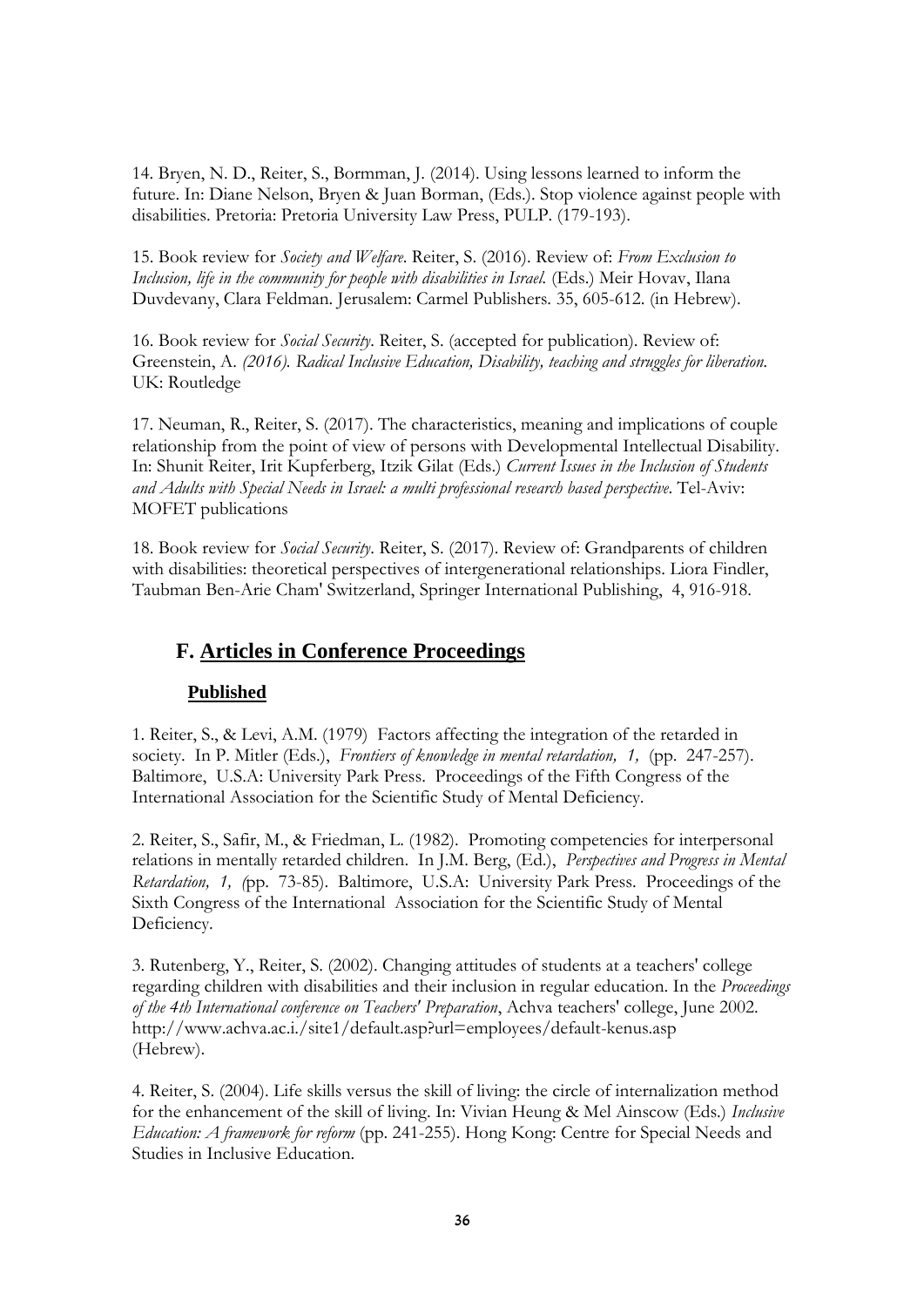5. Reiter, S., Bryen, N. D., Shachar, I., Lapidot, N. (2005). Ending the Silence: Adolescents with developmental disabilities as victims of crime. Proceedings of ISEC 2005 – *Inclusive and Supportive Education Congress*. UK: Published and distributed by Inclusive Technology Ltd. www.inclusive.co.uk.

### **G. Entries in Encyclopedias**

Reiter S., Nelson Bryen D. (2010). Attitudinal Barriers to Rehabilitation. In: JH Stone, M Blouin, editors. International Encyclopedia of Rehabilitation. Available online: <http://cirrie.buffalo.edu/encyclopedia/article.php?id=297&language=en>

# **H. Other Scientific Publications**

**Guest Editor** : Israel Studies in Language and Society – Interdisciplinary Electronic Journal of the Israeli association for the study of Language and Society. A special issue on: Voices of people with disabilities in the Israeli society.

Reiter, S., Kupferberg, I. (2015). Introduction: The voices of people with disabilities in Israeli society (Hebrew and English), *Israeli Studies in Language and Society*, 7 (1-2) 8-31.

.

#### **Published**

#### **Research Reports**

Bryen, D., Newman, E., Reiter, S., & Hakim, S. (1987). *Barriers to employability of persons with handicaps: A bi-national study in the United States and Israel.* (pp. 1-420). Philadelphia: Temple University Developmental Disabilities Center.

Reiter, S., Talmor, R. & Hutzler, S., Abraham, A., Duer, A., Eliphant, L. (2004). *Joint sports activities of students with moderate and severe physical disabilities and regular education students.* Report of an action research conducted as part of a project run at Spivak Special Sports Club for persons with physical disabilities. Jerusalem: The National Insurance Institute. (pp. 1-37). (Hebrew).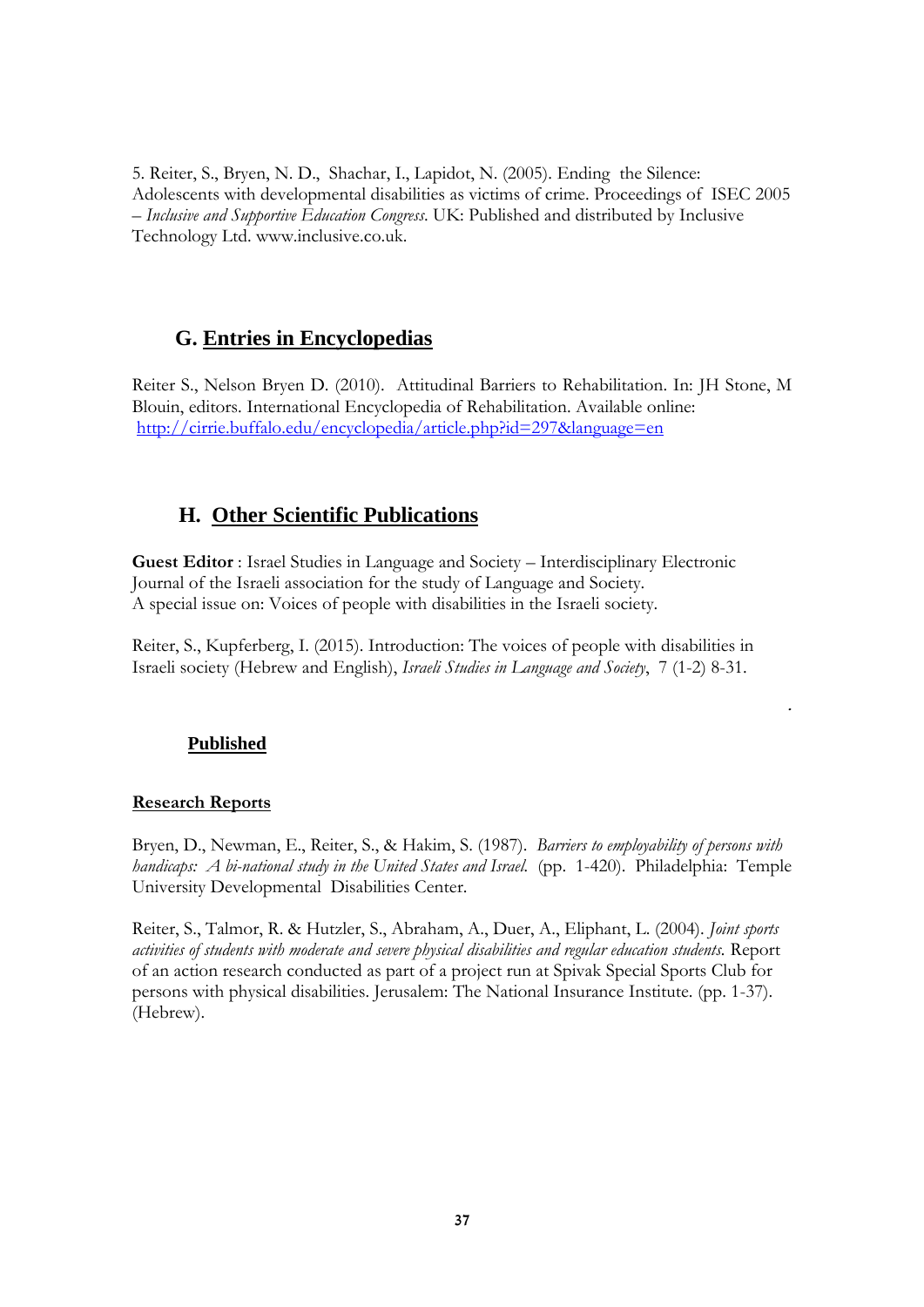# **I. Other Publications**

#### **Technical Reports**

1. Avisar, G., Pintsy, S., Kaplan, A., & Reiter, S. (1979*). Services for the disabled: A crosscultural prospective of services in the United States and Israel.* Report of an Israeli exchange delegation of experts to the U.S.A. (pp. 1-35). The Center for Rehabilitation and Human Development, University of Haifa.

2. Baram, B., Zalmanov, Y., Kreizler, A., Reiter, S., & Spiro, S. (Chairman). (1980).Report of The national committee for the investigation of the vocational rehabilitation centers for the mentally retarded in Israel. (pp. 1-21). School of Social Work, University of Tel Aviv. (Hebrew) (see: Public Offices).

3. Schanin, M., Avisar, G., & Reiter, S. (1980). *Social learning programs: Family and sex education.* The Center for Rehabilitation and Human Development, University of Haifa.

4. Maman, R., & Reiter, S. (1981, 1986). *Social learning programs: How do I look – A program for personal hygiene.* The Center for Rehabilitation and Human Development, University of Haifa.

5. Bar-Tikvah, H., Reiter, S. & Friedman, L. (1984). *Social learning programs: A program for developing interpersonal relations competencies in the mentally retarded.* The Center for Rehabilitation and Human Development, University of Haifa.

6. Shlomi, D., & Reiter, S. (1985)*. Social learning programs: We have a good time – A program for leisure time activities.* The Center for Rehabilitation and Human Development, University of Haifa.

7. Reiter, S., Shlomi, D., Zeder, S. (1997).*Social competency*. *National Guidelines for Special Education.* Unit A: Social Education. Jerusalem: Ministry of Education Department of Curriculum Planning.

8. Reiter, S., Shlomi, D., Zeder, S. (1999). *Transition from school to the community, National Guidelines for Special Education. Unit B. Vocational Education.* Jerusalem: Ministry of Education Department of Curriculum Planning.

9. Reiter, S., Shlomi, D., Zeder, S. (2002). *Transition from school to the community, National Guidelines for Special Education. Unit C. Towards Autonomy, preparing youth to leave home and live independently in the community*. Jerusalem: Ministry of Education Department of Curriculum Planning.

10. Reiter, S. Rotem, R. (2002). Implementing a quality of life model for intellectually disabled children. Report to MASHAV - Center for International Cooperation, Ministry of Foreign Affairs, Jerusalem. (pp. 1-9).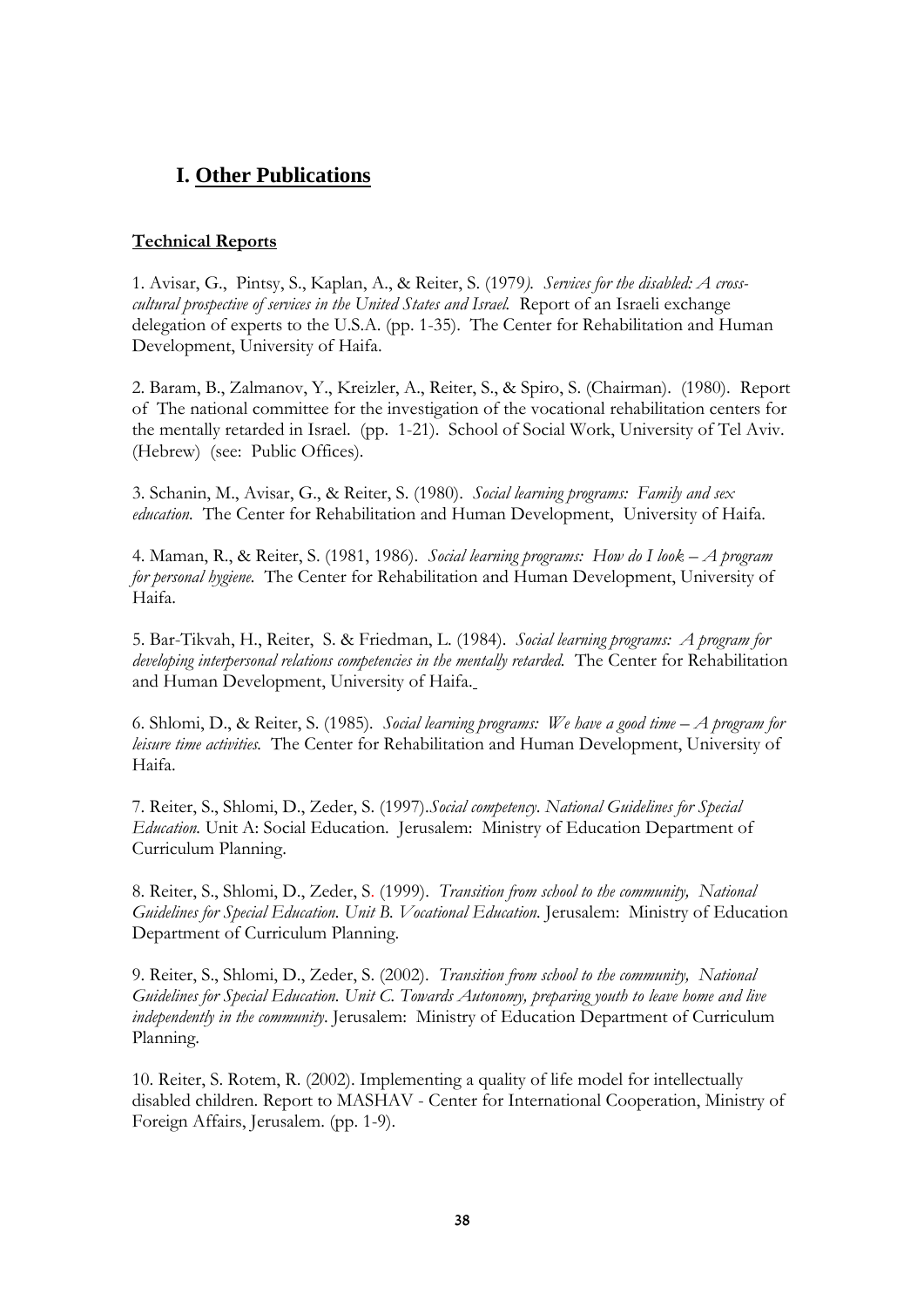11. Reiter, S., Shlomi, D., Zeder, S. (2011). *Citizenship education, National Guidelines for Special Education. Unit D. Participatory Citizenship*. Jerusalem: Ministry of Education Department of Curriculum Planning.

12. Shperling, D., Reiter, S., Josefsberg, L. (2017). *Assessment instruments and treatment of elderly persons with intellectual disabilities.* Position paper for the Ministry of Labor and Social Affairs, Jerusalem, Israel (in Hebrew). www.molsa.gov.il

#### **Assessment Instruments**

1. Whelan, E., & Reiter, S. (1981). *The Illustrated Vocational Inventory.* Manchester, England: Copewell Publications.

2. Reiter, S., & Asgad, B. (1987). *"Sulam Even-Hen" – Assessment scales for the evaluation of academic achievements, social competencies and pre-vocational skills for the mentally retarded*. Even-Hen, Netanya.(Hebrew).

3. Schalock, R.L., Bartnik, E., Wu, F., Koning, A., Lee, C., & Reiter, S. (1990). *An international perspective on quality of life measurement and use.* Presented at the 104th Annual Convention of the Association on Mental Retardation, Atlanta , Georgia.

4. Reiter, S. (1997). *The Occupational Knowledge and Interest Test*. Haifa: "AHVA" desk top publishers. (Hebrew)

### **J. Summary of my Activities and Future Plans**

In my academic work I have tried to strengthen the links between theory and practice. This is expressed in my diverse professional activities. The following are some of the highlights of my academic work.

For more than 40 years I have been involved in developing a theoretical framework for understanding people with disabilities first and foremost as human beings who are not different than other people except for the need to overcome difficulties arising out of their disabilities. Additionally, I believe that it is the responsibility of researchers in my filed to show how philosophical, cultural and theoretical models have direct implications for practice, whether in education, vocational training, or support services for disabled people. I have always felt that any research or project concerning the lives of people with disabilities should insure that the models and theories we suggest do not remain mere abstractions but are transformed into new approaches and services that contribute to a better quality of life for the disabled. Already in my PhD. Dissertation, I asked young adults with intellectual disabilities (in England) about their interests, dreams, wishes, inclinations, and fears. Since then in my own research and in that of my numerous master's and doctoral students, we listen to the disabled and seek ways to improve the support we give them.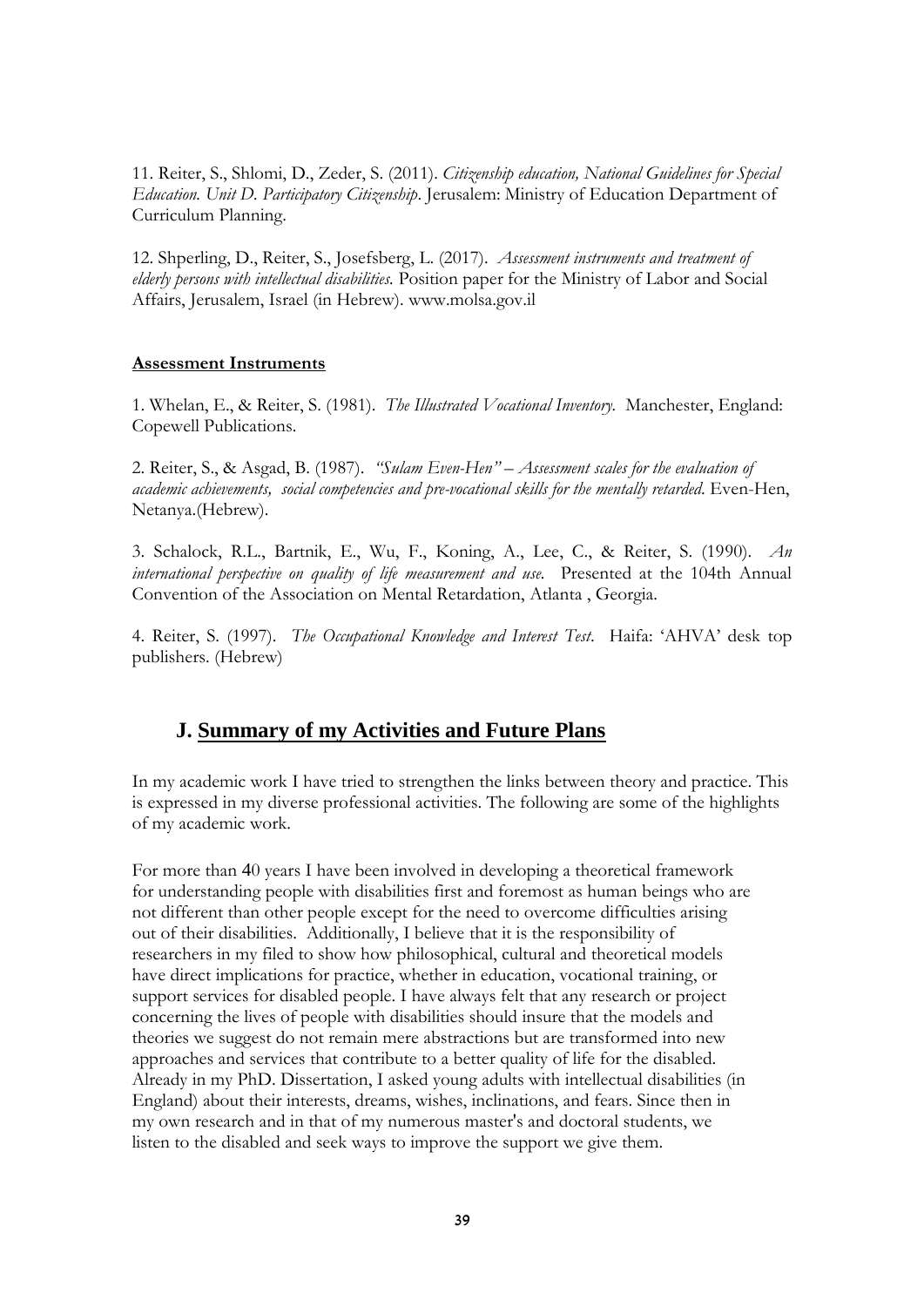My special contribution can be found in the exposition of the Humanistic paradigm of special education and human services to the disabled and in exploring the implications of this paradigm for the ways we treat, educate, assist, support, and include disabled people in society. In my first book, *Disability and Society*, I offered a coherent approach to the treatment of disabled members of society by comparing the underlying principles of three models, the welfare, medical and humanistic approaches and by suggesting a theoretical framework that can be depicted as a pyramid, with the welfare model as its basis, the medical model complementing it, and the humanistic model encompassing the other two. Based on this Humanistic approach, I later developed a theoretical model for educational and treatment programs called "The Cycle of Internalized Learning (CIL)." The CIL model is the basis of the national core curriculum guidelines for special education students in Israel. It provides clear stages in teaching and educating students with disabilities towards autonomy. I presented the model in several international conferences and taught it in two special courses as a contribution of the Israeli Foreign Office to the state of Vietnam, and as a guest lecturer in India. In both countries it received warm appreciation. My book, *Disability from a Humanistic Perspective: Towards a better Quality of Life,* summarizes my special contribution in theory and in practice to the field of special education.

My research has also focused on comparative international studies, especially as concerned with educational and rehabilitation services. For example, I was the head of the Israeli team in a comparative study between the U.S. and Israel on vocational rehabilitation services. The study, which lasted four years, was funded by the US Department of Labor, under a contract with Temple University and the University of Haifa. In another study, I took part in an international research effort to develop an assessment instrument on "quality of life" for persons with developmental disabilities free from cultural bias. The research was done in collaboration with Dr. Robert Schalock, of Hastings, Nebraska. Other countries involved included Germany, Australia, Switzerland, and Taiwan. Similarly, with Prof. Diane Bryen, Head of the Institute on Disabilities at Temple University, I conducted a bi-national study on people with disabilities as victims of abuse. The research was the focus of a jointly supervised thesis that won the second highest price at our university for the best Master's thesis of the year.

My research has also addressed the evaluation of educational, social and vocational services for children and adults with developmental disabilities. For example, I was the principle investigator in a the follow-up study of special education schools graduates, and participated in action research conducted under the aegis of the Spivak Center for Physical Activities of Persons with Physical Disabilities, on the effects of the inclusion of non-disabled students in programs run for the physically handicapped at the center.

In collaboration with Diane Bryen, I also founded "MISHAL" the Israeli University Center on Disabilities in the University of Haifa, Faculty of Education. MISHAL is an affiliate member of the American University Centers on Disabilities (AUCD). The center runs research programs, demonstration projects, organizes conferences and disseminates information. Its vision is the enhancement of quality of life for persons with disabilities. In the last couple of years we started a ground breaking program providing academic studies to students with intellectual disabilities.